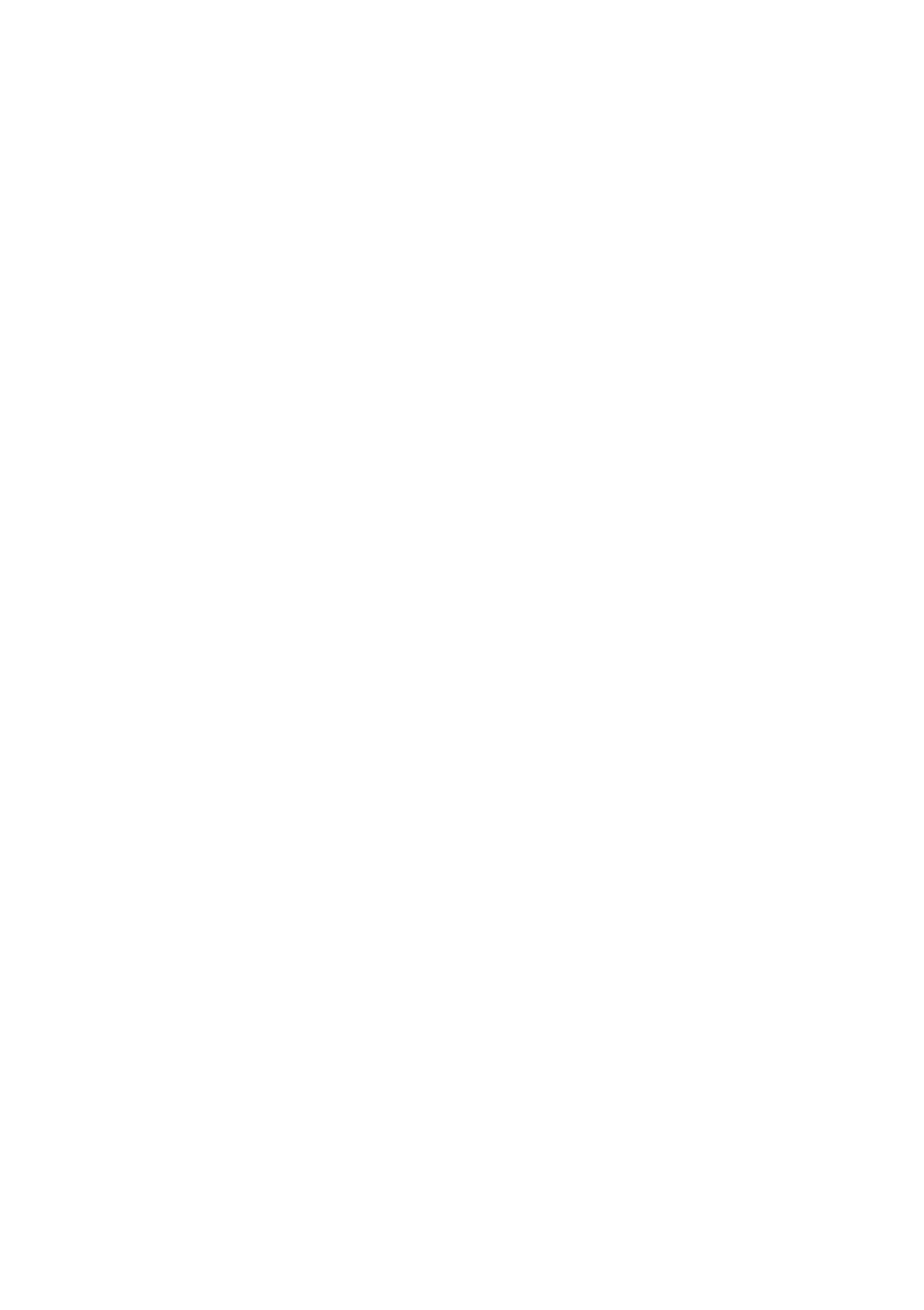## **ACIMC Contemporary Music Festival**

#### **Paris, November 2018**

With the generous support of Ernst von Siemens Music Foundation, Fondation Francis et Mica Salabert and Cité international universitaire de Paris, ACIMC (Association of Iranian Contemporary Music Composers) is happy to present the first edition of ACIMC Contemporary Music Festival in November 16, 17 and 18, 2018 in Paris. The festival aims to present the works of Iranian contemporary composers along with the selected works of German, French and Italian contemporary music repertoire.

We are thrilled that three acclaimed ensembles, KNM Ensemble Berlin, Ensemble Alternance of Paris and Sonar Trio of Lecce have joined us in this festival and will present a mixed repertoire, including 11 new pieces of chamber music, commissioned by ACIMC for the occasion of this festival.

Additionally, on the second day of the festival, we will hold a round table discussion on the life of contemporary music in Iran. Musicologist, Jean-Marc Chouvel will join Alireza Farhang, Jean-Luc Hervé and Ali Gorji to share their perspective regarding the fast-growing new generation of contemporary music composers and musicians in Iran as well as the obstacles that this new generation is facing and the potentials and alternatives that they are presenting.

Finally, thanks to an international reading panel, we are so happy that at ACIMC Contemporary Music Festival we will premiere the work of 16 young composers. During the course of the festival, the selected composers will attend composition workshops and lessons directed by celebrated composer, Jean-Luc Hervé, professor of composition at Boulogne Billancourt Conservatoire and they will receive input from the musicians of Ensemble Alternance, Sonar Trio and KNM Ensemble Berlin. On the behalf of the ACIMC board of directors we welcome you to ACIMC Contemporary Music Festival and wish you a compelling experience of new music with us.

Artistic and executive board: **Arsalan Abedian, Ashakan Behzadi, Alireza Farhang, Ali Gorji, Mehdi Khayami**

Artistic consultants: **Sara Abazari, Mehdi Kazerouni, Arvin Sedaghatkish**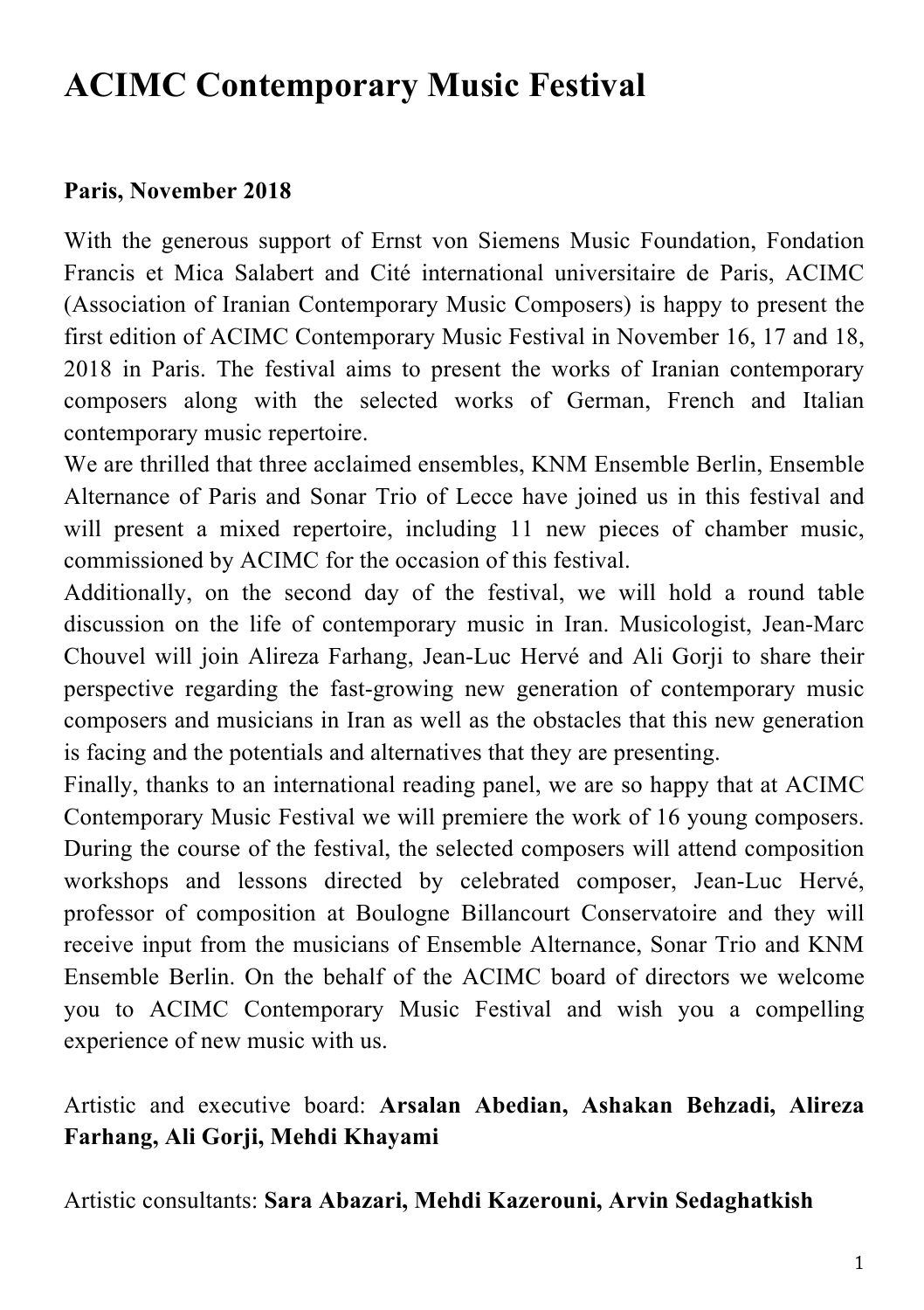## MAISON DE NORVÈGE **ENSEMBLE ALTERNANCE**

## **NOVEMBER 16 – 18:00**

## **Parviz Davoudi**

*What draws us to the dim & distant future? \** for violin and cello (2017), 6:30 min.

## **Iradj Sahbai**

*In memoriam Kiarostami \*\** for violin, cello, gong and two narrators (2017), 11 min.

## **Helmut Lachenmann**

*Pression* for cello (1969-70 / rev. 2010), 9 min.

## **Hesamedin Darabi**

*Thousand Mirrors \** for violin and cello (2017), 5 min.

## **Helmut Lachenmann**

*Toccatina* for violin (1986), 5:30 min.

## **Atefeh Einali**

*For years which are forgotten \** for violin and cello (2017), 5 min.

*\** world premiere, ACIMC call for score

\*\* world premiere, commission of ACIMC with the support of

ernst von siemens and **1998 FONDATION PRANCIS ET**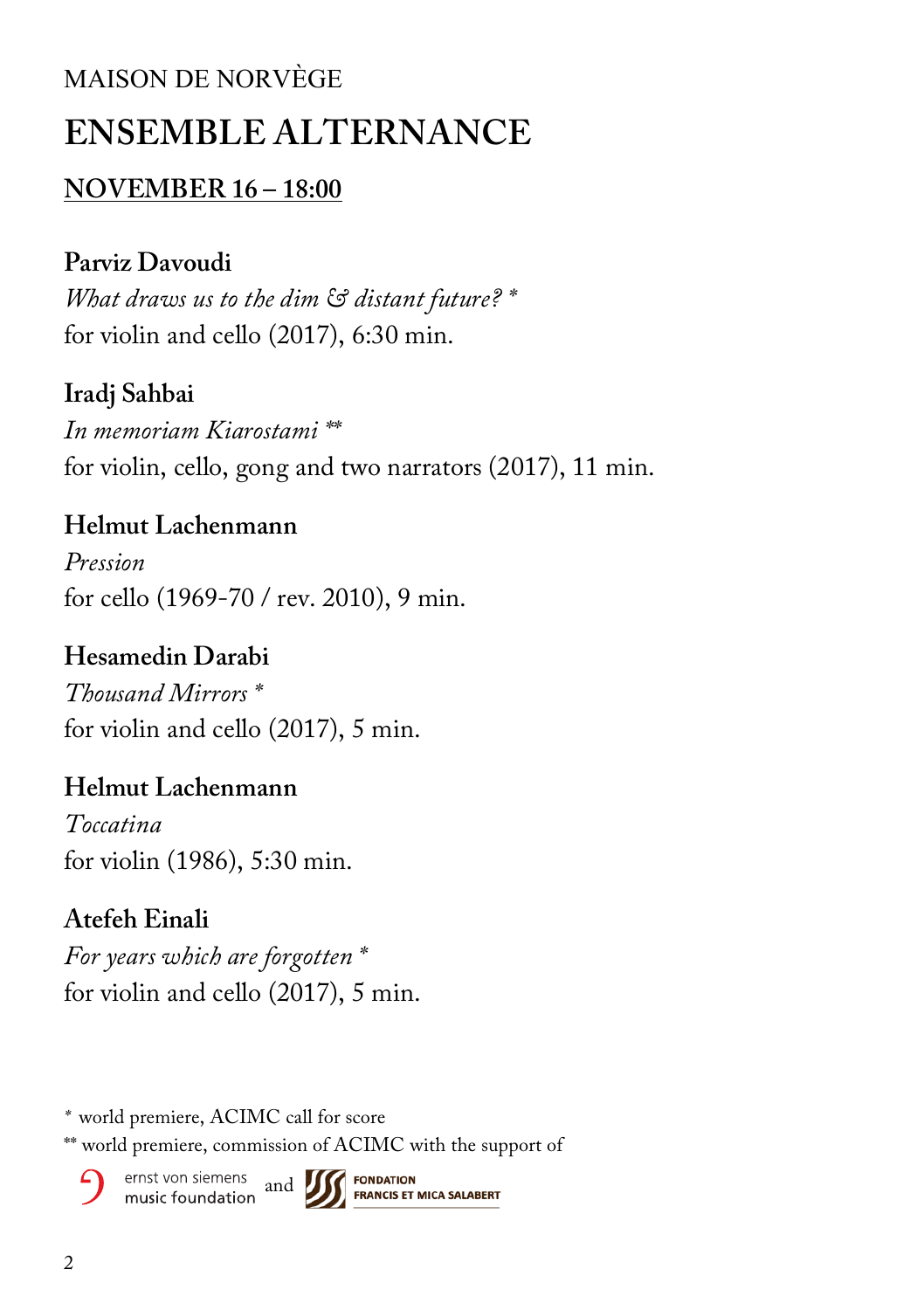# MAISON DE NORVÈGE

## **SONAR TRIO**

## **NOVEMBER 16 – 20:00**

## **Roberto Vetrano**

*La città del sole \** for flute, clarinet and piano (2017), 11 min.

**Olivier Messiaen**

*Le Merle Noir*  for flute and piano (1952), 6:30 min.

**Marc Wijnand** *I cricri della pace \*\** for, clarinet/bass clarinet and piano (2018), 6 min.

**Arsalan Abedian** *Caen 1305 II \*\*\** for flute, bass clarinet and piano (2018), 7 min.

**Karen Keyhani** *On the Wet Road*  for piano (2014), 9 min.

**Marcello Panni** *Nocturne 2*  for bass clarinet (2017), 5 min.

## **Ivan Fedele**

*Imaginary Islands*  for flute, bass clarinet, piano (1992), 10 min.

\* world premiere, commission of ACIMC

\*\* world premiere, ACIMC call for score

\*\*\* world premiere, commission of ACIMC with the support of

ernst von siemens<br>
music foundation<br> **A** 

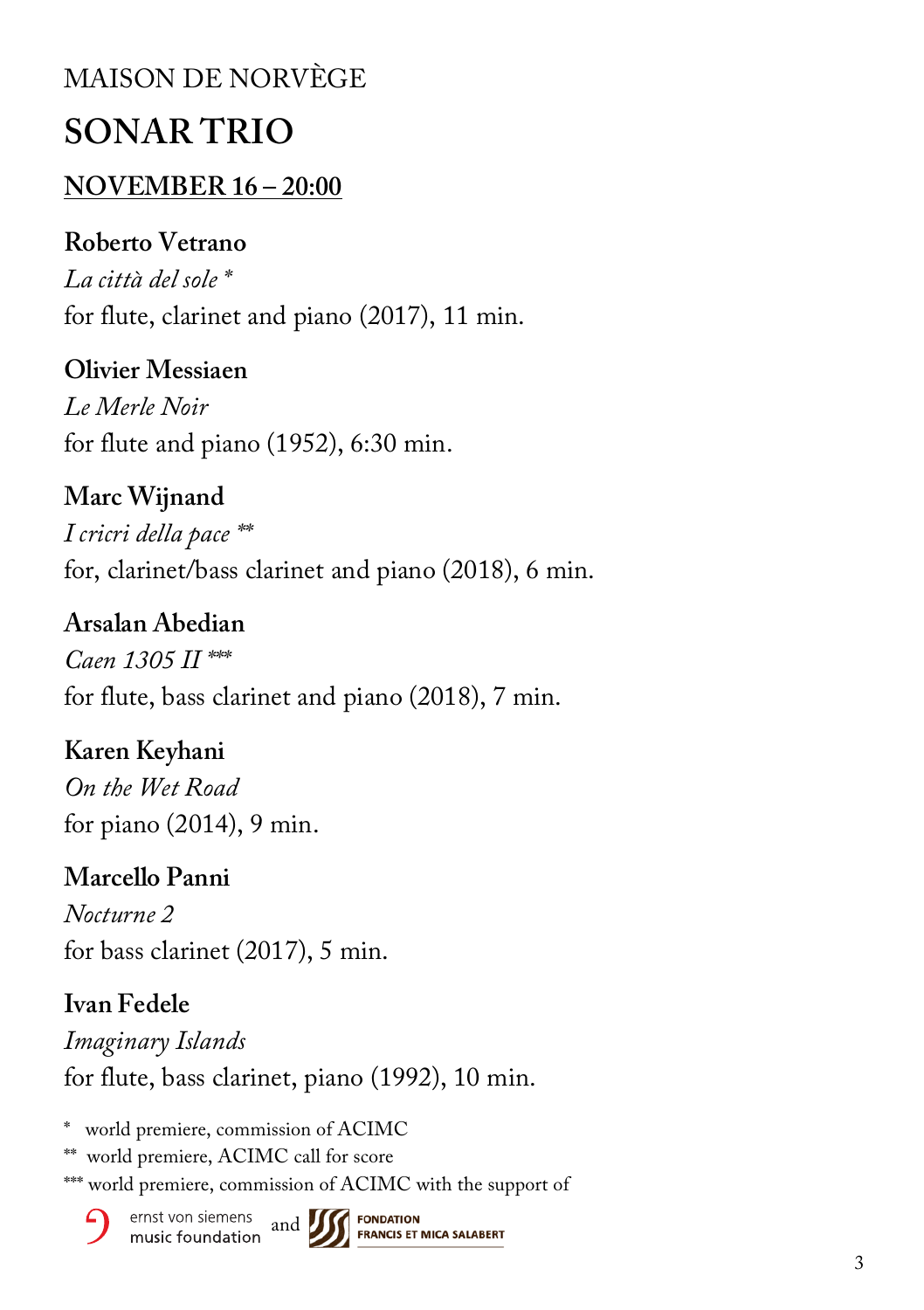## FONDATION DEUTSCH DE LA MEURTHE

## **KNM ENSEMBLE BERLIN**

## **NOVEMBER 17 – 17:30**

## **Pascal Dusapin**

*Laps*  for clarinet and double bass (1986-87), 9 min.

## **Seyed Mohammad Tonkaboni**

*Tears of the tree \** for viola and double bass (2017), 7 min.

## **Mark Andre**

*iv 9*  for flute, oboe and clarinet (2008-10), 3 min.

## **Nima Atrkar Rowshan**

*Se - \** for flute, oboe and clarinet (2017), 8:30 min.

## **Afshin Motlaghfard**

*Duet for Alto and Contrabass \** for viola and double bass (2017), 6 min.

## **Ehsan Khatibi**

*Stitching 1 \*\** for clarinet, viola and double bass (2017), 14 min.

\* world premiere, ACIMC call for score

\*\* world premiere, commission of ACIMC with the support of

ernst von siemens and **1998 FONDATION**<br>music foundation and **1999 FRANCIS ET MICA SALABERT**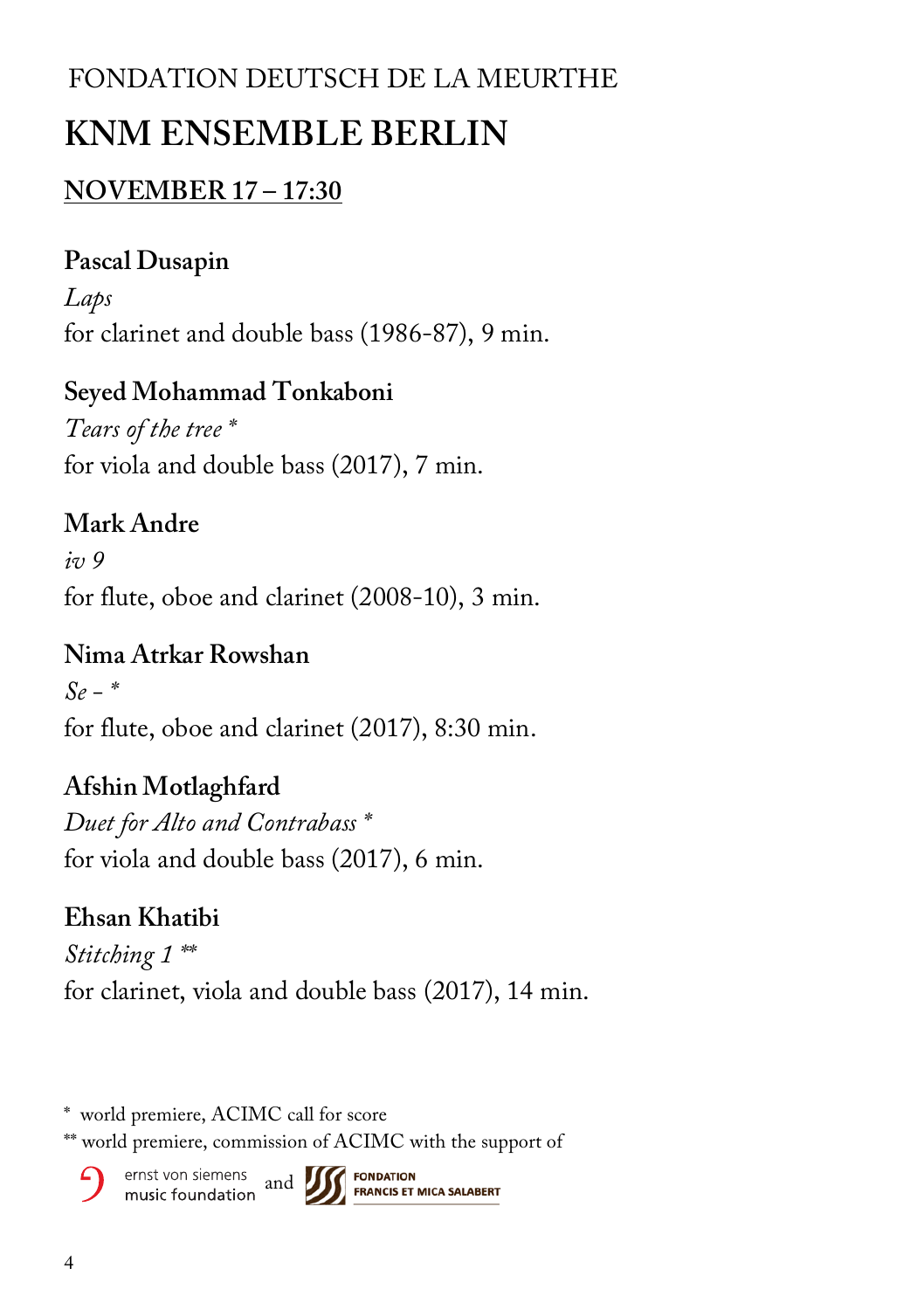## FONDATION DEUTSCH DE LA MEURTHE

## **ROUND TABLE**

## **NOVEMBER 17 – 19:00**

**Contemporary Music Scene in Iran**

**Jean-Marc Chouvel** (Musicologist) **Alireza Farhang** (Composer, Member of ACIMC Board) **Ali Gorji** (Composer, Member of ACIMC Board) **Jean-Luc Hervé** (Composer, Professor of Composition)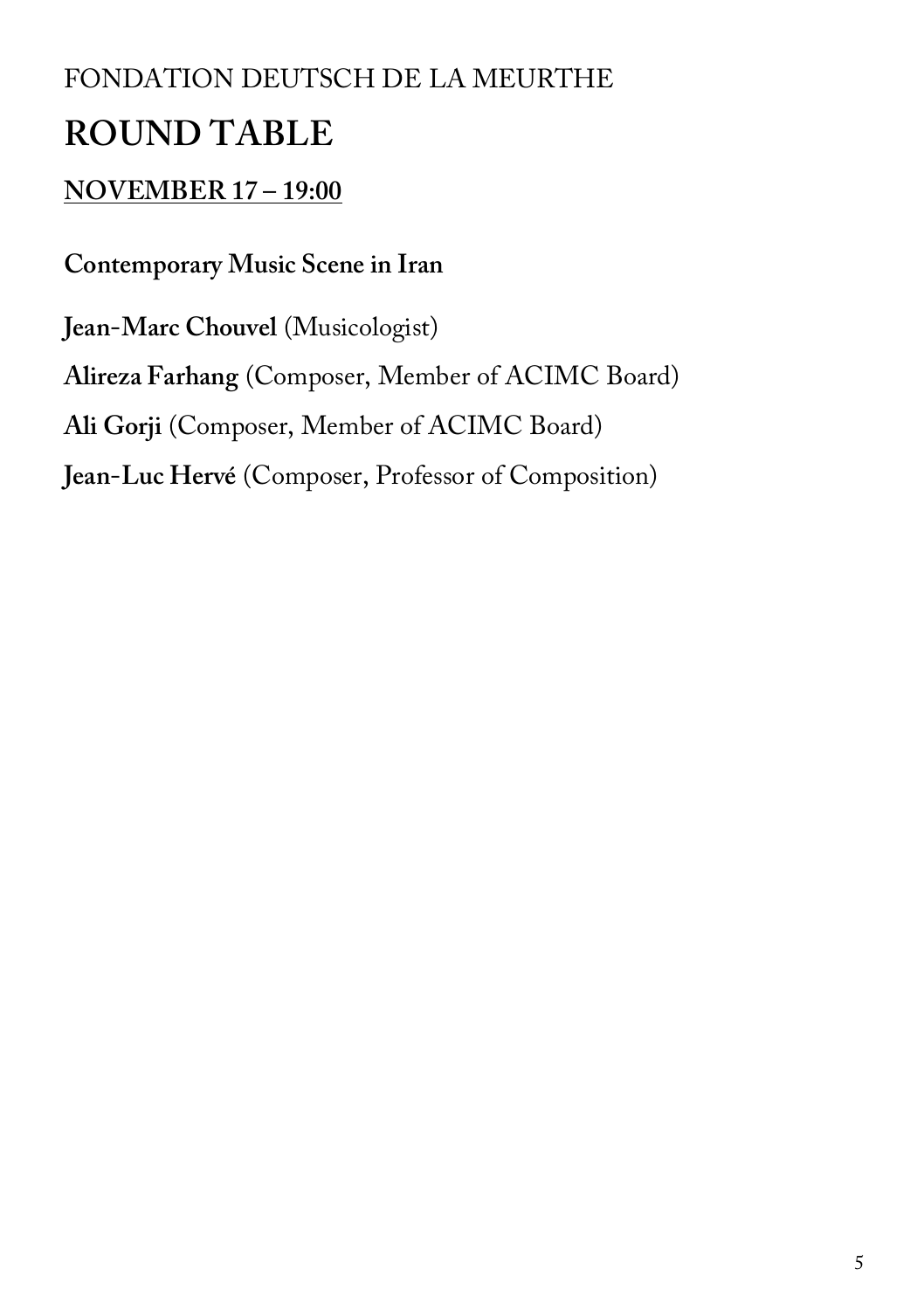## FONDATION DEUTSCH DE LA MEURTHE

## **ENSEMBLE ALTERNANCE**

## **NOVEMBER 17 – 20:00**

## **Ashkan Behzadi**

*Almond \*\** for violin, cello and piano (2017), 9 min.

**Mehdi Khayami** *Sorriso del dubbio \*\** for flute, clarinet and piano (2017), 9 min.

**Mozhgan Chahian** *Bote Jeqe \** for flute, clarinet and piano (2017), 8 min.

**Philipp Maintz** *Trawl*  for flute, clarinet, violin, cello and piano (2010-13), 15 min.

**Ali Moghtadaei** *Delusion \** for flute, clarinet and piano (2017), 7 min.

**Soheil Movaghar** *Phosphenes \** for flute, clarinet and piano (2017), 7 min.

## **Brice Pauset**

*Theorie der Tränen: Schlamm* for clarinet, violin, cello and piano (2008), 20 min.

\* world premiere, ACIMC call for score \*\* world premiere, commission of ACIMC with the support of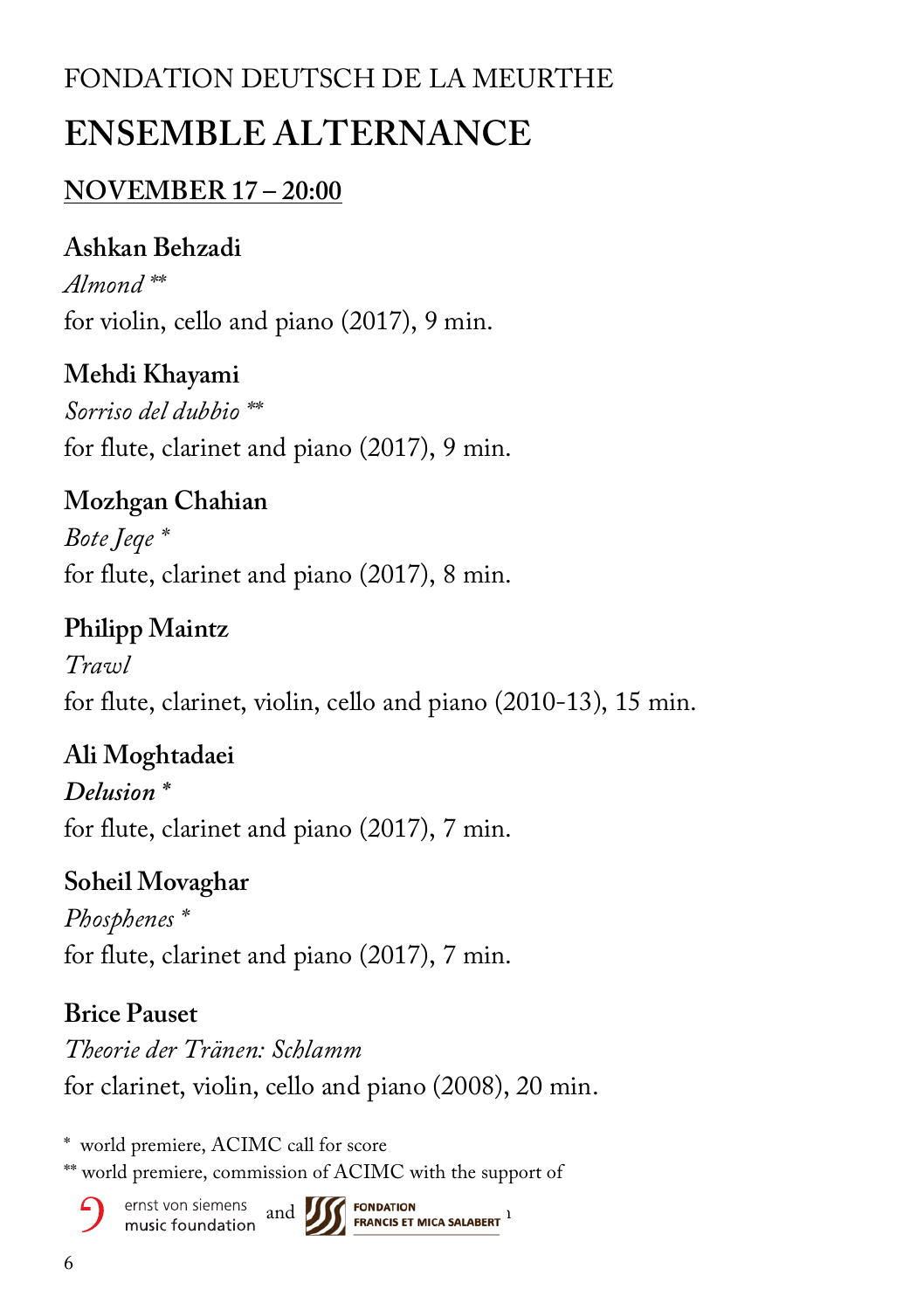## COLLÈGE FRANCO-BRITANNIQUE

## **SONAR TRIO**

## **NOVEMBER 18 – 16:30**

## **Jon Yu**

*Sunol \*\** for flute, clarinet and piano (2018), 6 min.

**Rouzbeh Rafie**

*The moonshine's wat'ry beams \** for flute and clarinet (2017), 7 min.

**Arash Yazdani**

*Stromateis: … Lessness … \*\*\** for flute and clarinet (2017), 10 min.

**Nastaran Yazdani** *Faint Sun \*\** for flute, clarinet and piano (2018), 6 min.

**Idin Samimi Mofakham** *Siyāh Mashq II \** for clarinet and piano (2017), 10 min.

**Alexandre Jamar** *Forestudy \*\** for flute, clarinet and piano (2018), 6 min.

*\* world premiere, commission of ACIMC*

*\*\* world premiere, ACIMC call for score*

*\*\*\* world premiere, commission of ACIMC with the support of* 

ernst von siemens and **1999 FONDATION**<br>music foundation and **1999 FRANCIS ET MICA SALABERT**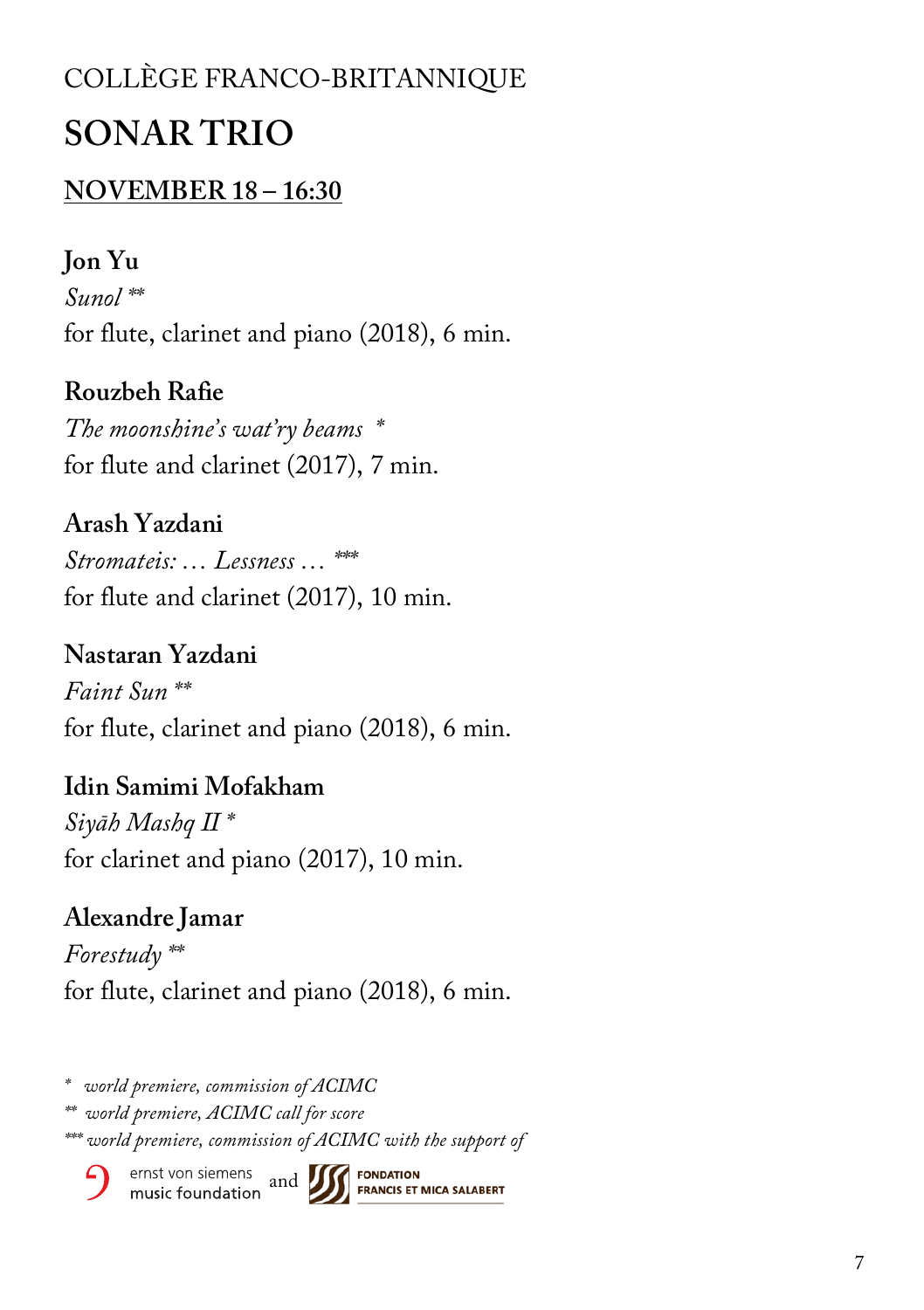## COLLÈGE FRANCO-BRITANNIQUE **KNM ENSEMBLE BERLIN**

## **NOVEMBER 18 – 19:00**

## **Amin Khoshsabk**

*The night sky (from Stars to Constellations) \** for flute, oboe and bass clarinet (2017), 5 min.

## **Mehdi Kazerouni**

*Dix \*\** for viola and double bass (2017), 8 min.

## **Jean-Luc Hervé**

*#3 (…les sons tournent) \*\** for clarinet, 15 MP3-player (2017), 12 min.

## **Rojin Monibi**

*Seconds \** for viola and double bass (2017), 7 min.

## **Fariba Alipour**

*Twilight \** for flute, oboe and bass clarinet (2017), 6 min.

## **Ali Gorji**

*Inside Out \*\**

for flute, english horn, contrabass clarinet, viola and double bass (2017), 11 min.

\* world premiere, ACIMC call for score

\*\* world premiere, commission of ACIMC with the support of

ernst von siemens and **15 FONDATION**<br>music foundation and **15 FRANCIS ET**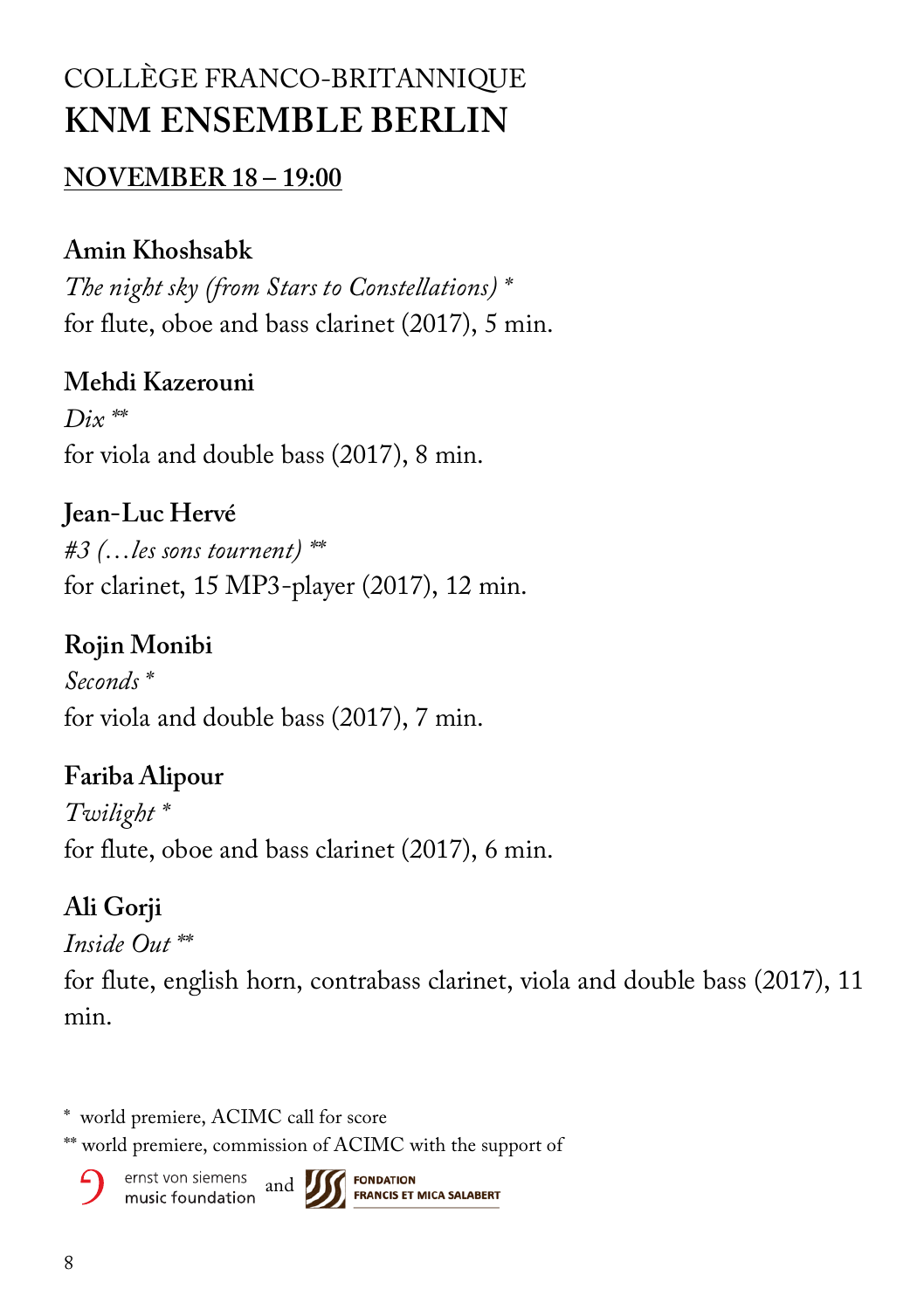## **BIOGRAPHIES**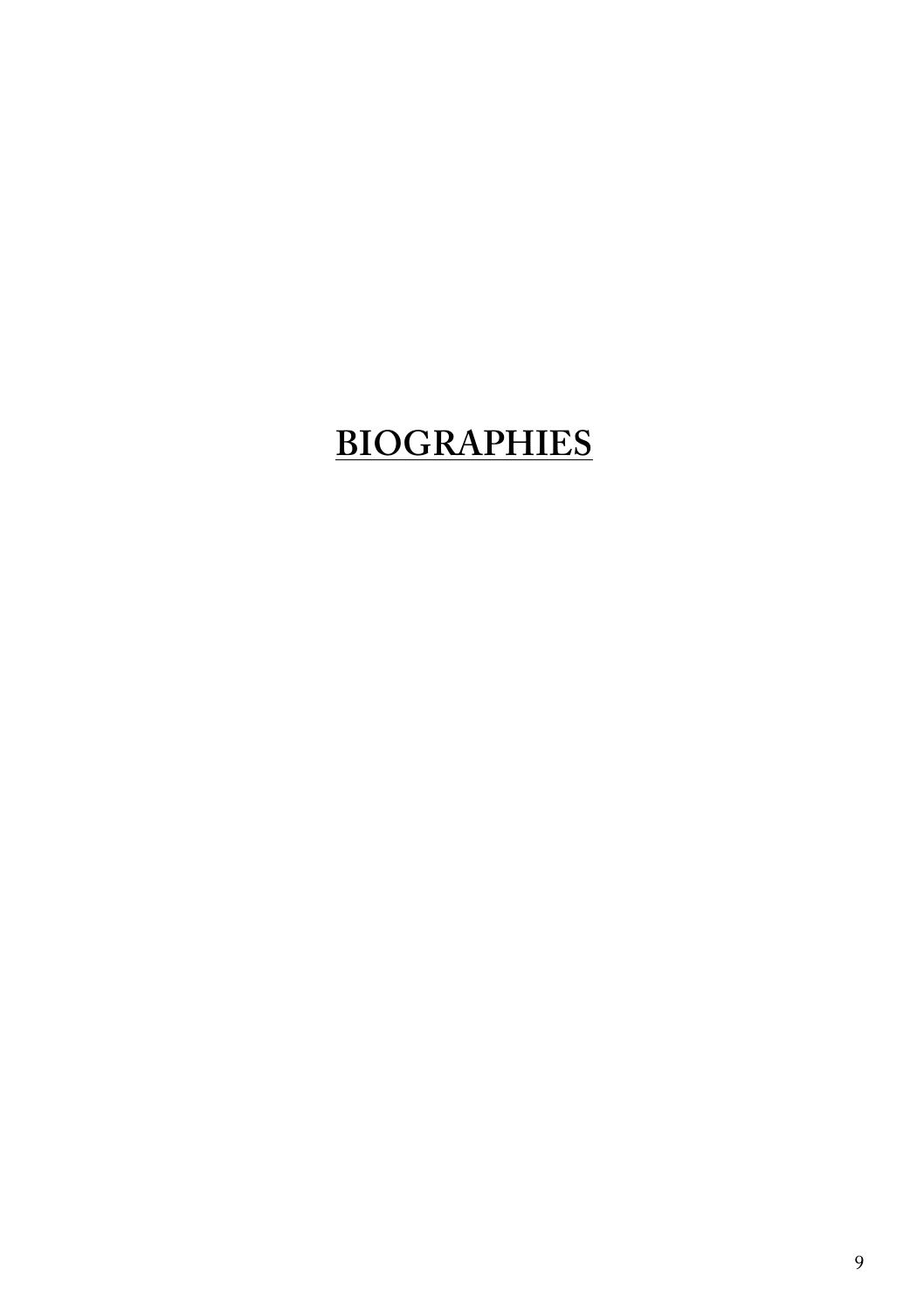## **ENSEMBLE ALTERNANCE**

The Ensemble Alternance, a modular group of soloists, goals include developing, integrating and exploiting the chock of temporal passages as well as cultural and new instrumental rotations in the vast expanse of music of our time. And then to confront these with works from the distant and near past.

Instrumental gestures are thereby renewed and new horizons opened. Consequently, priority is given to premiering works by true creators in major places such as the Berlin Konzerthaus, Geneva Victoria Hall, Zürich Tonhalle, New-York Guggenheim Museum, Moscow Tchaikowsky Music Conservatory, Paris Museum of Louvre and Orsay, Paris Ircam, Bremen Nordradio, Copenhagen Royal Library ... Such a new way of envisioning music enables us to hear or re-hear enlightened works by the likes of Boulez, Cage, Ligeti, Crumb, Scelsi, de Pablo, Huber, Lachenmann or to discover new works by striking young composers such as Philipp Maintz, Philippe Hersant, Philippe Schœller, Bruno Mantovani, Mark André, Gérard Pesson, Mauro Lanza, Raphaël Cendo... with CDs regularly internationally acclaimed.

(www.ensemble-alternance.com)

#### **Frédéric Baldassare, Cello**

The cello is idiosyncrasy. Frédéric Baldassare gives us a clear example. Never satisfied, refusing all calibration, especially any amorphous ones, this soloist and chamber musician plays modern music as well as baroque cello collaborating with the Arts Florissants, the Concert d'Astrée, and partners such as Véronique Gens, Patrick Bismuth, Karine Deshayes or Howard Crook.

### **Jeanne-Marie Conquer, Violin**

Jeanne-Marie Conquer has developed close artistic relationships with contemporary composers and has in particular worked with György Kurtág, György, Peter Eötvös and Ivan Fedele. She has recorded different works on Deutsche Grammophon: Luciano Berio's Sequenza VIII for solo violin, and Schönberg's *Pierrot Lunaire* and *Ode to Napoleon*, as well as Pierre Boulez's *Anthèmes* and *Anthèmes II* for a publication by Jean-Jacques Nattiez on the composer's work. She became a member of the Ensemble Intercontemporain in 1985.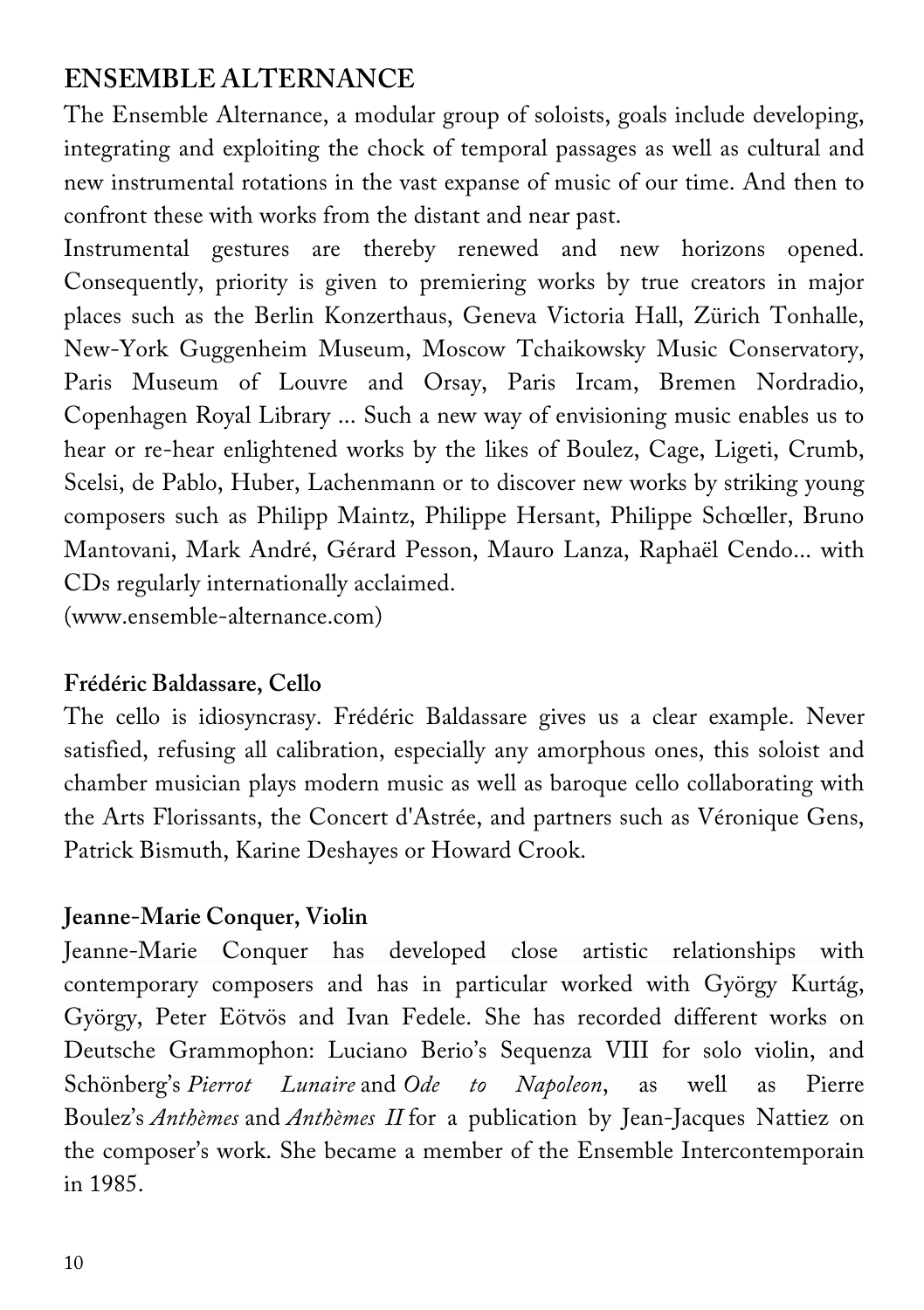#### **Jean-Luc Menet, Flute**

To give life to music of our time and creates a repertoire of essentially fickle new works is the purpose of his chamber music and soloists activities. He internationally premieres and records side-by-side with composers such as John Cage, Ornette Coleman, Franco Donatoni, Elliott Carter, George Crumb, Klaus Huber, Philippe Hersant, Robert H.P Platz. His commitment for the today music is also evident by the Ensemble Alternance, which he leads as the co-founder and artistic director. Jean-Luc also has regular collaborations with orchestras such as the Aachen Symphonic, Belgrad Philharmonic, National Polish Radio Symphonic, Schwerin-Mecklemburg Staatskapelle.

#### **Dimitri Vassilakis, Piano**

Soloist at the Ensemble Intercontemporain, Dimitri has passion for new sounds. He has participated in many recordings and broadcastings devoted to music by living composers on major stages. He is accredited on many contemporary piano repertoire either as the first performer or as the recipient of the dedications. Dimitri performed "Incises" and recorded "Sur incises" and "Répons" by Pierre Boulez under his baton as well as the entire piano works by Boulez.

#### **Etienne Lamaison, Clarinet**

Doctor in musicology, Etienne Lamaison worked in Portugal in the most prestigious institutions of the country as interpreter, creator and teacher. Cofounder of the Ensemble Zellig, he collaborates also as a soloist with the Philharmonic Orchestra of Radio France, the National Orchestra of Ile-de-France, Orquestra Metropolitana of Lisbon. Etienne has given masterclasses in Spain, France, Portugal, United States and Brazil. Since his return to France, he has integrated to the teachers' team of the Pole of Higher Education in Rennes.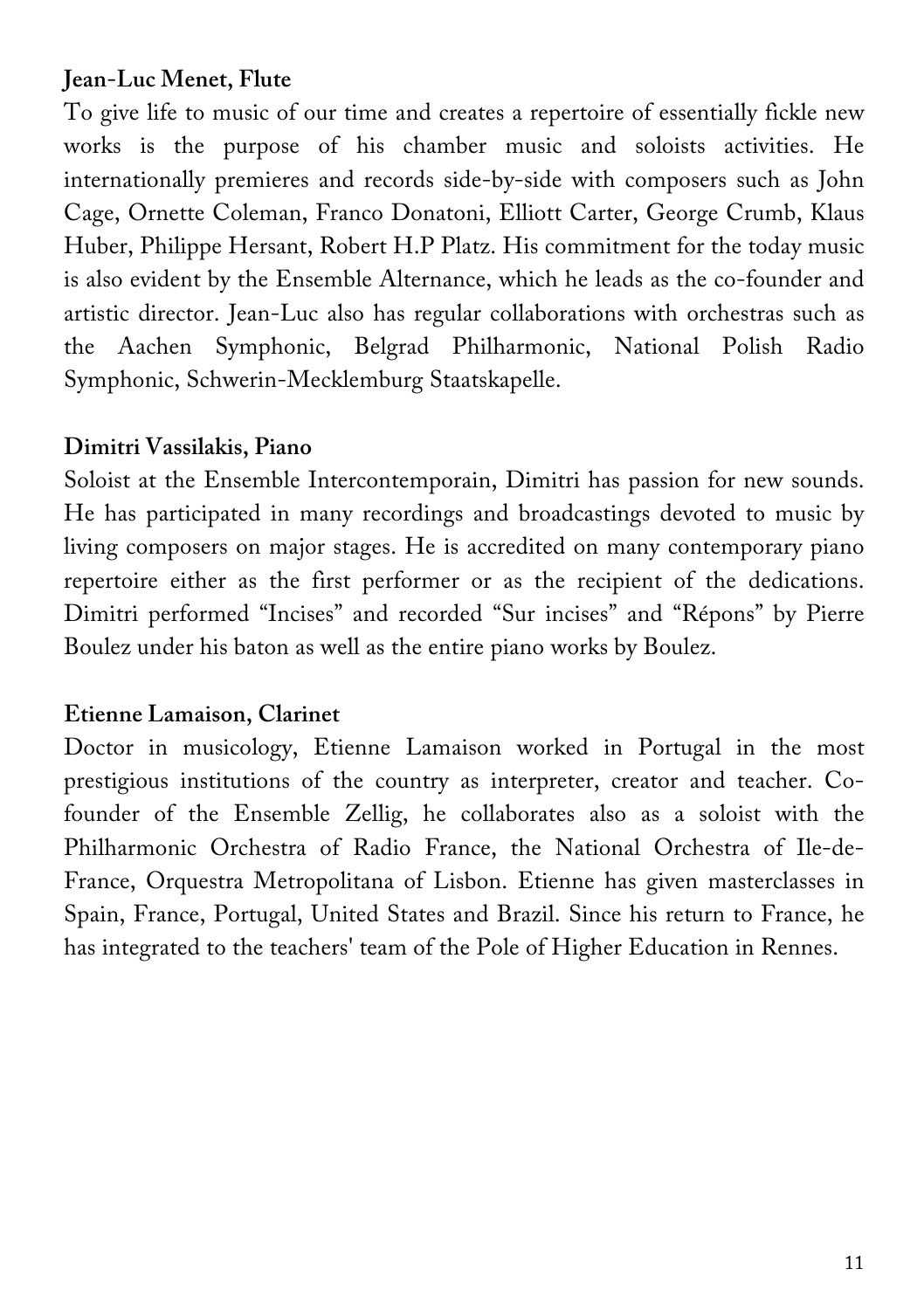## **SONAR TRIO**

The Sonar trio is composed of musicians established for years and played together in various contexts: Opera seasons at the Teatro Politeama in Lecce, Symphonic seasons with the "Tito Schipa" ICO Orchestra in Lecce, and in Chamber music concerts, playing tournee at the Teatro m in Bologna, in Emilia Romagna and collaborating with the composer Fabrizio Festa. All three are professors at the Conservatory. With the aim of promoting the music of today, the members of SONAR Trio has come together in this ensemble, rich in charm and tonal resources.

#### **Marco Delisi, Flute**

Born in Buenos Aires, he graduated with honours in flute at the conservatory "Santa Cecilia" in Rome with maestro Angelo Persichilli (the first flute for 40 year in the "Santa Cecilia" National Academy Orchestra). He graduates with the top grades as concert solo player at the conservatory Winterthur (CH) under the guidance of Conrad Klemm. He also attended classes with teachers as Trevor Wye and Maxance Larrieu. Marco was awarded first price at the National Flute "Giulio Briccialdi" ninth edition of Terni in 1994. From 1990 to 2006 he was the first flute of the Symphony Orchestra ICO "TitoSchipa" Lecce, recording for"Bottega Discantica", "ECA" and "Kicco classic" and taking part in numerous television programmes. He also played in the "Santa Cecilia" National Academy Orchestra in Rome, With del Teatro Orchestra "Vincenzo Bellini" of Catania and the Orchestra Sinfonia ICO "Magna Grecia" of Taranto.

As a soloist Marco has performed with conductors such as: H. Soudant, C. Frajese, T. Kalb, J. Yaslicam, E. Batiz, V. Clemente, D. Di Palma and has played solo and chamber concerts in Italy, France, Germany, Switzerland and Greece.

Marco has devoted particular interest to the study and performance of contemporary music repertoire, working with composers such as G. Petrassi and A. Clementi, collaborating with the Laborintus ensemble and recording for the "VDM records". Artists such A. Scurtaj, F. Festa, R. Veteran, E. Bottiglieri and C. Rolli dedicated compositions to him. He is professor of flute at the "Tito Schipa" Conservatory in Lecce.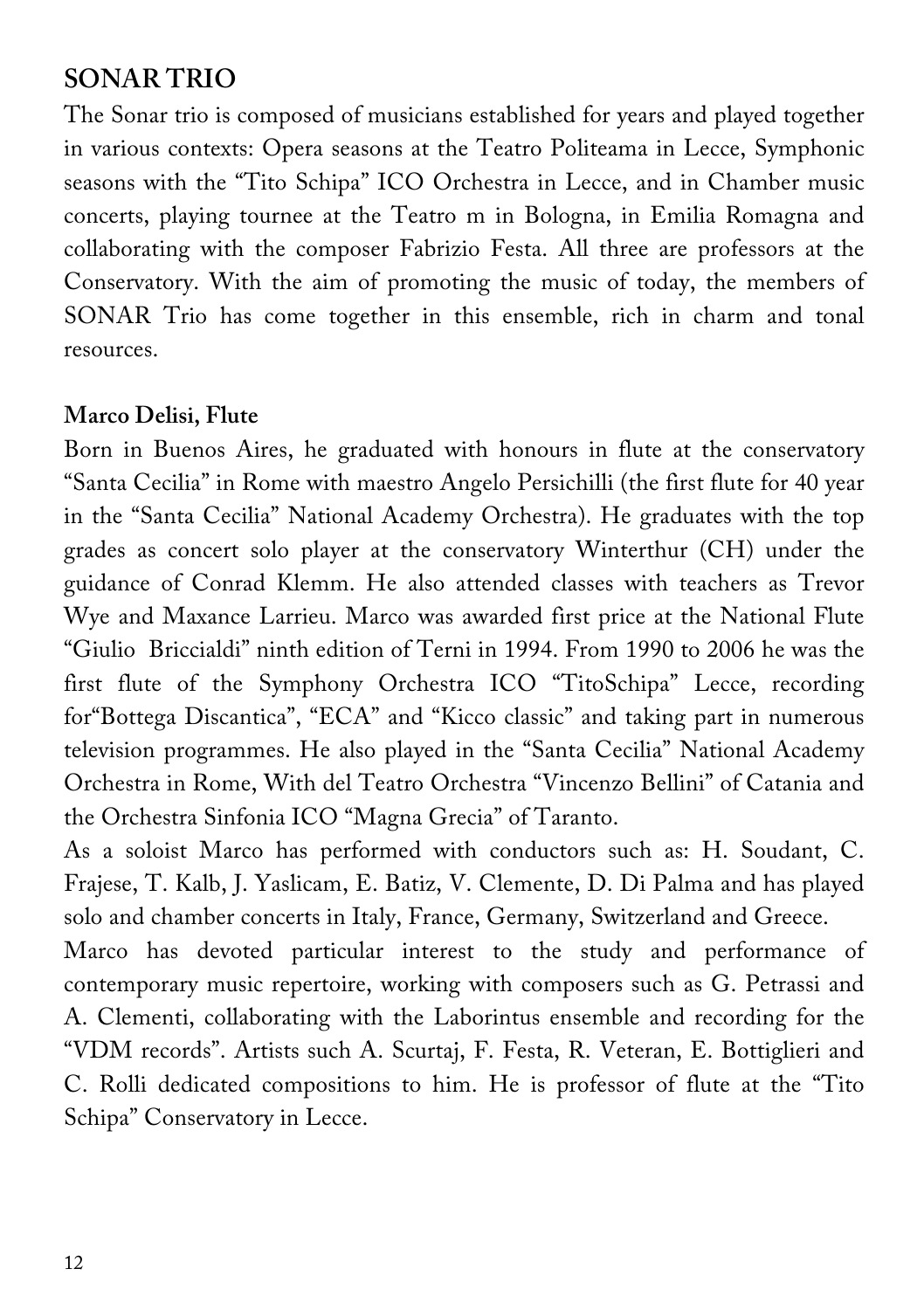#### **Roberto D'Urbano, Clarinet**

Graduated if the Conservatory of "Santa Cecilia" in Rome in 1987, he continued his studies with Alfred Prinz at the Salzburg Mozarteum and Antony Pay in the International Academy of Music in Biell with the diploma in 1992. In 1994 he won the ninth edition of the "single premium for Clarinet Giulio Briccialdi" of Terni. From 1990 to 2012 he serves as first clarinet soloist in 'Symphony Orchestra ICO "Tito Schipa" of Lecce, where he played as a soloist the most prominent pieces of the clarinet repertoire, under the leadership of H. Soudant, C. Frajese, A. Nanut, J. Yaslicam, M. Rota, A. Vlad, P. Maag and CD recording for "Bottega Discantica", "Pentaphon", "ECA", "Kicco Classic", "Twelve Moons" and taking part in numerous television programmes on Channel 5, Rai Uno, Rai Due, Rai Tre.

He collaborated as first clarinet with the Orchestra of the Teatro Lirico of Cagliari, the Philharmonic Orchestra of the Teatro Bellini of Catania, the Sicilian Symphony Orchestra and the Orchestra of the Gran Teatro la Fenice of Venice. He was guest of important music festivals and prestigious theatres and concert halls in Italy and abroad: Spain, Portugal, France, Germany, China and South Korea. In 2011, he co-founded the "Ensemble del sud" directed by M. Panni, the group consists of seven instruments on the basis of staff of "The History of the Soldier" by Igor Stravinsky, with whom he played at the Teatro Petruzzelli of Bari, London, Budapest, Fez (Morocco), Aquila, Rome live on Radio tre for "I concerti del Quirinale". On the occasion of the centenary of the beginning of the first World War, with the "Ensemble del sud", in 2014 in Trento he has recorded live on European radio "The History of the Soldier". For the group, they were transcribed popular songs by composers such as: M. cloths, F. Antonioni, M. Montalbetti, M. Filotei, C. Boccadoro.

From 2012 he is Professor of Clarinet the "F. Cilea" of Reggio Calabria, for winning the contest for exams and titles announced by the Ministry of Education.

#### **Vanessa Sotgiu, Piano**

Graduated with the highest marks and honor in Piano and in "Maestro Partner" at the Conservatory "Tito Schipa" in Lecce. She won first prizes in numerous national and international competitions. She studied with renowned masters such as A. Ciccolini, F. Thiollier, L. Prats. She attended the "Sommer Akademie" in Salzburg. She has collaborated for many years with T. Candeloro's "Ballet of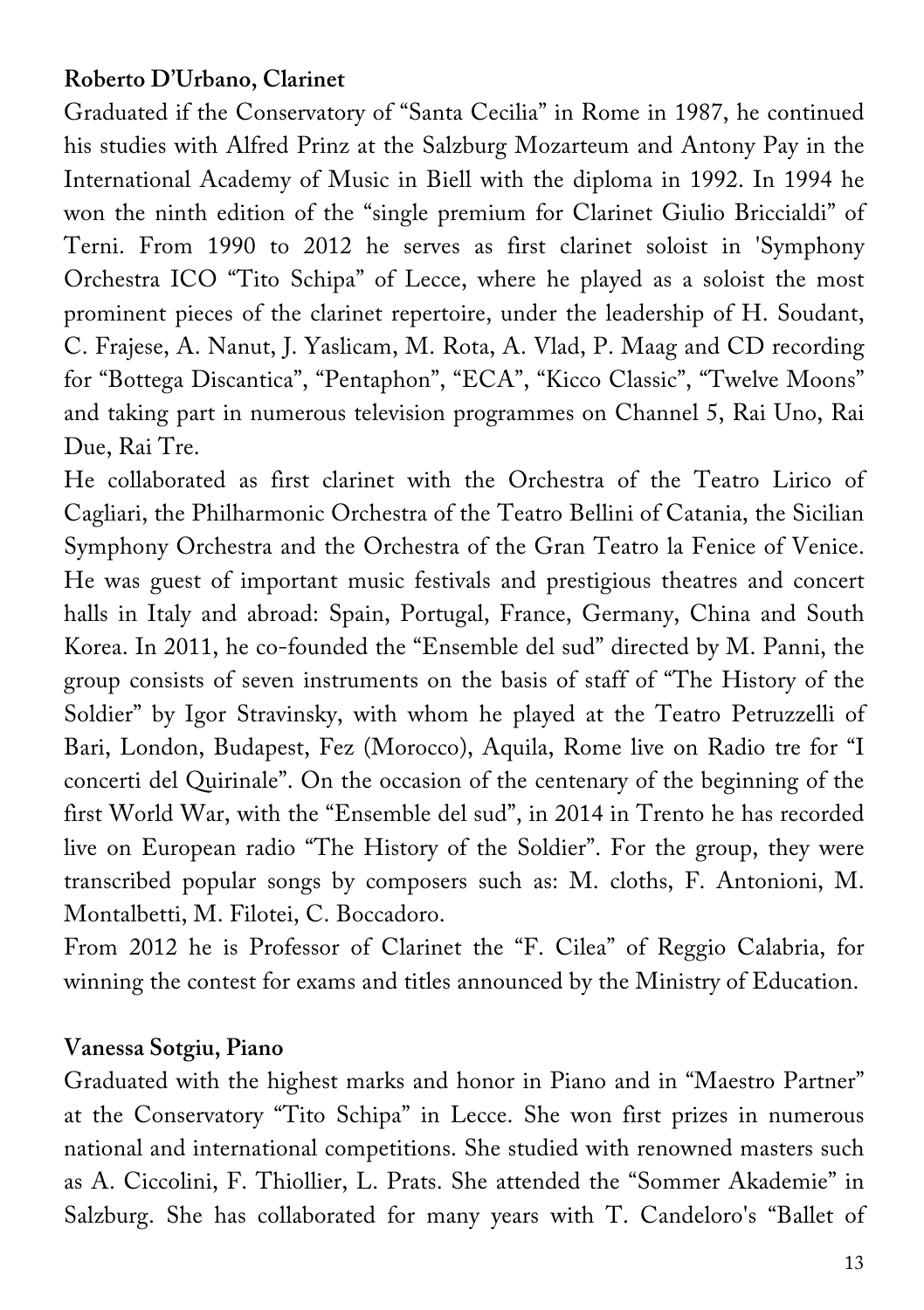Puglia", with Fredy Franzutti's Southern Ballet, with the orchestra of the ICO Foundation "Tito Schipa" in Lecce and the Soncino Percussion Academy. She has held the role of pianist collaborator in the 43rd, 44th and 45th lyric season at the Teatro Politeama Greco in Lecce. She performs in Italy and abroad as soloist and in chamber formations. She has been involved in various lyric operas at festivals held in Germany and in Italy. She performed at the Biennale of Venezia Musica 2014 as an ensemble pianist in the contemporary opera "Kater i Rades - Shipwreck" by Admir Shkurtaj's music, directed by Pasquale Corrado. She has collaborated with the Director at the Opera of Rome's ballet. As a soloist she performed with the Orchestra of the Opera Theater in Tirana, directed by M ° Ciko. She recorded on the label Nireo "Liszt Symphonic Poems" for two pianos with M ° Libetta, "Carl Czerny - Six-Hand Piano Music" and "The Hotel of Gratitude" and for the Anima Mundi label, Opera "Kater i rades". She has been the president of "Radio Classica Pugliese", the first web radio dedicated to baroque, classical, jazz, contemporary, new languages, winning project of the regional call "Prinicpi Attivi 2012". She is a principal piano teacher at the Conservatory "T. Schipa "in Lecce.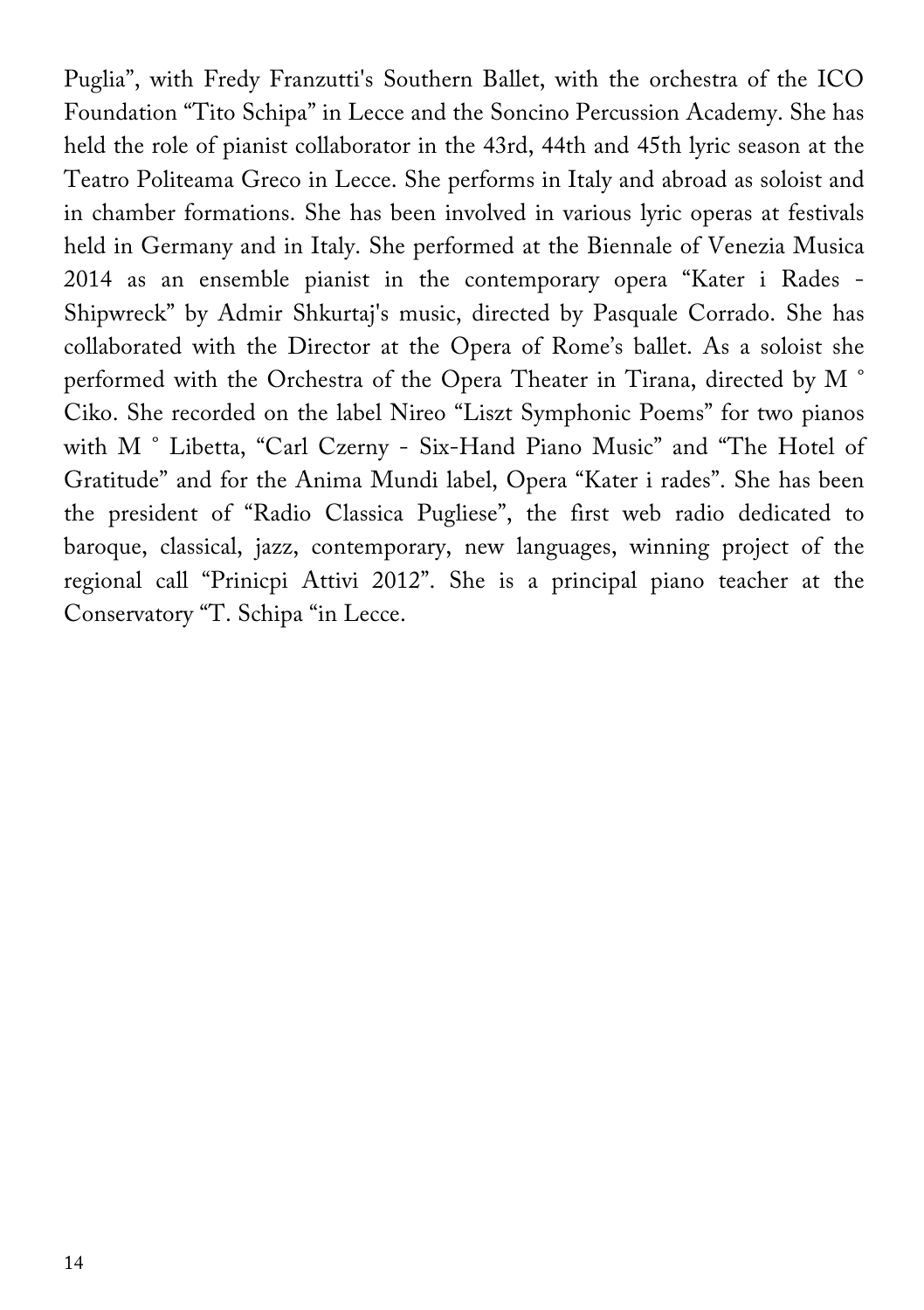## **KNM ENSEMBLE BERLIN**

KNM Ensemble Berlin stands for the active, current music scene in Berlin's metropolis. Along with other students of former East Berlin's Hanns Eisler School of Music, Juliane Klein and Thomas Bruns founded the ensemble in 1988. It is now made up of ten musicians from all over Germany, Great Britain, Hungary and Switzerland.

In close collaboration with international composers, authors, conductors, artists and producers, KNM has presented compositions, concert installations and projects worldwide. Programmes result from a fascination with the unknown and constant discussions about the most essential topics of our time. The ensemble has performed over a thousand concerts since its creation.

KNM is known internationally, not only for its frequent appearances at the major European music festivals such as ars musica Brussels, Donaueschinger Musiktagen, Festival d'Automne à Paris, MaerzMusik, Berlin, musica Strasbourg, settembre musica Torino, UltraSchall - Festival für neue Musik, Berlin, Wiener Festwochen and Wien Modern, but also for its own productions including "HouseMusik", "space+place", "KNM New Music Spa", "The Stereoscope of Solitary Being" or "Clang Cut Book".

Concert tours have taken the ensemble to places including Carnegie Hall, New York City, Teatro Colon (Buenos Aires), Wiener Konzerthaus, National Concert Hall Taipei and Suntory Hall Tokyo.

KNM caused a sensation with highly ambitious and surprising new projects. In over 30 "lunch & after work" concerts throughout Berlin the ensemble presented the city with a panorama of international compositions. With its "Gehörte Stadt", audiences were invited on an acoustic tour of the city. In 2012 and 2013, KNM portrayed the French music scene at the French Institute in Berlin where it gave 17 concerts.

Since 2013, KNM Berlin has been ensemble in residence of the Summer Academy OPUS XXI to work regularly with young musicians and composers in Germany and France.

2017 will see KNM's opening of his own concert series "The World after Tiepolo – Ensemble KNM Berlin & Friends" at the prestigious Radialsystem V in Berlin. Just recently Ensemble KNM Berlin has been founding partner of the new Berlin based platform "three D poetry" on which poets, choreographers and composers develop and present interdisciplinary projects.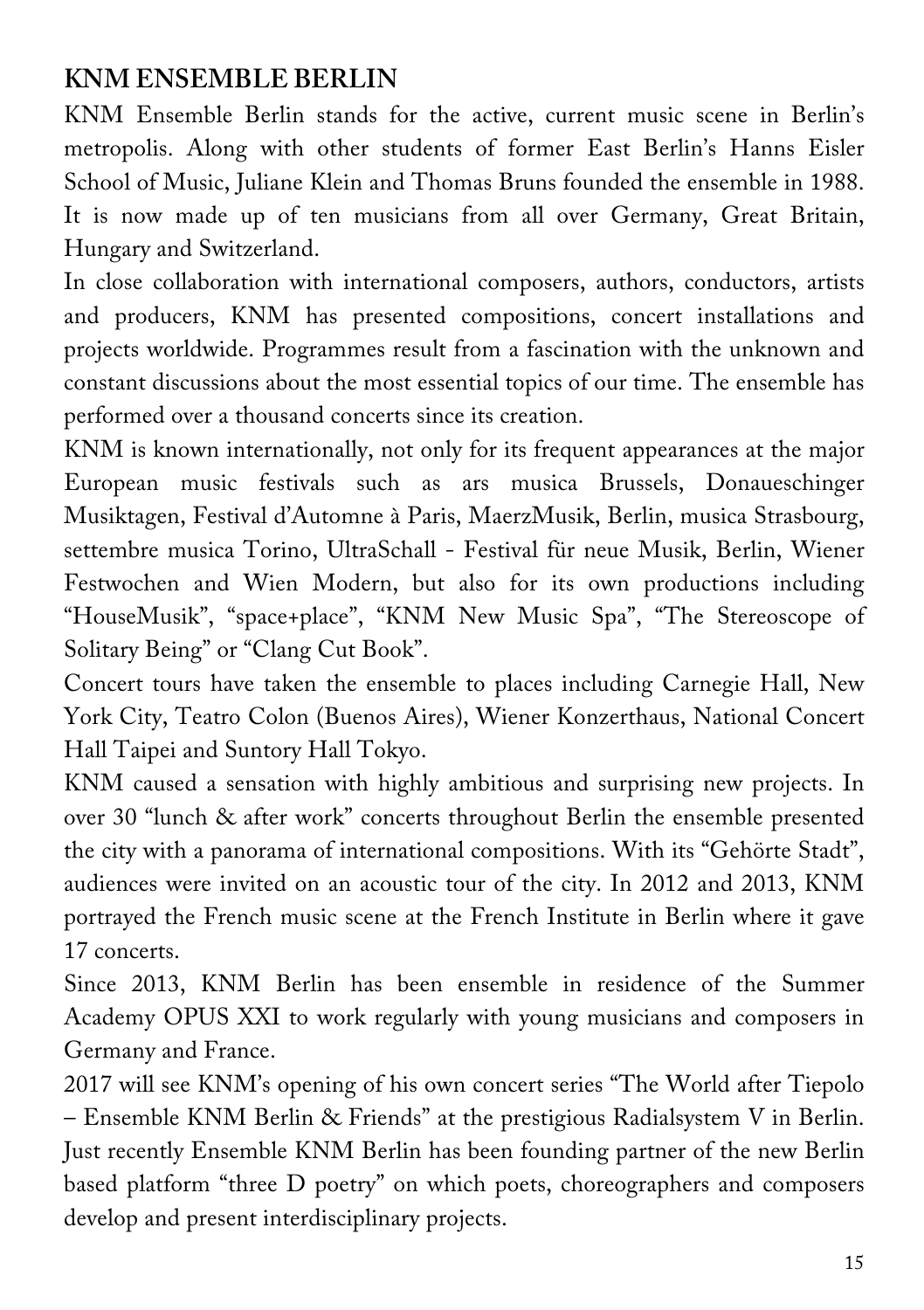KNM's discography comprises 15 CDs to date; the KNM was awarded the "German Records Critic Award" 03/2009 und 03/2010 for its collaboration with the composer Beat Furrer. (www.kammerensemble.de)

#### **Rebecca Lenton, Flute**

Born in England, Rebecca studied at the Guildhall School of Music and Drama, London, and at the Music Academy, Basel. She joined KNM Berlin in 2002 and formed KNM Ganesha together with Gudrun, Winfried and Robin in the same year, commissioning several new works for this unique combination. Rebecca has performed throughout Europe with the Royal Opera House Orchestra, Covent Garden, Klangforum Wien, London Philharmonic Orchestra …

#### **Gudrun Reschke, Oboe**

Reschke has been a member of KNM Berlin since 1992. She specialises in contemporary music and particularly enjoys working with composers, developing and commissioning new compositions.

On completing her studies in Berlin at the Hans Eisler College of Music in 1992 she became principal oboist in the Staatskapelle at the National Theatre in Weimar where she played for four years. She also belongs to the internationally acclaimed wind quintet "Kammervereinigung Berlin". Gudrun has been a member of the Radio Symphony Orchestra Berlin since 2002.

### **Theo Nabicht, Clarinets**

Theo is a performer and composer and has been a member of KNM Berlin for many years. He plays with Klangforum Wien and Ensemble Modern and also composes for theatre, dance and television productions. He has been playing Wolfgang Stryi's Selmer contrabass clarinet since 2007, kindly supported by Bruno Waltersbacher.

### **Kirstin Maria Pientka, Viola**

Kirstin Maria studied with Prof. Kim Kashkashian and graduated in 2003. Her work as a viola player strongly integrates contemporary music and she has recorded for Deutschlandradio, MDR and several CDs. Kirstin Maria was a member of the Herbert von Karajan-Stiftung of the Berlin Philharmonic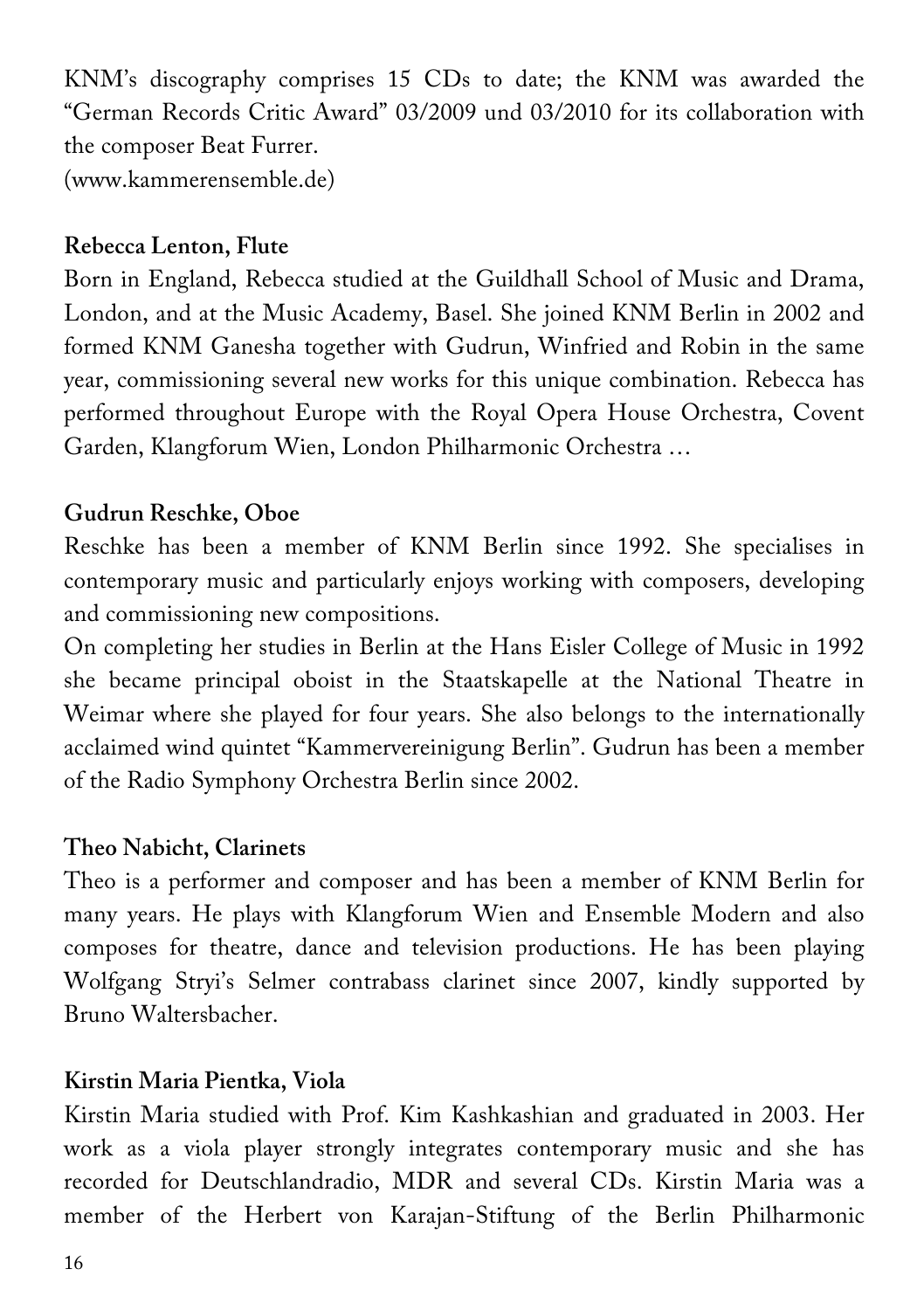Orchestra and was principal viola player with RIAS-Youth Orchestra. She has played with the Dresden Sinfoniker since 1998 and joined KNM Berlin in 2003.

#### **Matthias Bauer, Contrabass**

Born in Sonneberg / Thüringen 1959. Studied double bass at the Hochschule für Musik, East Berlin until 1980. Apart from work in music ensembles ranging from contemporary classical to free improvisation, Matthias is engaged with experimental music-theater, dance projects, work with live poetry and his own solo performances incorporating the voice. After lengthy residencies in Lyon (1980-88) and Cologne, he returned to Berlin in 1991 and has since been active as an improviser, performing with the likes of Shelley Hirsch, David Moss, Tony Oxley, Sven Ake Johansson, Jon Rose, Chris Cutler a.o. He has performed specially composed solo works by Georg Katzer, Lothar Voigtländer and Helmut Oehring. He is also active as a composer for improvising musicians.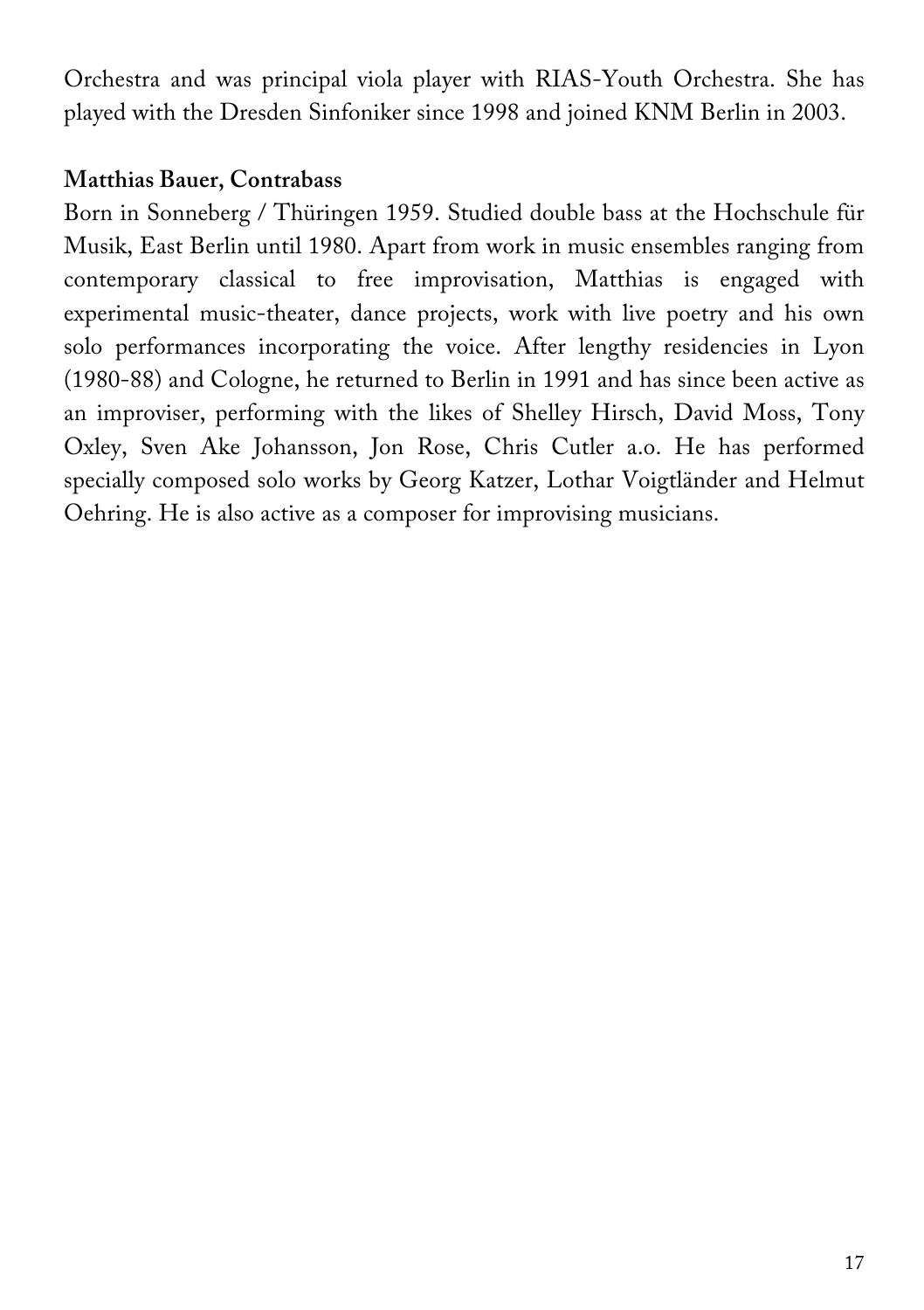### **Arsalan Abedian**

His musical studies began by learning to play the santur with Omid Sayyareh in 1994. In 2007 he graduated from Azad University with a Bachelor's degree in composition and in 2011 from Tehran University of Art with a Master's degree in the same field. During his studies at the Hanover University of Music, Drama and Media (where he obtained a Master's degree in Electronic Music in 2014 and a Soloklasse Konzertexamen degree in composition in 2016), he was a tutor of audio programing and assistant at the electronic studio (FMSBW) of the Institut für neue Musik – Incontri. Abedian studied composition in Iran with Kiawasch Sahebnassagh and in Germany with Oliver Schneller, Joachim Heintz, Ming Tsao and Gordon Williamson.

As a composer and organizer, Abedian has participated in numerous concerts, lectures, and other events in Iran since 2006. He established the Contemporary Music Records in 2009 in Iran. Since 2003 he has written and translated several articles about contemporary music, in Iranian music journals as well as MusikTexte (2014) and Lexikon Neue Musik (2016) in Germany.

His works have been performed internationally with different ensembles at various festivals. He is one of the co-founders of the first Electroacoustic Music Composition Competition (Reza Korourian Award) in Iran, and acts as a jury member and publisher in this event. Among others, two of his works have been published in DEGEM- (German Society for Electroacoustic Music) CDs No. 13 (Grenzen, 2015) and No. 14 (Escape, 2016).

Since June 2018 he has been the recipient of a one-year composition scholarship of the Lower Saxony Ministry of Science and Culture. He is currently pursuing a Ph.D. in musicology in Hannover.

#### **Fariba Alipour**

Fariba Alipour was born in Tehran, Iran. When she was a child, she began studying music by playing Classical Guitar in the school of Arts and Literature in Iran. She completed a Bachelor of Arts (B.A) in Music at the University of Applied Science and Technology. She studied music theory with Marina Aghabeikian while learning Piano with Amir Alavi. She started learning the violoncello under the guidance of Mohsen Touyserkani, Ankido Darash, Melani Avanessian. Moreover, she has studied composition under supervision of Hamidreza Dibazar, Kiawasch SahebNassaq and Amir Alavi. She is a graduate of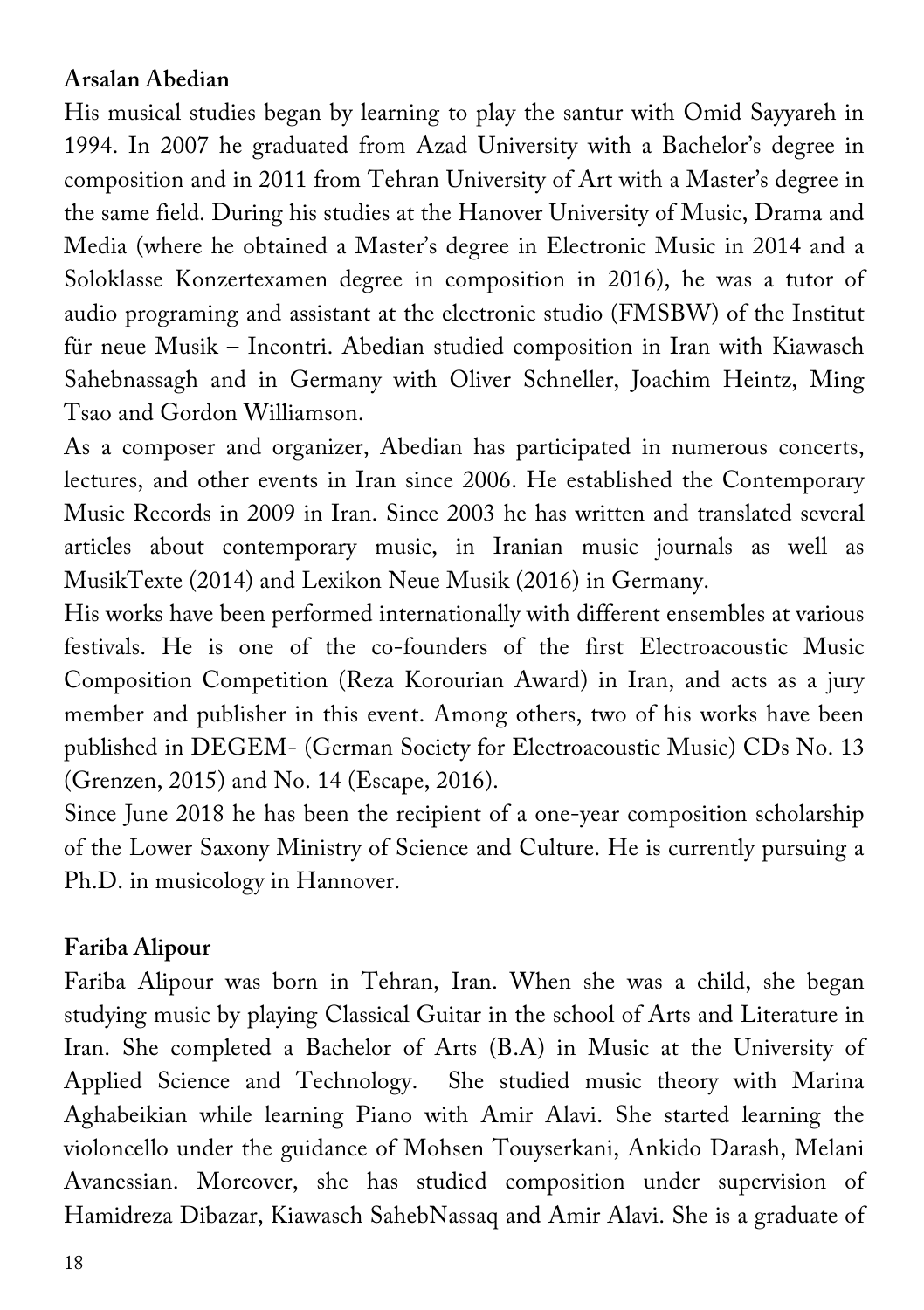Master of Arts (M.A) in music composition from Tehran University of Art. She also holds a bachelor of science (B.S.) degree in Electronic Engineering from the Azad University of Tehran.

### **Mark Andre**

Mark Andre studied composition, counterpoint, harmony, analysis, and musical research at the Conservatoire National Supérieure de Musique de Paris (CNSMP), and composition at the Hochschule für Musik in Stuttgart. His teachers included Claude Ballif, Gérard Grisey and Helmut Lachenmann. (www.edition-peters.de)

## **Ashkan Behzadi**

Ashkan Behzadi (b.1983) is an Iranian-Canadian composer residing in New York City. He is a graduate of McGill University in composition and music theory where he studied with Chris Paul Harman, Brian Cherney and Philippe Leroux. Prior to this, he also earned a bachelor's degree in architecture from Tehran University, while at the same time he studied composition with Alireza Mashayekhi in private lessons. At Columbia University, he studied composition with Fred Lerdahl, George Lewis and Georg Friedrich Haas. Ashkan's music has been commissioned and performed by various international ensembles, including TAK Ensemble, Oerknal Ensemble, JACK Quartet, Divertimento Ensemble, Exaudi, Yarn/Wire, Ekmeles, Wet Ink, Talea Ensemble, le Nouvel Ensemble Moderne (NEM) and also featured on such festivals and concert series as Dialoge Festival 2016 at Stiftung Mozarteum Salzburg, Rondo 2017 in Milan, Manifeste 2014 at IRCAM, Paris, CIRMMT new music series at McGill University and the New Wave festival in Toronto. Moreover, his music has won numerous competitions including Graham Sommer Second Prize, the Prix de Composition at Fontainebleau and number of SOCAN Foundation awards. Ashkan is currently pursuing his doctoral studies in composition at Columbia University under the supervisions of Fred Lerdahl.

## **Mozhgan Chahian**

Mozhgan Chahian (b.1990) has won numerous prizes in composition including the First Prize in the 24th International Composition Competition "2 Agosto" 2018 for her piece "Elegy for Peace," that was performed by Toscanini Orchestra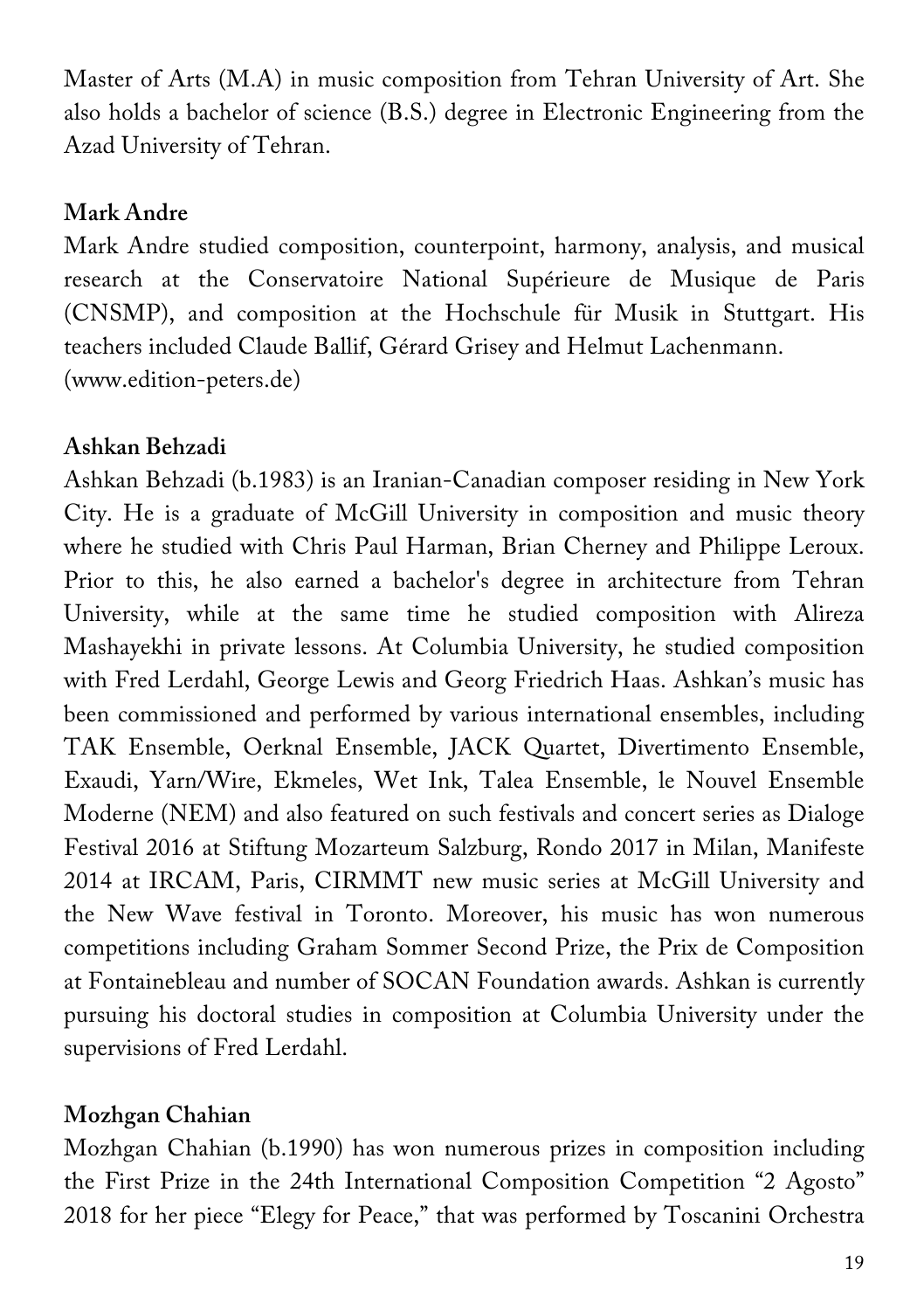in Bologna, Italy. Mozhgan is also an active santur player which also earned her the First Prize at Fine Arts School of Music Festival at Tehran University. In her work, she uses elements of Iranian classic and folk music. Mozhgan Chahian was selected by ACIMC Contemporary Music Festival jury to write a new piece.

## **Jean-Marc Chouvel**

While he was learning composition with the most important musicians of the twentieth century, Jean-Marc Chouvel developed a theoretical approach that lead him to reconsider the main notions of music writing. Taking up the contribution of phenomenology and cognitive sciences, his work on temporal forms has been published in two books: Esquisses pour une pensée musicale and Analyse musicale, sémiologie et cognition des formes temporelles. He also proposed a complete theory of the harmonic phenomena allowing among other things to explore the broad universe of micro-intervals. Since his studies in Spain with Francisco Guerrero, he has written more than thirty pieces for instruments and electroacoustic. He participated in founding the instrumental ensemble l'Instant donné as well as the reviews Filigrane and Musimediane.

### **Hesamedin Darabi**

Hesamedin Darabi (b.1993) is a composer, Kamancheh player and lecturer at Tehran Music School. He started learning Kamancheh from early ages and completed his B.A. in composition at Tehran University of art (2016). He is currently pursuing his masters degree in composition at the University of Tehran. As a Kamancheh player he has appeared on several stages and concerts. In 2016, he received the certificate of honour in "Permanent Peace and Justicemusic festival" for his composition "Five Images for Orchestra". He is also doing research on the music of eastern Iran since 2013.

## **Parviz Davoudi**

He was born in 1989 in Tehran. He began learning music at Sooreh Art School in 2003. Later, he studied Setar under Ata Jangouk's supervision and continued learning the Iranian Radif with the help of Hossein Mehrani. He also studied music theory and harmony with Amir Moieni. Upon entering Conservatory of Music, he met Loris Hovian and since then pursued classical music under their instructions.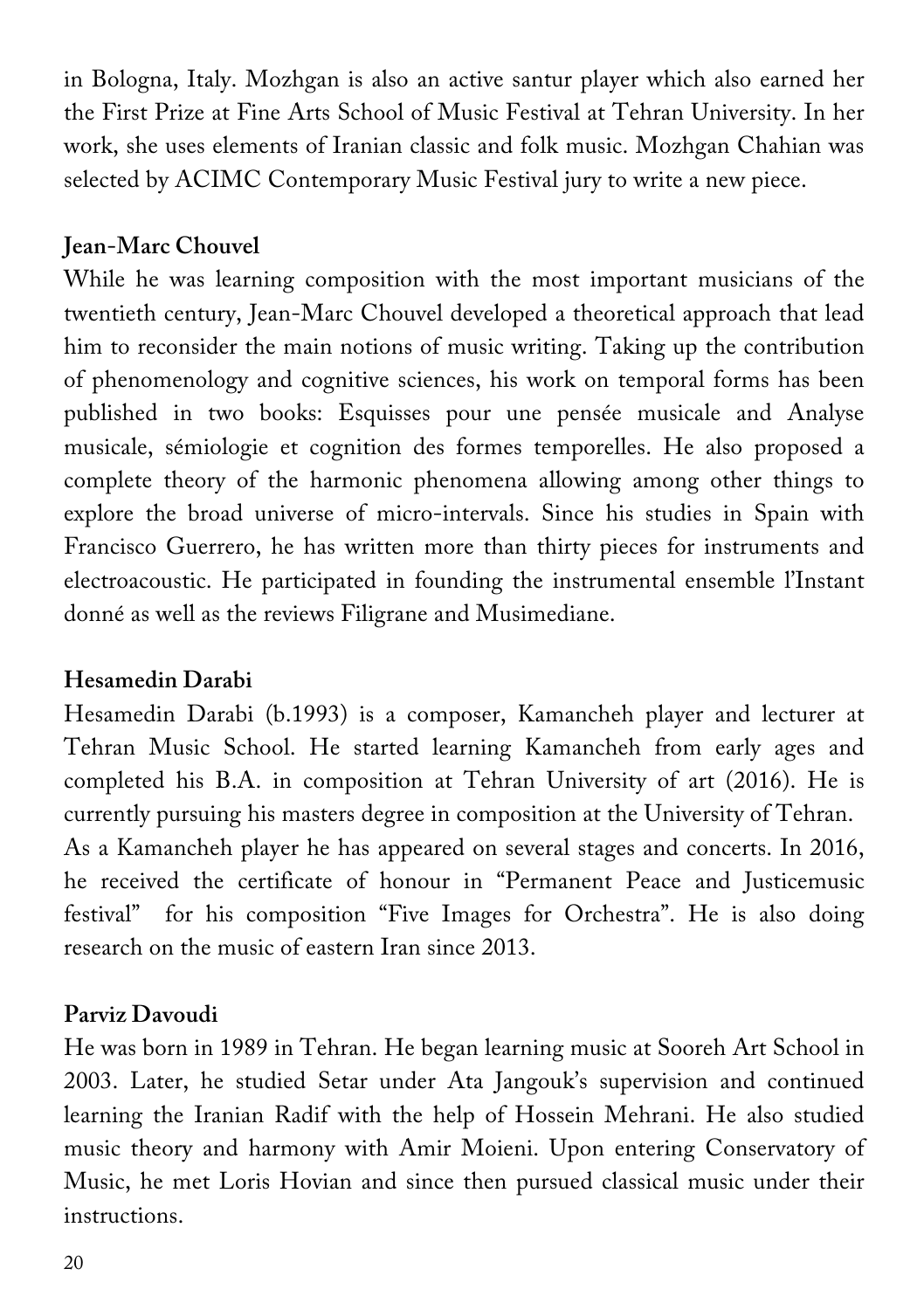In 2010, he entered Art University of Tehran and graduated presenting pieces by Ahmad Ebadi as his dissertation in 2012. After getting accepted at the master's degree of Tehran University, he expanded his classical music studies with teachers such as: Alireza Mashayekhi, Mohammadreza Tafazoli and Amin Honarmand. 3 Preludes for Piano, Minuet for orchestra, The Interrupted Chahargah for piano, A piece for Iranian ensemble, Dream for All Seasons for violin solo, Passacaglia for string quartet, Piano Trio, Moment of Passing for solo tenor, Clarinet Quintet, Death in Weimar for string quartet, The Minima for orchestra, Seven Seconds to Bampur for flute quartet, Rira (solo leggiero tenor) are so far some of the pieces composed by Parviz Davoudi.

#### **Pascal Dusapin**

Born in 1955 in Nancy, France, Pascal Dusapin has become one of the most important and acclaimed composers in France and beyond. In his youth, he played the organ, studied music at the Sorbonne, and was interested in jazz. As a composer, however, he is essentially self-taught, though he acknowledges the influence of Iannis Xenakis, whose seminar he attended at the Université de Paris between 1974 - 1978, and Italian composer Franco Donatoni, who was at the Sorbonne in 1976. An award from the Fondation de la Vocation in 1977 enabled the young Dusapin to devote himself to composition, followed by a residency at the Villa Medicis in Rome in 1981 - 1983. He has been composing ever since, at a remarkably prolific rate.

The music of Dusapin is intensely lyrical, but in a thoroughly original style. The lines tend to be supple and elaborate, built from glissandi (sliding tones), microtones, and other coloristic techniques. His ear for texture is finely tuned, as is his architectural sensitivity to contrasts and balance of density, register, volume, and color. The melodic fluidity of his music indicates a strong attraction to the human voice, while at the same time, he has written virtually no music for piano or percussion. Dusapin's first large-scale work, Niobé, an oratorio for soprano, choir, and ensemble, dates from 1982. It has been followed by a succession of operatic projects, including Roméo & Juliette (1988), Medeamaterial (1990), La Melancholia (1991), and To Be Sung (1993). In 1994, he was named as composer-in-residence to the Orchestre National de Lyon, for whom he has written Extenso (1994) and Apex (1995). He has also composed concertos for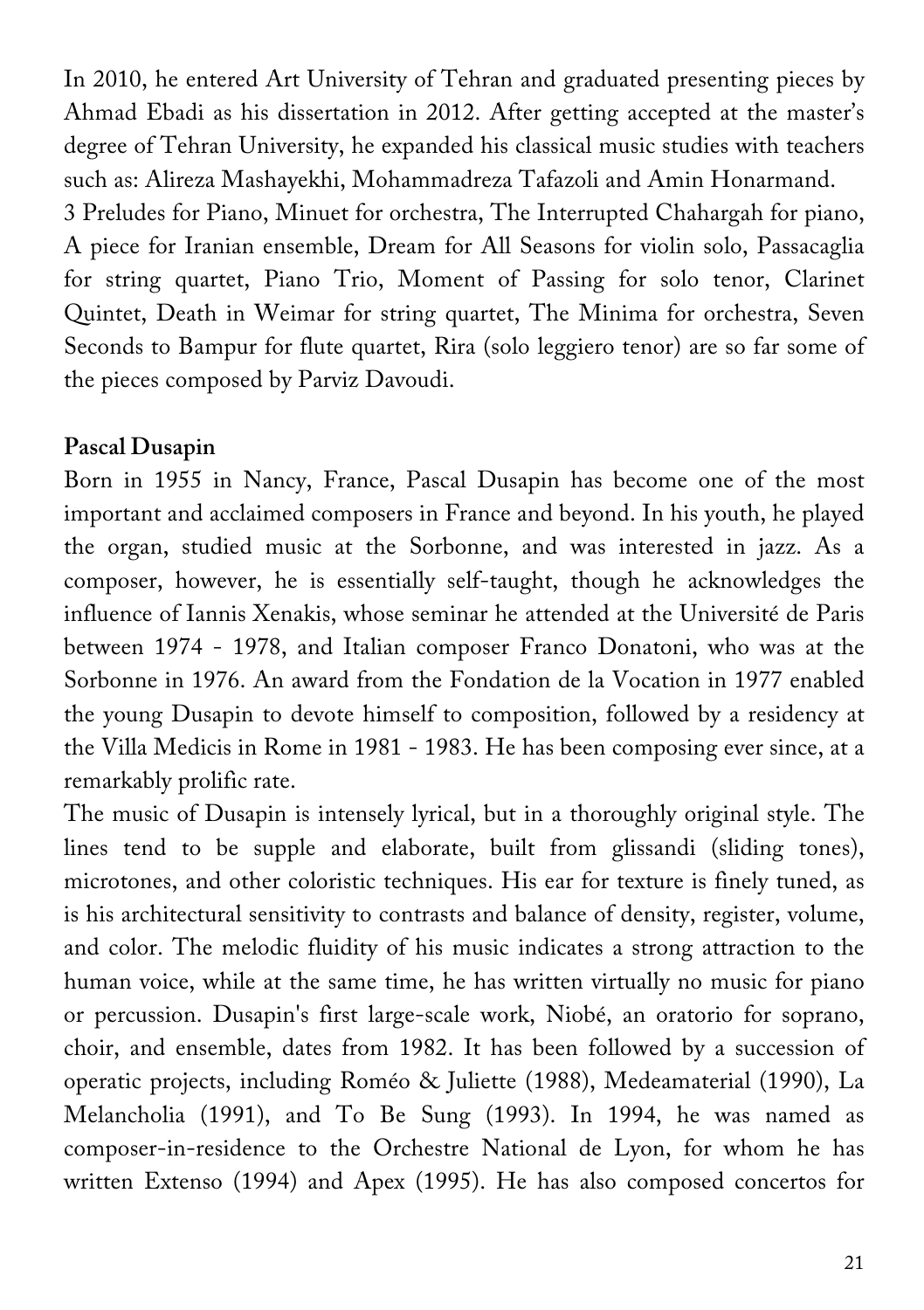flute, trombone, and cello, and has worked closely with chamber ensembles such as Accroche Note and Ensemble 2e2m. (www.allmusic.com)

#### **Atefeh Einali**

A composer, Santur player and music teacher, and a graduat of Art University of Tehran in master of composition, Atefeh Einali currently studies music composition at University of Manchester in master's degree. Her recent solo violin pieces have been performed by Jae-Won in Zutphen, the Netherlands in Bach festival. The pieces are based on "Segah Dastgah" in classical Persian music. Her paper "Proposing an Approach for Melody Harmonization Based on the Structure of Intervals in the Segah Dastgah" has been published by the science and research magazine the Fine Arts school of Tehran University. In her work, Atefeh attempts to make a connection between Persian modes and contemporary music. Her collaborations with Dr. Melanie Chilianis on the album, "Circle messages," based on the merging of eastern and western intervals, presents a new conception on making intervals based on quarter tones. As a santur player, Einali has performed in UK, Netherlands, Iran in many solo and ensembles concerts. Atefeh has won a number of awards such as second student of master's degree, first place in the teacher's examination of Iran's Houses of Culture and Art, sixth student in the national examination of bachelor's degree entrance exam and second place in performance competitions in Bureau of Education, district 5.

### **Alireza Farhang**

The Iranian-French composer Alireza Farhang was introduced to music at a very young age as he grew up within a family of musicians. He took piano classes with E. Melikaslanian and R. Minaskanian and studied composition with A. Machayekhi at the University of Tehran. He later pursued further studies in orchestration with M. Merlet at the École Normale de Musique de Paris and perfected his composition skills with Ivan Fedele at the CNR de Strasbourg. He was involved with the Musical Composition and Technologies program as part of a new European Course (ECMCT) jointly developed by IRCAM, and the T U, UDK and HFM Hanns Eisler in Berlin. His active participation led him to closely work with B. Pauset, T. Hosokawa, K. Saariaho , M. Jarrell, Y. Maresz, G. Pesson and T. Murail.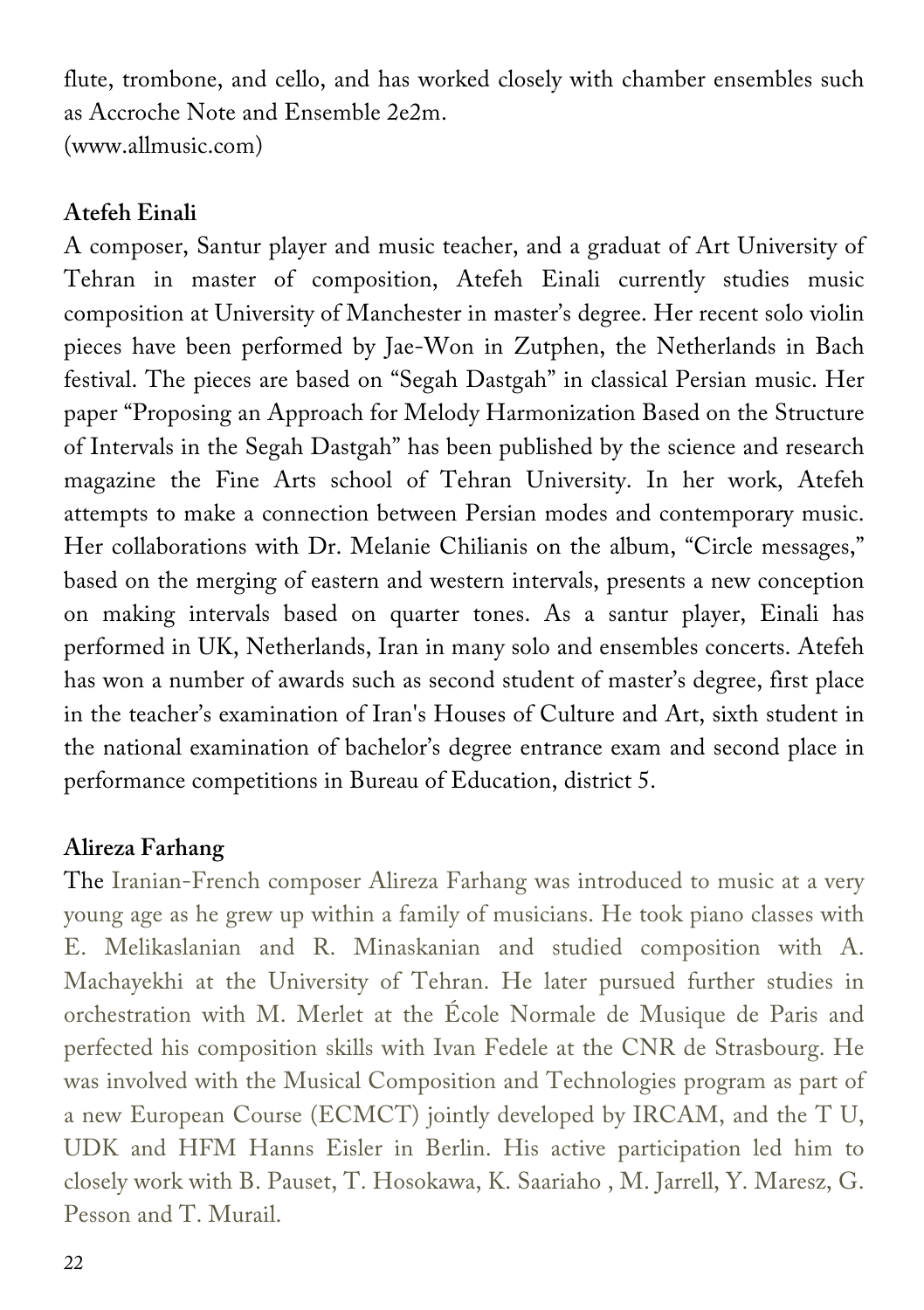Co-founder of ACIMC (the Association of Iranian Composers of Contemporary Music), his works have been performed in many countries by Ensemble Alternance, Kronos Quartet, Ensemble Court-circuit, Ensemble HANATSU Miroir, Ensemble Contrechamps, Divertimento Ensemble, Arditti String Quartet, Orchestre National de Lorraine, Ensemble Nivak, Nieuw Ensemble, K/D/M, Ensemble vocal Mora Vocis, E-Mex Ensemble, Ensemble Radial, Neuver Band, Ensemble Matka, Ensemble Vertixe Sonora, Quartet New Generation.

### **Ivan Fedele**

Ivan Fedele was born in Lecce in 1953. He studied piano with B. Canino, V. Vitale and I. Deckers, and composition under the guidance of R. Dionisi, A. Corghi and F. Donatoni. At the same time, he studied philosophy at the University of Milan. He owes to his father, a mathematician, the passion for mathematics, as becomes evident in his compositional researches, including the examination and use of the concept of "spatialisation", and the formulation of a "library" of creative processes. A fundamental role was played by his collaborations with eminent figures from the world of music such as Luciano Berio and Pierre Boulez. In addition to a large body of chamber music, he has also written works for orchestra alone or with concertante instrument, as well as vocal-orchestral pieces.

His music is played and conducted worldwide by performers, conductors, ensembles and orchestras of international renown. His catalogue of works boasts over 160 compositions, and his discography includes around forty titles on CD and DVD. Ivan Fedele also pursues an intense academic activity, which has seen him participating in the activities of important institutions like Harvard and Berkeley Universities, the British College of Music in London, Centre Acanthes in Avignon, CNSM in Lyon and CNR in Strasbourg, the Tchaikovsky Conservatory in Moscow, Ircam in Paris, the Toho Gakuen School of Music and College of Music in Tokyo, among many others. In 2000, he was awarded the honour of "Chevalier de l'Ordre des Lettres et des Arts" by the French Ministry of Culture. In 2007 the Italian Ministry of Instruction, University and Research (MIUR) entrusted him with the Professorship of Composition at the Accademia Nazionale di Santa Cecilia. In 2007 he was awarded the « Abbiati » Prize by the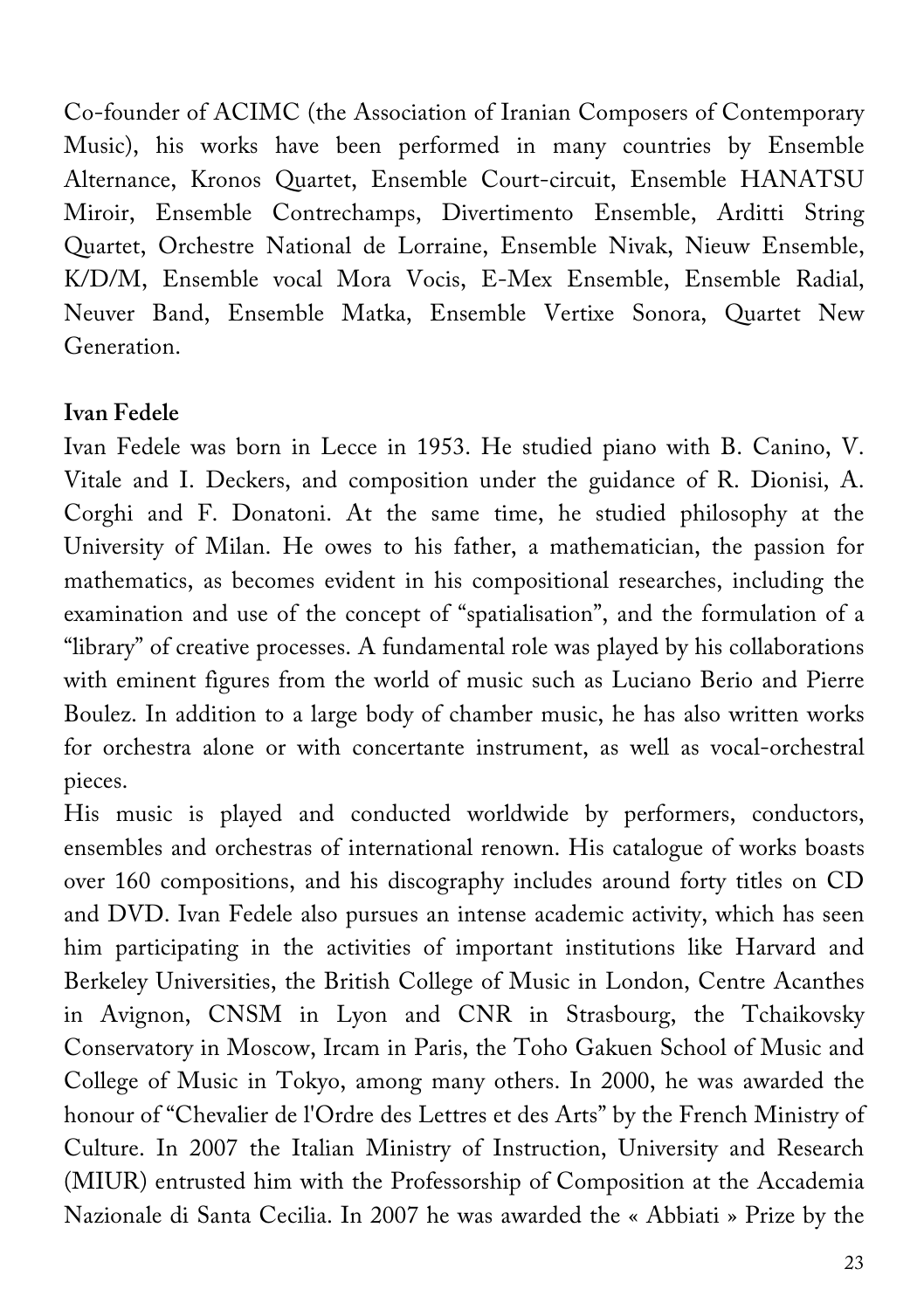Italian Music Critics Association for his opera "Antigone", commissioned for the inauguration of the Maggio Musicale Fiorentino. From 2009 to 2011 he was Artistic Director of the Orchestra I Pomeriggi Musicali of Milan. He has been appointed Director of the Music section of the Venice Biennale for the period 2012-2019. In 2016, the Fondation de France awarded him the Prix International "Arthur Honegger", for his work as a whole.

#### **Ali Gorji**

Ali Gorji was born in 1978 in Tehran. His increasing interest in classical music supported by his piano teacher Farimah Ghavamsadri led him to study music theory, harmony and counterpoint under the guidance of Alireza Mashayeki. From 1996 he received lessons in composition from Mashayeki. As interpreter and composer, he was an active member of Tehran Music Group, which was established by both his teachers. Since 2001 he has been living in Germany, where he studied composition at the University of the Arts in Bremen. Trained under Younghi Pagh-Paan he graduated in 2008. He has also received lessons in electronic music and analysis from Kilian Schwoon and Andreas Dohmen respectively. In 2006 he was awarded a scholarship by Jeunesses Musicales Deutschland and ZKM. In 2012 he was a scholarship holder at Akademie der Künste in Berlin. Ali Gorji teaches composition at the institute of music of University of Applied Sciences in Osnabrueck and lives as a freelance composer in Berlin.

#### **Jean-Luc Hervé**

Jean-Luc Hervéwas born in 1960. He studied composition at the conservatoire de Paris with Gérard Grisey, where he received a Premier Prix in composition. In 1997 he received the "Goffredo Petrassi" prize for his composition Ciels for orchestra. He was composer-in- research at IRCAM and received a fellowship from the DAAD in Berlin (2003). The profound effect of a residence at Villa Kujoyama in Kyoto, along with a doctoral thesis in aesthetics and subsequent research at IRCAM, have helped to shape Hervé's compositional outlook. He founded the group Biotop(e) with Thierry Blondeau and Oliver Schneller in 2004. His works have been performed by ensembles such as Orchestre National de France, Orchestre Philharmonique de Radio-France, Orchestra Sinfonica dell'Emilia-Romagna "Arturo Toscanini", Instant Donné, Court-Circuit,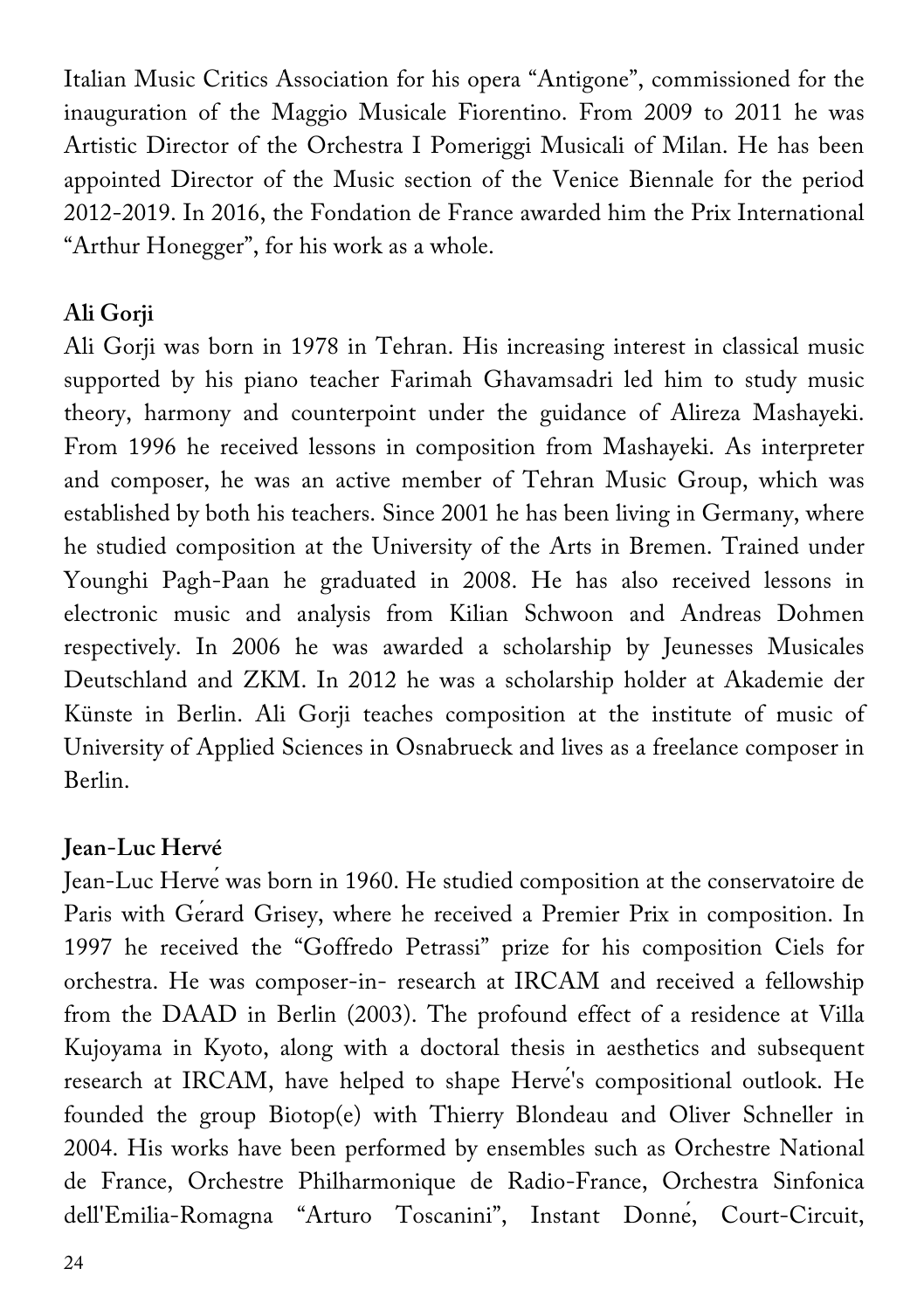Ensemble Intercontemporain, 2E2M, Contrechamps, Berliner Symphonie Orchester, KNM Berlin, Musik Fabrik, Orchestra della Toscana. He is currently a teacher of composition at the Conservatoire de Boulogne-Billancourt.

#### **Alexandre Jamar**

Alexandre Jamar was born in 1995 in Paris. After a degree in piano and music theory, he began his composition studies by following courses in orchestration and harmony at the Conservatory of Nancy. He then attended the courses of composition and orchestration given by Pierre-Alain Braye-Weppe at the Conservatory of Montereau, before joining the composition class of José Manuel López López at the Paris Regional Conservatory. He also regularly attends private lessons given by Allain Gaussin. Additionally, he studies classical singing with Didier Henry and Lionel Peintre at the Conservatoire Paul Dukas in Paris. His music has been awarded the 1st Prize of the Grieg Composition Competition in Oslo, as well as the 1st Prize of the Franz Josef Reinl-Stiftung in Vienna and the 1st Prize of the Ennio Morricone Choir Composition Competition, and has been performed in the United States, in France, Norway, Italy and Austria. He graduated in 2018 from the Paris Institute for Political Science with a master's degree focusing on the administration of cultural institutions.

### **Mehdi Kazerouni**

Mehdi Kazerouni (1981-Shiraz) began his first studies in music theory and piano with Ali Radman and Gagig Babaiyan, after graduating from high school in Iran. Then he started to study composition and piano with Tengiz Chavlokhashvili, Tamara Dolidze and Talib Khan Shahidi. In 2009, he pursued his studies with Jörg Birkenkötter at the Musikhochschule Münster in Germany. In 2011, he went to France to participate in composition courses of Stefano Gervasoni and Edith Leget at l'École Normale de Musique de Paris, where he received his Diploma in composition. After receiving his Diploma, He pursued his studies in composition and electroacoustic with Jean-Luc Hervé and Yan Maresz at the Conservatory of Boulogne-Billancourt and graduated in 2014. He has cooperated with varies Ensembles and soloists as a composer, and held different seminars about contemporary music analysis. Mehdi Kazerouni is one of the founders of the Association of Iranian Contemporary Music Composers "ACIMC" and Ensemble neuf in Paris.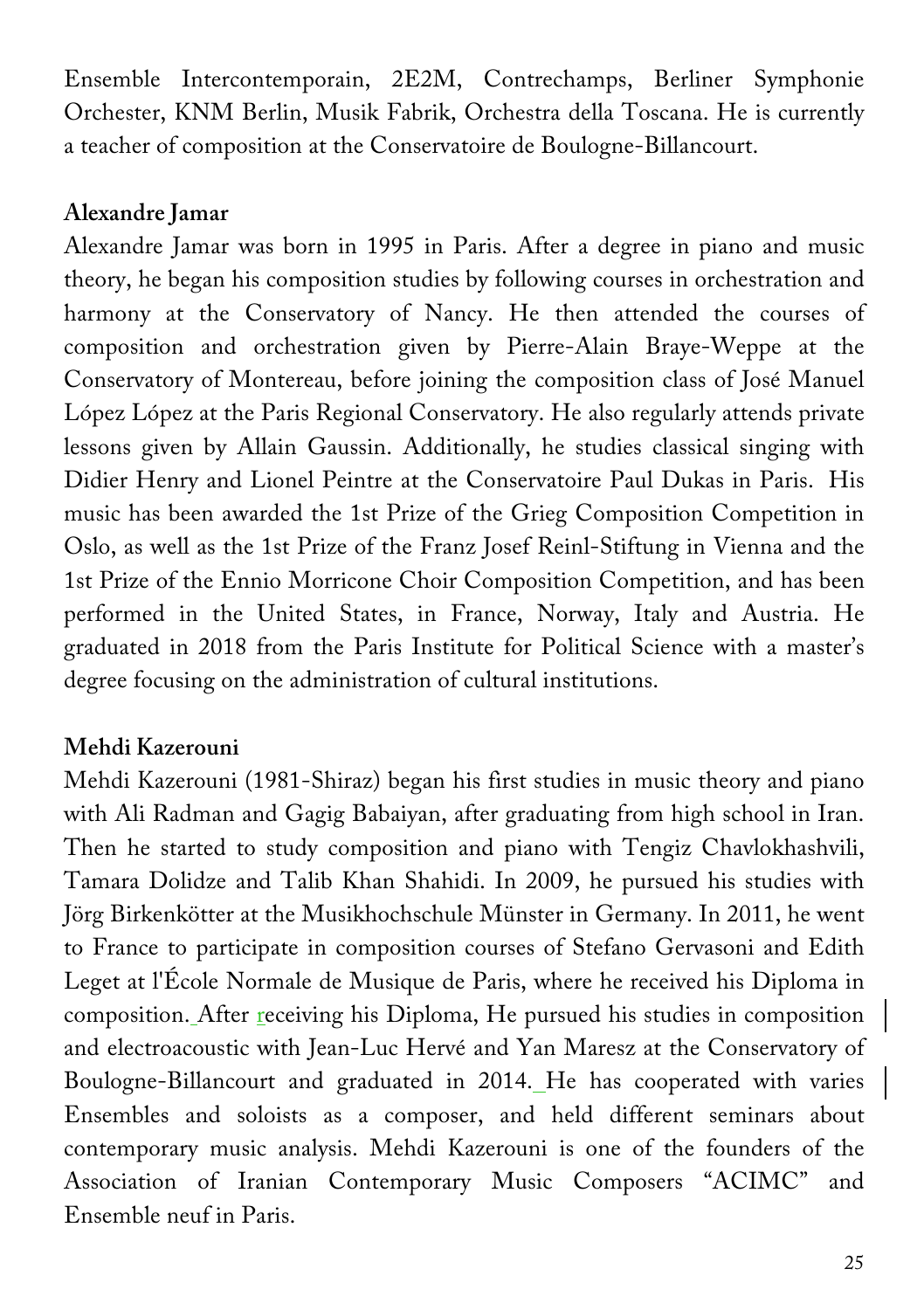#### **Karen Keyhani**

Karen Keyhani (b.1979) belongs to the new movement of contemporary music in Iran, a movement that has its roots equally in Persian traditional music and in Western Contemporary Classical Music. As a composer and santour player he has inspired by contemporary and classical poetry as well as traditional music. His music is performed by several ensembles such as Tehran Symphonic Orchestra, Divertimento (Milan), Mise-en (NYC), Matka (Geneva), London New Wind Festival ensemble, and Tehran Chamber orchestra among others. Thus far, he released five solo and collaborative albums in Iran and United States and his scores have been published in Tehran during recent years.

Karen Keyhani was selected in 2013 by République et canton de Genève and EOFA (Embassy of Foreign Artists, Geneva) as composer in residence for a joint project with MATKA ensemble of contemporary music. Keyhani's piece "As Far As Possible" for santour and ensemble was performed in 60th Venice Biennale of Contemporary Music by Divertimento ensemble conducted by Sandro Gorli in October 2016. He is a lecturer on contemporary music and Composition in Art University of Tehran and the Music School for Girls, Tehran, since 2011. As a guest professor he has made number of seminars and master classes on Persian classical music and microtonal music in HEM (Geneva music university), Milan Conservatory (Italy), ISI (Indonesia), GMTH congress (Switzerland), and etc.

### **Ehsan Khatibi**

Ehsan Khatibi was born in 1979 in Tehran. He received his first musical education with Naser Nazar, as well as music theory and composition studies with Alireza Mashayekhi in Tehran, where he also learned playing piano, violin and santur (an iranian instrument).

After studying composition at Tehran University of Art, in 2008 he started to study composition with Manfred Trojahn and also music theory with Frank Zabel, at Robert Schumann Hochschule in Düsseldorf. From 2014 to 2017 he completed his Master's degree in Composition at Universität der Künste Berlin with Prof. Elena Mendoza.

He has received many scholarships, including a work scholarship of the State Berlin for new music, scholarship of Kunstraum Lukas, INMM-Darmstadt and DAAD/RSH.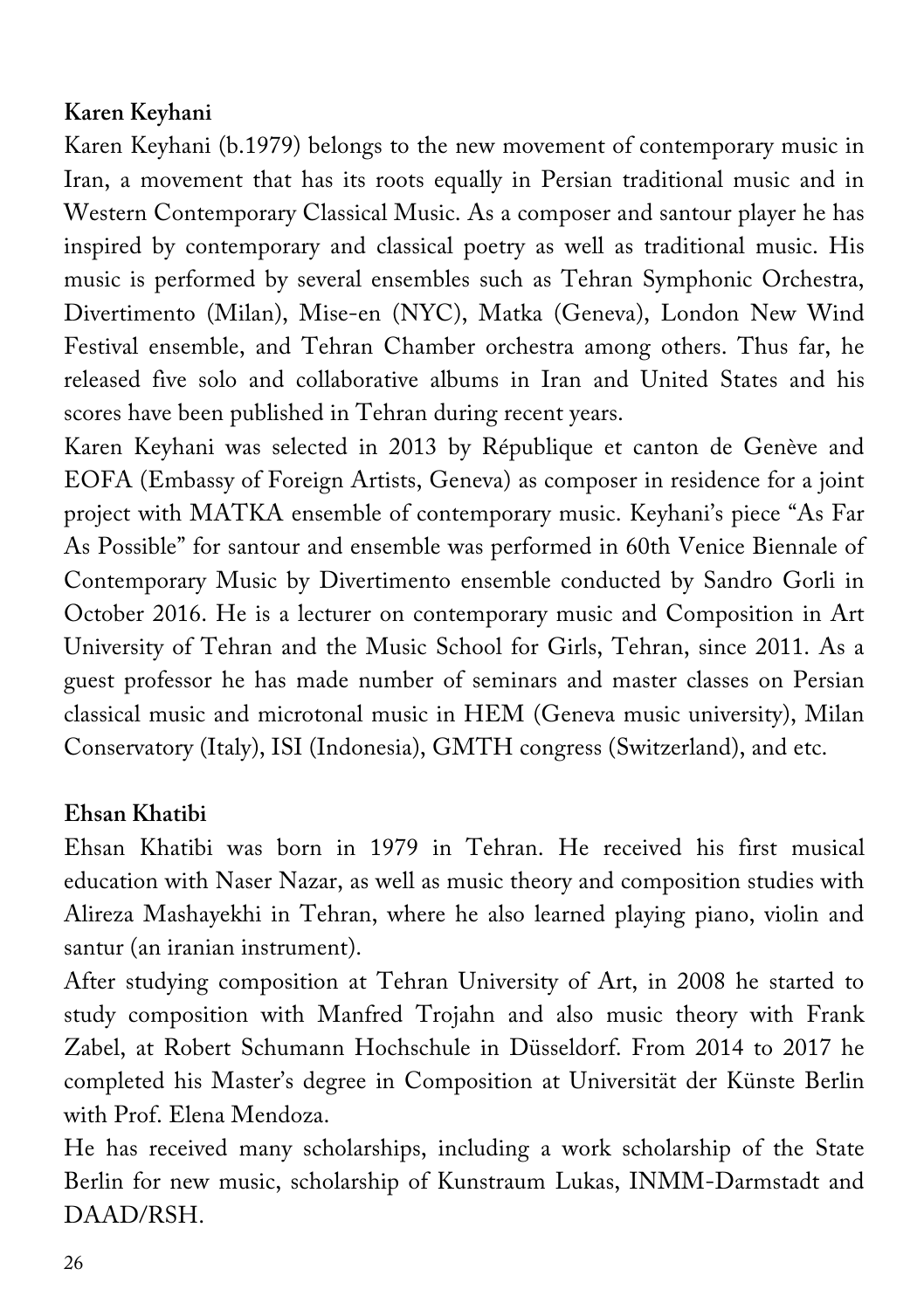Ehsan Khatibi is the founder and former conductor of the Percussion Ensemble for New Music, which won the first prize in the Competition for New Music at Tehran University in 2006.

Furthermore, from 2005 to 2007 he has worked with Iranian Orchestra for New Music in Tehran as an assistant conductor of the Iranian composer and conductor Alireza Mashayekhi. He has collaborated with numerous prestigious perfomer such as Ensemble Laboratorium, Ensemble Mosaik, KNM Berlin, Ensemble Ascolta, Ensemble United Berlin, Ma'a lot Bläserquintett, Studio Musikfabrik, Symphonieorchester of Universität der Künste Berlin. His music has been performed on behalf of several festivals such as Dastgah Festival Hannover, MehrlichtMusik Berlin, Bläserfestival Ma'alot, OaarWurm Festival Berlin, Cairo Contemporary Music Days, ACIMC Festival Paris.

Ehsan Khatibi lives as a freelance Composer in Berlin and teaches music theory at Robert Schumann Hochschule in Düsseldorf.

#### **Mehdi Khayami**

Mehdi Khayami (b.1980, Abadan, Iran) began studying music with his grandfather at the age of 5. In 2006, he moved to Milan (Italy) where he graduated in the first and second level diploma (bachelor and master degree) of composition with the highest final grade 110/110, Cum Laude with Alessandro Solbiati at the Conservatory "G.Verdi" of Milan. In 2013 he was awarded the Diploma of Specialization in the composition course held by Ivan Fedele at the National Academy of Santa Cecilia in Rome. He has received various awards of composition including the first prize of the Hausmann award in Rome. He won the prize of E.C.O (European Contemporary Orchestra) composition competition and he has received two prizes for his music written for the theatre in Iran. "Abadan" his piece for orchestra has been selected by the jury of Liszt-Mahler Festival among the works for the Symphony Orchestra "Giuseppe Verdi" of the Milan conservatory. "Sellat II" has been selected by the jury of ACIMC 2014 Call for Scores in Paris.

Kamanche Concerto, his first portrait CD, released in 2018 by the Stradivarius label for the Times Future Series. His works have been recorded by Divertimento Ensemble of Milan, the soprano Lorna Windsor and the Kamanche soloist Saman Samimi, under the direction and production of the artistic director of Divertimento Ensemble, Sandro Gorli. His compositions have been performed in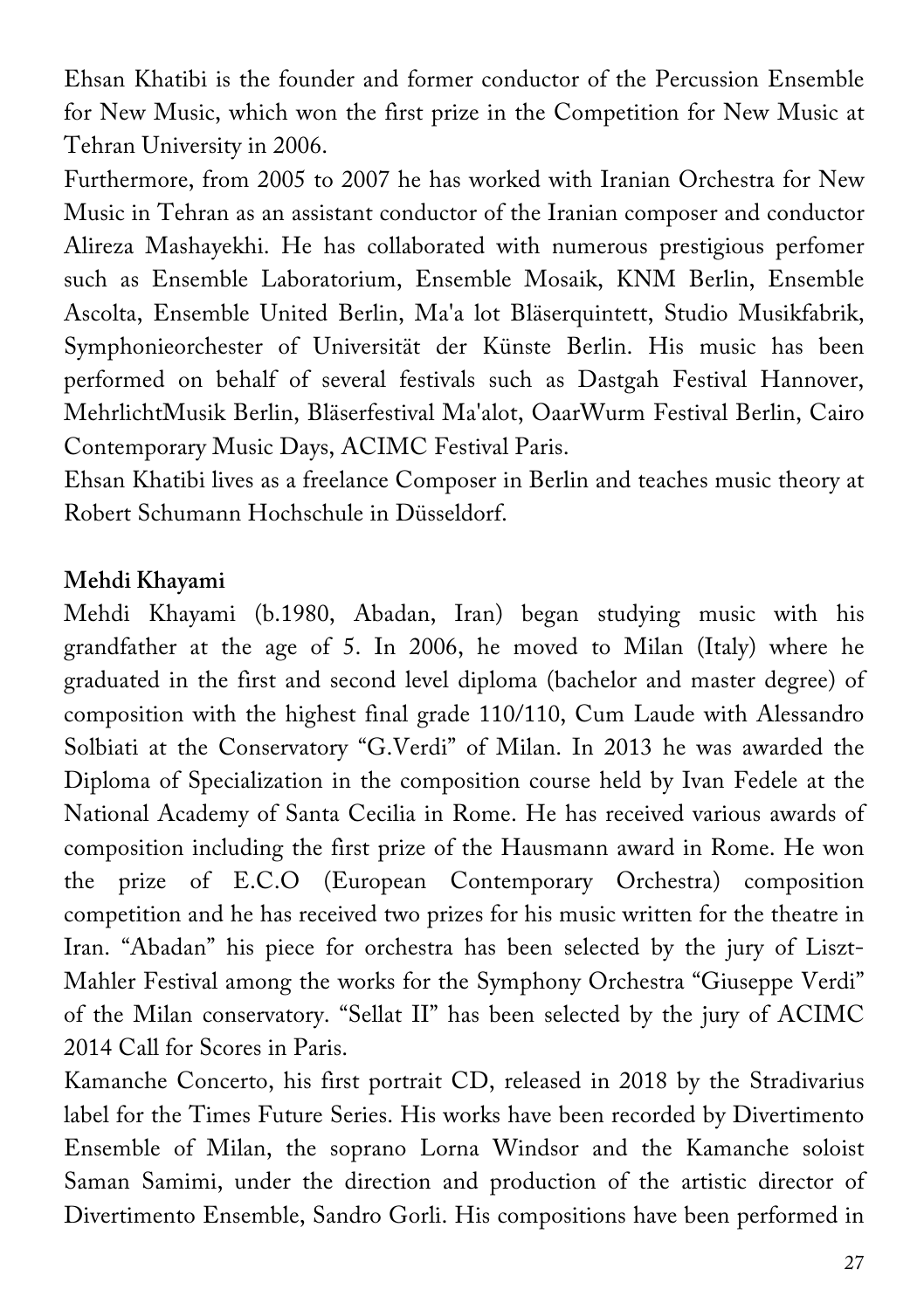many important festivals and concert seasons in Venice (Biennale-International Festival of Contemporary Music, Teatro la Fenice, Festival Azur, A.GI.MUS), in Buenos Aires (Ciclo de Musica Contemporanea), in Tehran (Fadjr International Music Festival, Tehran International Contemporary Music Festival, Vahdat hall, Roudaki hall), in Reggio Emilia (Festival Aperto), in Milan (Teatro dal Verme-Symphony Season, Rondò season, Listz-Mahler Festival, Sala Verdi and Sala Puccini of Conservatory, Piccolo Teatro Grassi, Auditorium San Fedele), in Rome (Parco Della Musica), in Amsterdam (Theaterschool De), in Berlin (Turkisches Theater), in Cologne (Arkadas Theater), in Lecce (summer symphonic season, Teatro Paolo Grassi, Palazzo dei Celestini), in Pavia (Opera Season and Theatre, Teatro Fraschini), in Shiraz (Hafez hall, Ehsan hall), in Lodi (Auditorium of Lodi).

He was commissioned to compose music for: Fondazione Teatro la Fenice of Venice, European Contemporary Orchestra, Divertimento Ensemble, Symphony Orchestra of Lecce, I Pomeriggi Musicali Orchestra, Ex Novo Ensemble, Parsian String Orchestra, ACIMC of Paris, A.Gi.MUS Venezia, Ume Duo Ensemble, Sirius Ensemble of Buenos Aires and Nivak Ensemble of Tehran. His works are published by Edizioni Suvini Zerboni-Sugar Music S.p.a in Milan and by ARS PUBLICA edition, and has been broadcast on several radio and TV channels.

#### **Amin Khoshsabk**

Amin Khoshsabk was born in Mashhad, Iran in 1988. He started learning piano when he was fifteen years old with Flora Saraf. Afterwards, while he was a bachelor student in Physics at Ferdowsi University of Mashhad, Amin learned music theory and harmony primarily with Yaghoub Sahaf. After the graduation in bachelor studies, he almost spent one year teaching piano, studying in the field of music and performing piano in private gatherings. Meanwhile, he travelled regularly to Tehran in order to enrich his knowledge in basic music courses and to acquire preliminaries of music composition from teachers such as Dr. Kiawasch Sahebnassagh.

Khoshsabk currently studies Masters of Music Composition at Tehran University, the Faculty of Fine Arts. During the last two years working with Dr. Amin Honarmand, Mohammadreza Tafazzoli and particularly with Dr. Sara Abazari, he has become acquainted with the 20th and 21st centuries various styles of music. Amin has composed new pieces with different perspectives towards music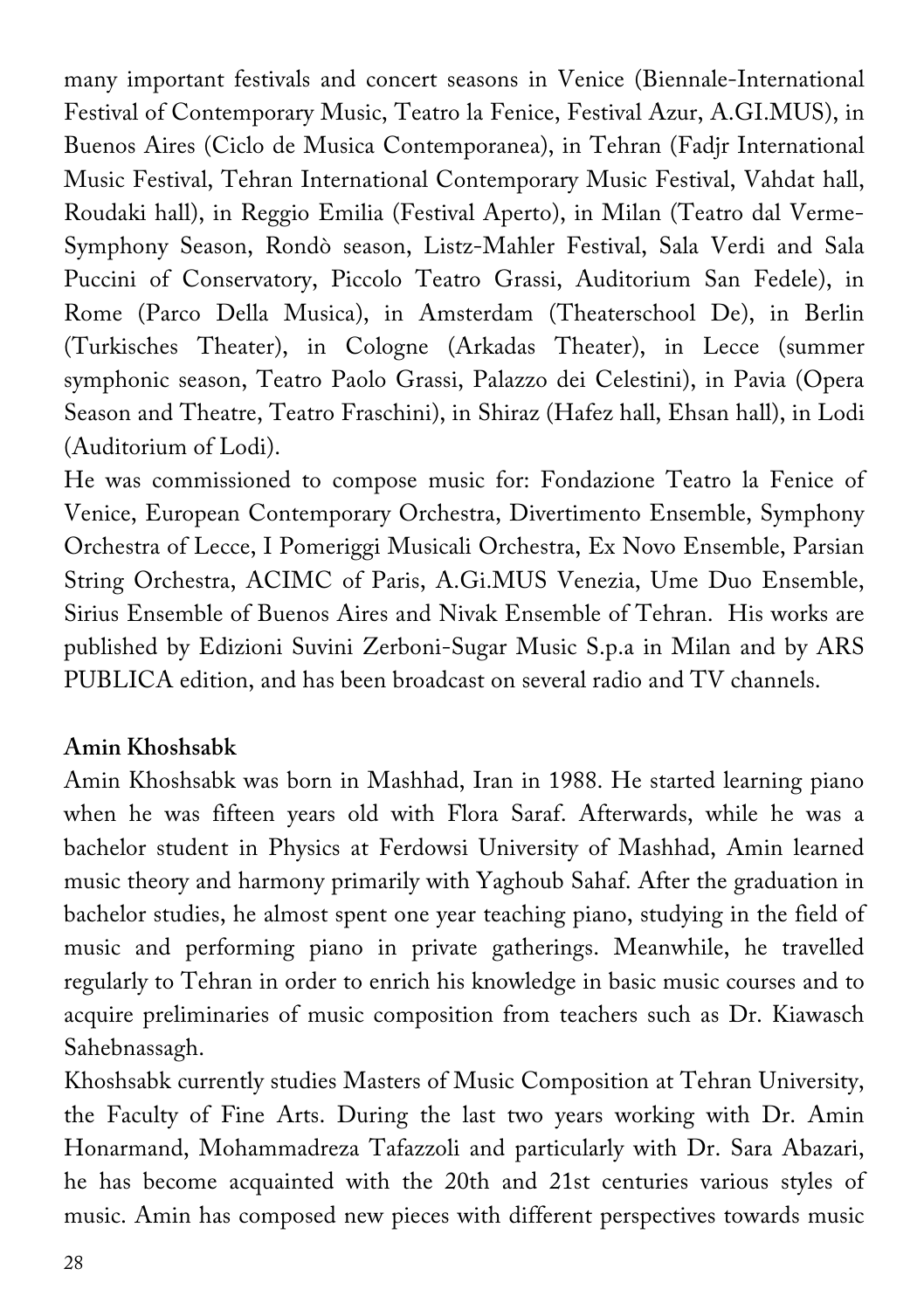composition. Under the supervision of Abazari and along with working on his thesis, Amin is studying Kandinsky's theories with regard to the relation of various Arts. His main concern is organizing a theoretic basis in the field of correspondence between music and painting elements based on Kandinsky's approaches and translation of his abstract paintings into music.

### **Helmut Lachenmann**

Helmut Friedrich Lachenmann (born 27 November 1935 in Stuttgart) is a German composer of contemporary classical music. His work has been associated with "musique concrète instrumentale".

Lachenmann was born in Stuttgart and after the end of the Second World War (when he was 11) started singing in his local church choir. Showing an early aptitude for music, he was already composing in his teens. He studied piano with Jürgen Uhde and composition and theory with Johann Nepomuk David at the Musikhochschule Stuttgart from 1955 to 1958 and was the first private student of the Italian composer Luigi Nono in Venice from 1958 to 1960. He also worked briefly at the electronic music studio at the University of Ghent in 1965, composing his only published tape piece Szenario during that period, but thereafter focused almost exclusively on purely instrumental music. The brutality of his music led Francisco Estévez to compare his work to the paintings of Francis Bacon.

His music is primarily derived from the most basic of sounds, which through processes of amplification serve as the basis for extended works. His scores place enormous demands on performers, due to the plethora of techniques that he has invented for wind, brass and string instruments.

He has regularly lectured at Darmstadt since 1978. From 1976 to 1981 he taught composition at the Musikhochschule Hannover, from 1981 to 1999 the Musikhochschule Stuttgart. He is also noted for his articles, essays and lectures, many of which appear in Musik als existentielle Erfahrung (Music as Existential Experience).

## **Philipp Maintz**

Philipp Maintz was born in 1977 where he received his first composition lessons as a student of Michael Reudenbach from 1993 to 1997. In 1997 he started his composition studies with Robert HP Platz at the Maastricht Conservatory and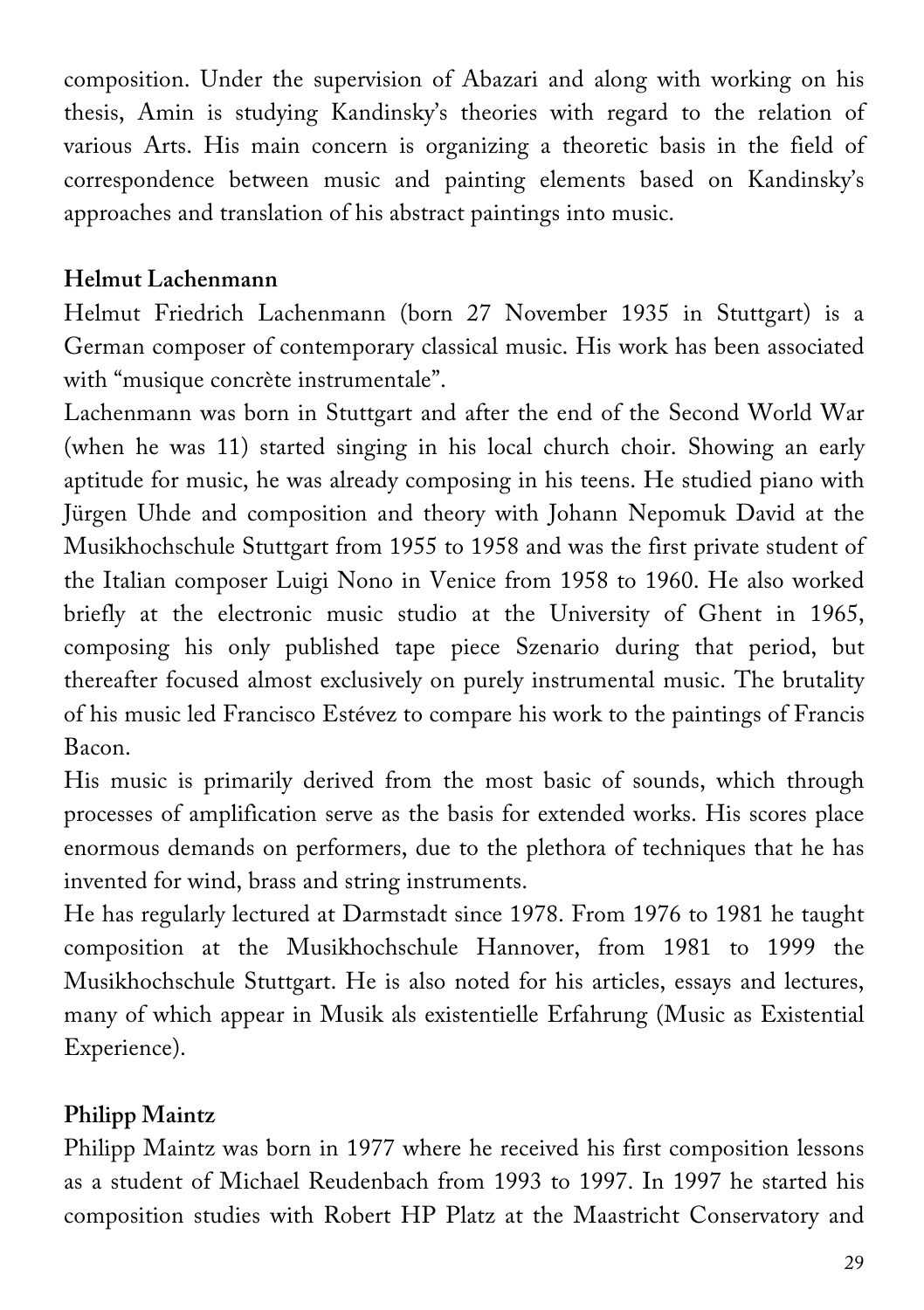graduated in 2003 as a Master of Arts with honours. Since 2001 he has additionally taken courses at the CRFMW (Centre de Recherches et de Formations Musicales de Wallonie) of the Université de Liege. In 2003 he did a Stage de Composition et d'Informatique Musicale at IRCAM in Paris. Since the autumn of 2003 he has been studying with Karlheinz Essl at the Studio for Advanced Music Technologies of the Bruckner Conservatory, Linz (Austria). Philipp Maintz lives currently in Berlin.

In 2002 Philipp Maintz was awarded a grant by the Internationale Ferienkurse für Neue Musik, Darmstadt and an Honourable Mention at the International Gaudeamus Music Week, Amsterdam. He was Composer in Residence at the Künstlerhof Schreyahn (Germany) in 2004. In 2005 he was awarded the Ernst vonSiemens Musikstiftung Grant, in January 2006 also the scholarship of the Wilfried-Steinbrenner-Foundation.

His works for solo instruments, chamber ensemble and orchestra have been performed by the Arditti Quartet, Zephyr Quartet, Ensemble InterContemporain, Kammerensemble Neue Musik Berlin, Ensemble '88, IXION Ensemble, Ensemble Intégrale and the SWR Radio Symphony Orchestra Stuttgart as well as by Bernhard Wambach, Armand Angster, Melise Mellinger and Irvine Arditti. His music has been performed at festivals such as the International Gaudeamus Music Week (Amsterdam), Rheinisches Musikfest (Cologne), tremplin (Paris), Schreyahner Herbst, Internationale Ferienkurse für Neue Musik (Darmstadt), ars nova (SWR), Salzburger Festspiele, Wittener Tage für Neue Kammermusik, Festival Agora (Paris) and Wien Modern.

#### **Olivier Messiaen**

After studying at the Paris Conservatory with Marcel Dupré, Maurice Emmanuel and Paul Dukas, he was appointed organist of the church of La Trinité in Paris (1931-1992). A cofounder of the 'Jeune France' group (1936), he taught at the École Normale de Musique, at the Schola Cantorum (1936-1939) then at the Paris Conservatory where several generations of composers, including Pierre Boulez, Karlheinz Stockhausen, Gérard Grisey, attended his classes, first of harmony in 1941, then of analysis from 1947, and finally of composition from 1966 to 1978. His output is marked by his rhythmic investigations, his modes of limited transposition, his colour chords and by a passion for birdsong. His works include Le banquet céleste (1928), L'ascension (1933), Poèmes pour Mi (1936),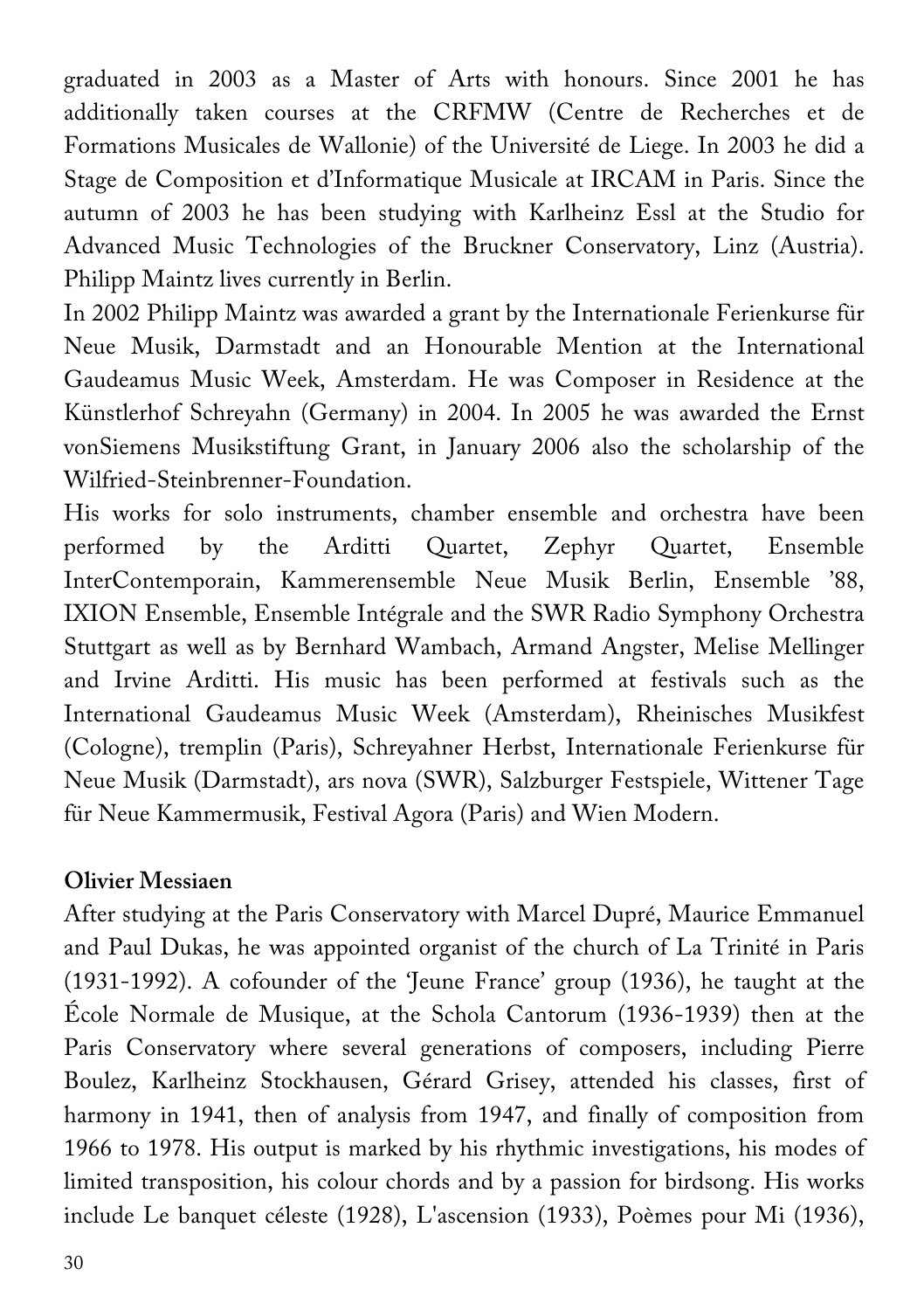the Quatuor pour la fin du temps (1941), Vingt regards sur l'Enfant Jésus (1944), Cinq rechants (1948), Turangalîla-symphonie (1948), Oiseaux exotiques (1956), Catalogue d'oiseaux (1958), Couleurs de la cité céleste (1963), Et exspecto resurrectionem mortuorum (1964), Des canyons aux étoiles (1974, Saint-François d'Assise (1983), Petites esquisses d'oiseaux (1985), Un sourire (1989), Éclairs sur l'au-delà (1991). Deeply Catholic, Olivier Messiaen manifested his faith throughout the whole of his output.

#### **Idin Samimi Mofakham**

He was born in 1982 in Tehran, Iran. He has completed his B.A. and M.A. both in musicology and composition in Armenia at the class of Ashot Zohrabyan. He has also participated in Beat Furrer, Chaya Czernowin, Alvin Lucier, Philip Glass, Christian Wolff, Bernhard Lang, Peter Ablinger, Carola Bauckholt and Petr Kotik's composition master classes. He is a permanent member of Iranian Society of Composers and tutor of Superior Music schools and colleges in Tehran. He is also a founding member of Composition and Music Theory Department of University of Applied Science and Technology in Tehran, Iran, the Co-founder and Artistic manager of "Spectro Centre for New Music" (since 2013) and cofounder and Artistic adviser of "Contemporary music Circle of Tehran Modern Art Museum" since 2015. He had the honour to be invited as the Composer in Residence on different Festivals worldwide, such as 4020 Linz, IMPULS (Austria), Convergence (Georgia), LUCA – campus Lemmensinstituut (Belgium), O.D 2013 (Czech Republic), MATA and Christian Wollf's Birthday festival (USA) and others. He also has been the composer in residence in VISBY center for composers in Sweden.

His music has been performed or recorded by the famous ensembles such as Klangforum Wien, S.E.M Ensemble, Moto Perpetuo, AuditivVokal Dresden, Momenta Quartet, Ostravská banda, Stockholm Saxophone Quartet, Xelmya, and in Iran mainly by Nivak Ensemble and Nilper Orchestra. His works are based on traditional and folk music of Iran through contemporary approach as well as focused on Acoustic and Psycho-Acoustic Phenomenon.

### **Ali Moghtadaei**

Ali Moghtadaei was born in 1985 in Shahrekord, Iran. He started studying music by playing piano. Shortly after, he started playing Flute. He also has studied music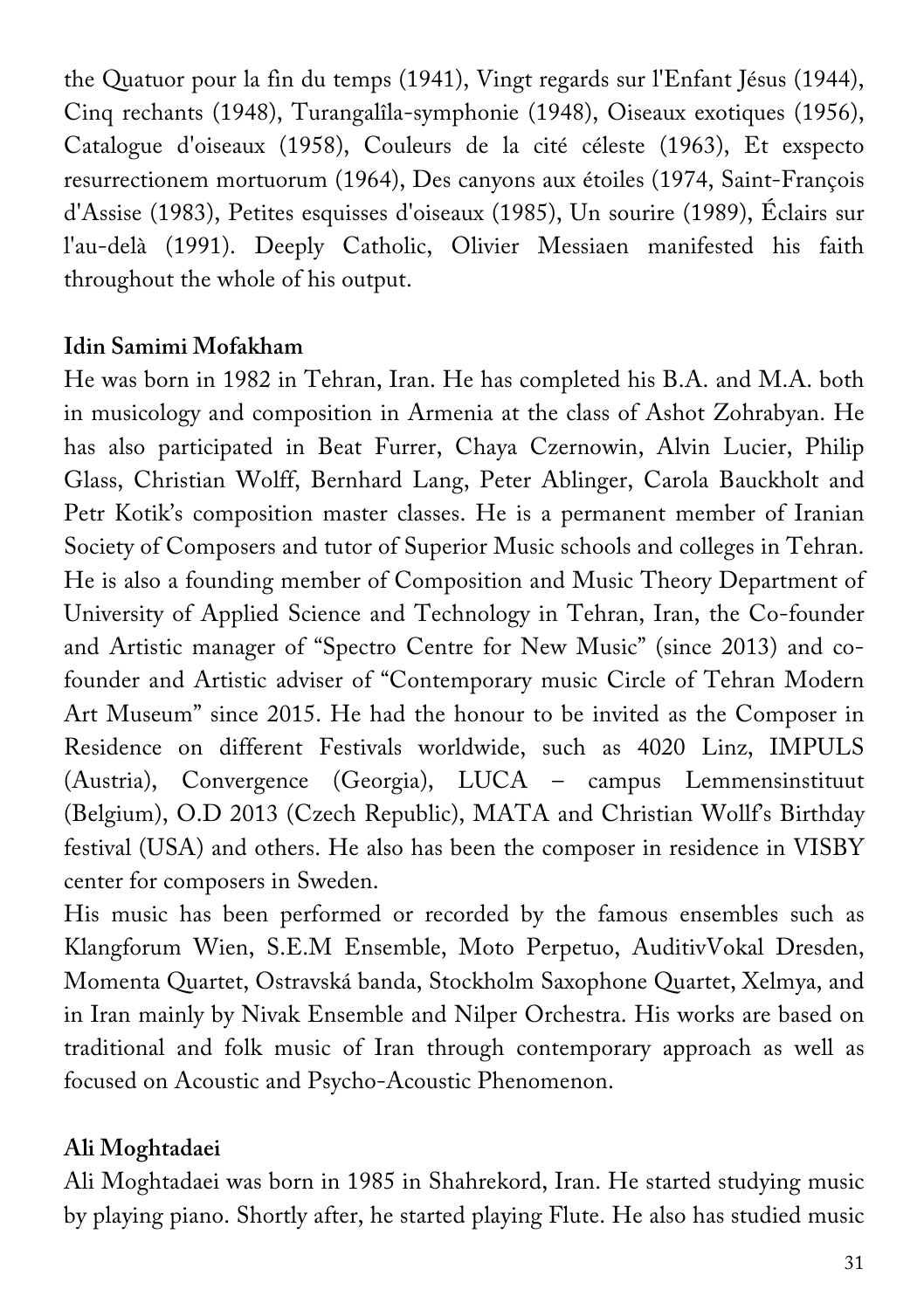theory, composition, and harmony since the year 2004. In 2012, he continued his academic education in masters of composition in Art University of Tehran, and attained his knowledge on advanced music theory and composition by teachers Amin Honarmand, Amir Mahyar Tafreshipour, Hamidreza Dibazar, and Mohammadreza Tafazzoli. At the same time, he participated in the concert series titled: "mutual effects of improvisation and composition". His piece, "Rondo for clarinet, cello, and piano," was selected by "Rood Ensemble" to be performed at the second international festival of contemporary music in Tehran. He has collaborated with the Wind Orchestra of the Art University of Tehran. He has experience of attending the master courses of the celebrated musicians such as Forough Karimi, Koushyar Shahroudi, and Ahram Babaeian.

### **Afshin Motlaghfard**

Afshin Motlaghfard (Shiraz, 1991) began his music studies with violin and under the instruction of Kaveh Keshavarz. Then he attended the theory and composition classes of Ali Radman. In 2014, Afshin graduated from Azad University with a bachelor's degree in composition and after that pursued his studies in composition with Mehdi Kazerouni. He started his piano lessons at the age of 20 and now, he is pursuing his studies in composition by himself.

#### **Rojin Monibi**

Rojin Monibi, born in Iran in 1993, began music by playing piano at the age of eleven under the supervision of Mishane Iravani, Nima Farahmand, Mehdi Dehghani and Faraz Aghili. She Studied music theory and composition under the supervision of Amirhossein Allahdadi (2013-2016) and continued her studies in composition under the supervision of Kiawash Sahebnassagh (2016). She has a bachelor's degree in Anthropology from University of Tehran, faculty of social sciences (2010-2014). Since 2016 she is studying master's in music composition at University of Tehran with Sara Abazari. She has also taken lessons with Amin Honarmand and Mohammadreza Tafazzoli.

#### **Soheil Movaghar**

Born in 1983, in Tehran, Soheil Movaghar started learning keyboard when he was 15. From the very beginning, he started composing by writing little simple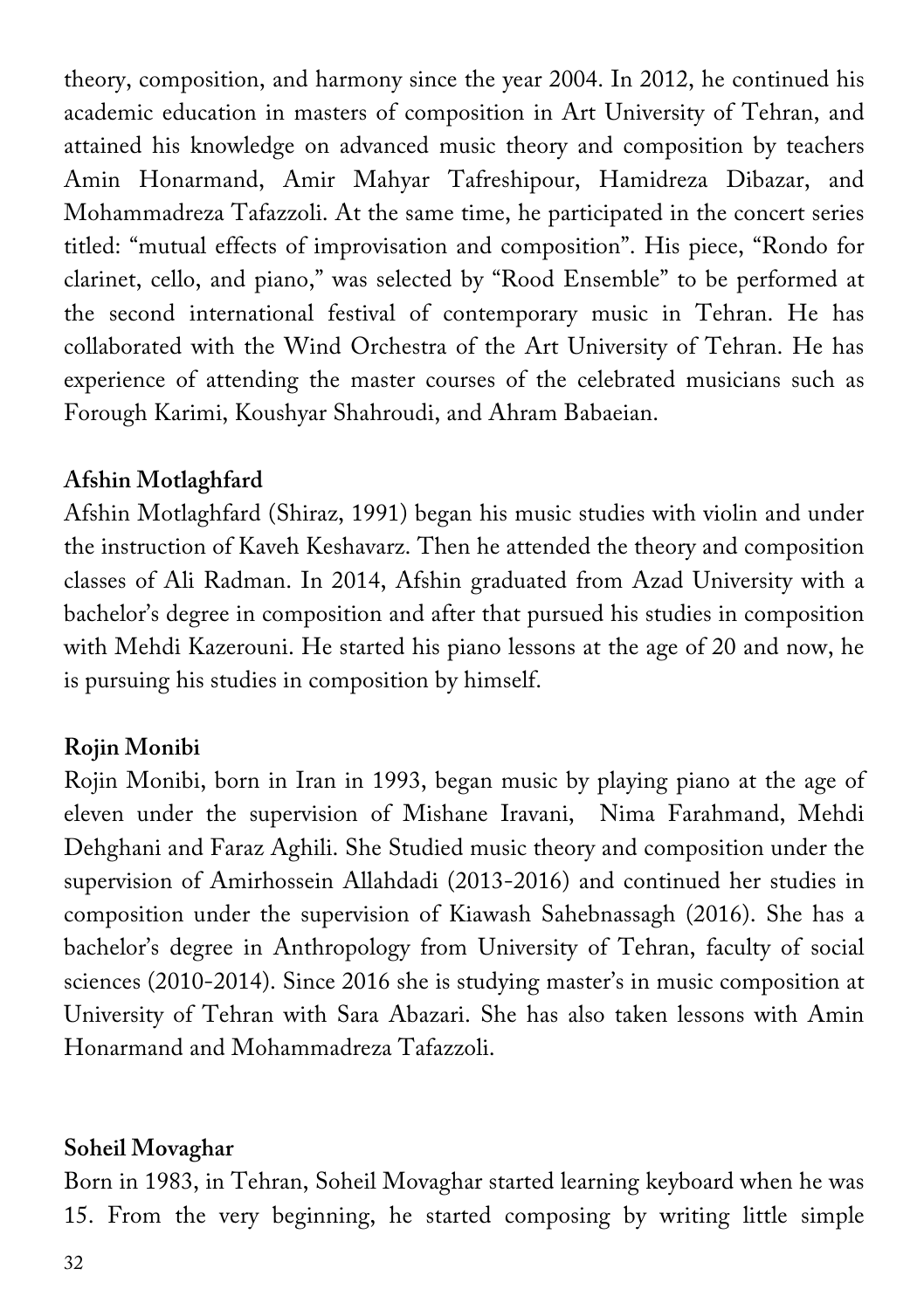melodies to play on the piano. When 18 he started playing guitar and studying music theory for two years. When 22, he started playing Tār and studying Iranian traditional music. Meanwhile, he began to acquire the basics of harmony and solfege. Being accepted to the Art University of Tehran at 25, beside studying Ràdïf, some of his compositions were performed in student concerts. After finishing his B.A, he seriously considered learning the fundamentals of composition and at 33 he was accepted to Tehran University, Faculty of Fine Arts, ranked 4th among the participants at M.A entrance exam. He is now studying and experiencing contemporary music composition at Tehran University under the supervision of Sara Abazari. The ideas concerning his latest compositions are the process of concentration and he seeks to reflect this process in the free forms of his compositions.

#### **Marcello Panni**

Marcello Panni (Rome, 1940) began to study piano and composition at a very young age. He attended composition course of Goffredo Petrassi at the Accademia Santa Cecilia in Rome, thereafter joining Manuel Rosenthal's class at the Paris' Conservatoire where he had his "premier prix" in 1968. Marcello Panni wrote a large number of symphonic and chamber works, published by Ricordi, Suvini Zerboni, Peters, and RaiCom. In 1994 his first opera, Hanjo, based on a Nō play by Yukio Mishima and staged by Robert Wilson, was premiered at Maggio Musicale Fiorentino; recently revised for Rome Nuova Consonanza Festival, 2016, Hanjo is now published on DVD by EmaVinci Records. His second opera, Il Giudizio di Paride staged by Gian-Carlo del Monaco, was premiered in 1996 at the Bonn Opera. In June 1998, the Bremen Opera staged his third lyric work, The Banquet, with an english libretto by Kenneth Koch, conducted by Günter Neuhold. It was restaged for an Italian tour in 2001-2002, conducted by the composer himself, comprising Genoa, Rome, and Florence.

His fourth opera, Garibaldi en Sicile, libretto in french by Kenneth Koch, freely derived from Alexander Dumas narration about Garibaldi conquest of Sicily in 1860, was performed at the Teatro San Carlo, Naples, 2005. His Missa Brevis was premiered at the Festival de Musique Sacrée de Nice in 2001 and after that in many others Europeans Festivals (Rome, Torino, Palermo, Paris, Beja etc). In July 2009, he premiered at the Spoleto Festival a large Oratorio Apokàlypsis, for chorus, children chorus, two narrators, wind orchestra and percussion, based on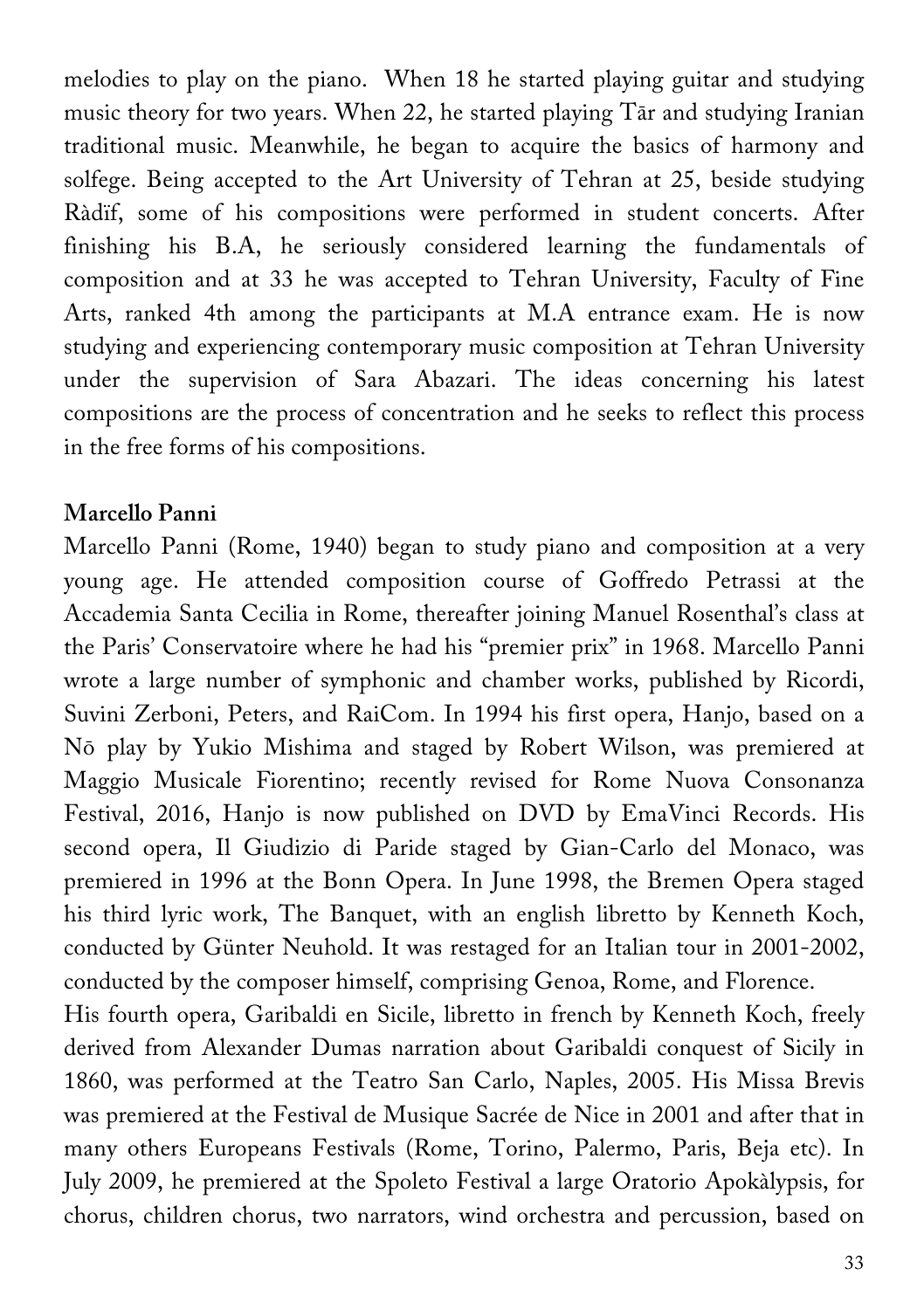St. John's text. The Oratorio was also performed in Monza's Cathedral, 2011, and in Milano, San Marco Church, May 2015. A revival of Apokàlypsis with an introduction of cardinal Gianfranco Ravasi is forecast at the Santa Cecilia Academy in Rome, May 2018. In 2003 was nominated Member of the National Academy of Santa Cecilia.

#### **Brice Pauset**

Brice Pauset's initial musical studies took place in Paris and Sienna and included the piano, the violin, the harpsichord, and composition. From 1994 to 1996 he studied at the IRCAM (Paris). Since then he has divided his time between his composing career, teaching, and the performance of his own works, which are often related to earlier repertoires, on harpsichord and piano.

He collaborates regularly with the world's leading musical institutions and soloists including Teodoro Anzelotti, Irvine Arditti, David Grimal, Nicolas Hodges, Salome Kammer, and Andreas Staier, as well as the Arditti String Quartet, the recherche Ensemble, the Hilliard Ensemble, the Klangforum-Wien, the Freiburger Barockorchester, and many of the German and Austrian radio orchestras. He is currently working on the composition "Strafen", an opera for soloists, choir and orchestra after texts by Franz Kafka. Other works to be performed in the near future include "Kataster" for 14 soloists and orchestra, a quartet with electronics, and a cycle for chamber music after "Das Kapital" by Karl Marx.

Pauset is also fascinated by instrument building, and is in the process of acquiring an early keyboard instrument collection that includes copies made by today's greatest builders (Christopher Clarke, Anthony Sidey), original instruments, and copies he built himself.

In 2008 Brice Pauset became professor of composition at the Musikhochschule in Freiburg-im-Breisgau, where he has lived since 2002. His courses forge links among music, philosophy, politics, economics, art, literature and architecture, and his extremely popular Hochschule seminars have been published since 2013. He also gives frequent master classes in Royaumont (France), Graz (Austria), and in Buffalo, NY.

Since October 2012 he has been the artistic director of the Contrechamps Ensemble in Geneva. Pauset's music creates an ongoing dialogue with past and present history.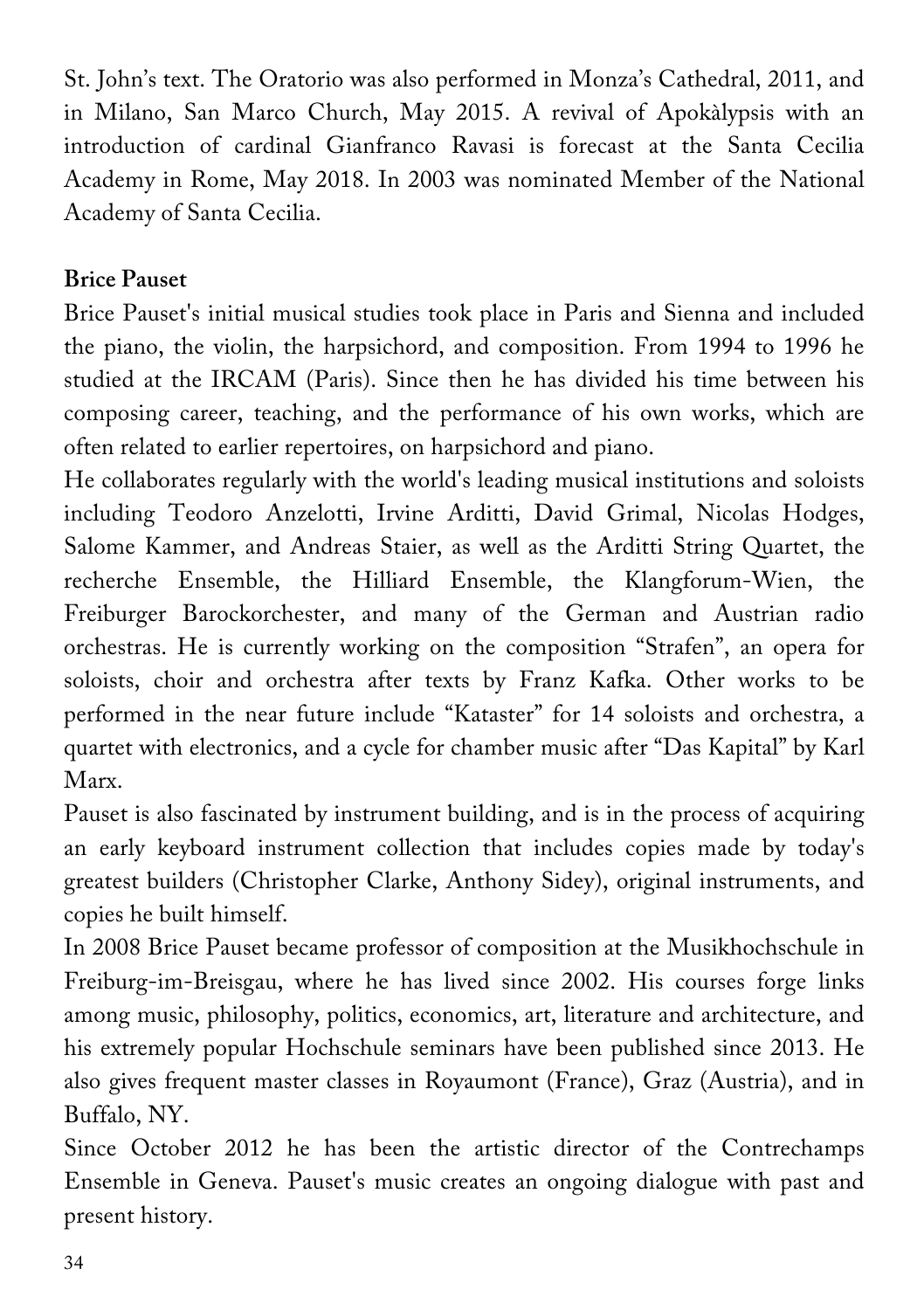#### **Rouzbeh Rafie**

Rouzbeh Rafie was born in Iran in 1981. He received formal musical training at the Tehran University of Art with Sharif Lotfi and Kiawasch SahebNassagh. Later in 2011, he moved to Rome to study with Rosario Mirigliano at Rome Conservatory (Conservatorio di musica Santa Cecilia di Roma) and from 2015 he is studying with Ivan Fedele at National academy of Santa Cecilia (Accademia nazionale di Santa Cecilia). He had also the opportunity to study with Salvatore Sciarrino (2014-2015 at Respighi Conservatory) and Tuivo Tulev (2014).

His music has been performed in different festivals like Festival Contrasti (Trento) Nuova Consonanza (Rome) and different places among them Sala Accademica (Rome Conservatory) Parco della musica (Rome) Sala Casella (Rome Philharmonic) Sala Solti (Budapest Conservatory) Roudaki Hall (Tehran) Austrian cultural forum (Rome).

He also collaborated with different ensembles, musicians and artists like Ensemble Contemporanea di Parco della musica (ECPM) conducted by Tonino Battista, Ensemble 900, Trio 3:00, Ensemble Imago Sonora, Ensemble Nivak, Paolo Ravaglia (Clarinet) Gianni Trovalusci (flute) Daniele Dian (Clarinet) Rebecca Taio (Flute) Emanuele Dalmaso (Saxophone) Corinna Lenneis (Theatre director) Éva Patkó (Theatre director) Daniele Moroni (Conductor) and Jacopo Lazzaretti (Guitar). The main theme of his musical research is the problem of language in the post language desolation era. This research brings him a particular focus on concepts such as archetypes, memory and perception of time.

#### **Nima Atrkar Rowshan**

Nima A Rowshan (b.1985) began studying music in childhood by playing the piano. By entering the Art university of Tehran in 2005, he studied with Hamed Mohajer and Sharif Lotfi, and in the same time he started composition experimentally and through studying works by prominent composers. Nima later attended master classes of Alireza Mashayekhi. He is a co-founder of Ensemble-M in 2006 to perform and introduce contemporary classical music in Iran. In 2009, he decided to pursue further studies with Michel Merlet at the École normale de musique de Paris. His works have been performed in various festivals and events. Rowshan's music has been also published in "Silence-Rest" album under Hermes Records in 2011.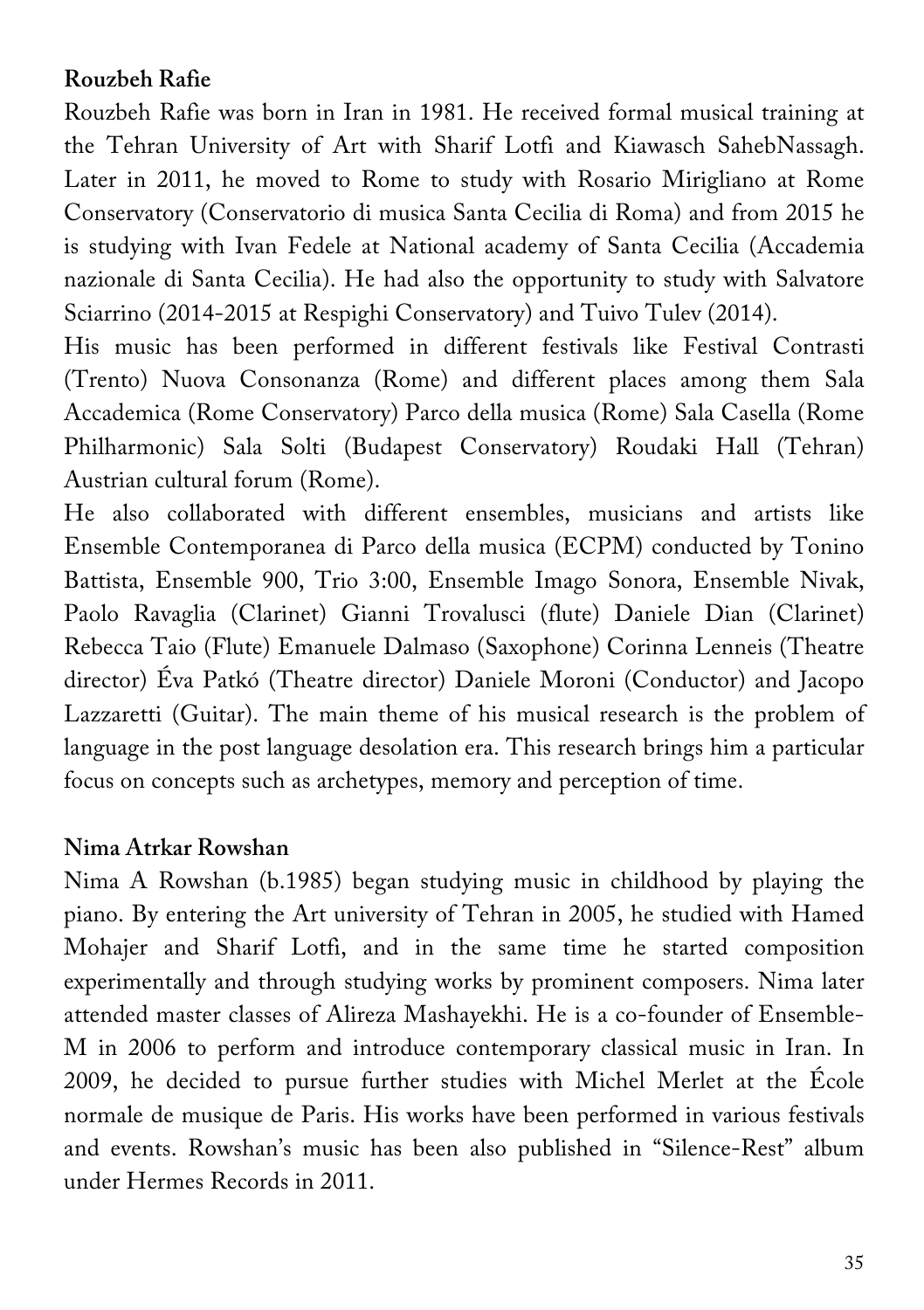## **Iradj Sahbai**

He is a Franco-Iranian composer and conductor. Iradj Sahbai studied at the Conservatoire of Strasbourg and the Conservatoire of Paris, where he won a prize for composition in the class of Olivier Messaien. He also studied conducting and won first prize in the class of Jean Sebastian Bereau, then continued to perfect his technique with Pierre Derveau and Milan Horvat in Nice and in Salzburg. Living in the Strasbourg region, in 1986 he founded the Chamber Orchestra of Schiltigheim which he conducted regularly for eleven years, for which he programmed musical seasons in using a large repertory, and he also recorded "The Soldier's Tale" by Stravinsky.

He has collaborated with the Lyric Workshop of the Rhine, the Biennale of Paris, IRCAM (Institute for Acoustic/Music Research and Coordination), the MANCA Festival of Nice (National Centre for Musical Creation) the "Présent Musical" of Orléans) , the Festival of Beauvais, Musica of Strasbourg, the Festival of Forbach, the Festival of Dresden, the Festival of the "38th Rugissants" of Grenoble, the Festival of Cracow, the Festival of Kiev, the "Nem" Ensemble of Montreal, the National Superior Conservatoire of Lyon and the Conservatoire of Strasbourg. Most of his works have also been broadcast on France Musique and France Culture and played in Canada, England, Germany, Iran, Poland the Ukraine.

Iradj Sahbai has regularly been invited by the Symphonic Orchestra of Teheran, and he directed the orchestra for one year as Principal Conductor. He also conducted the Philharmonic Orchestra of Strasbourg (after his first prize), the Youth Orchestra of Sherbrooke, Canada, the Harmonic Orchestra of Paris for the Orpheo of Berio and the Percussions of Strasbourg for his works, the Orchestra of the Conservatoire of Boulogne-Billancourt, the Parsian Orchestra, and the Royal Philharmonic Orchestra of London.

### **Seyed Mohammad Tonkaboni**

He was born in Tehran (1988), and started music by playing santur when he was a teenager. As he continued playing santur and other instruments as well, his interest toward music composition began to rise eventually. He obtained his bachelor's degree in Textile Engineering from Azad Islamic University of South Tehran. After that, Tonkaboni decided to continue his academic studies in music composition, so with a great ranking he was admitted to master's degree in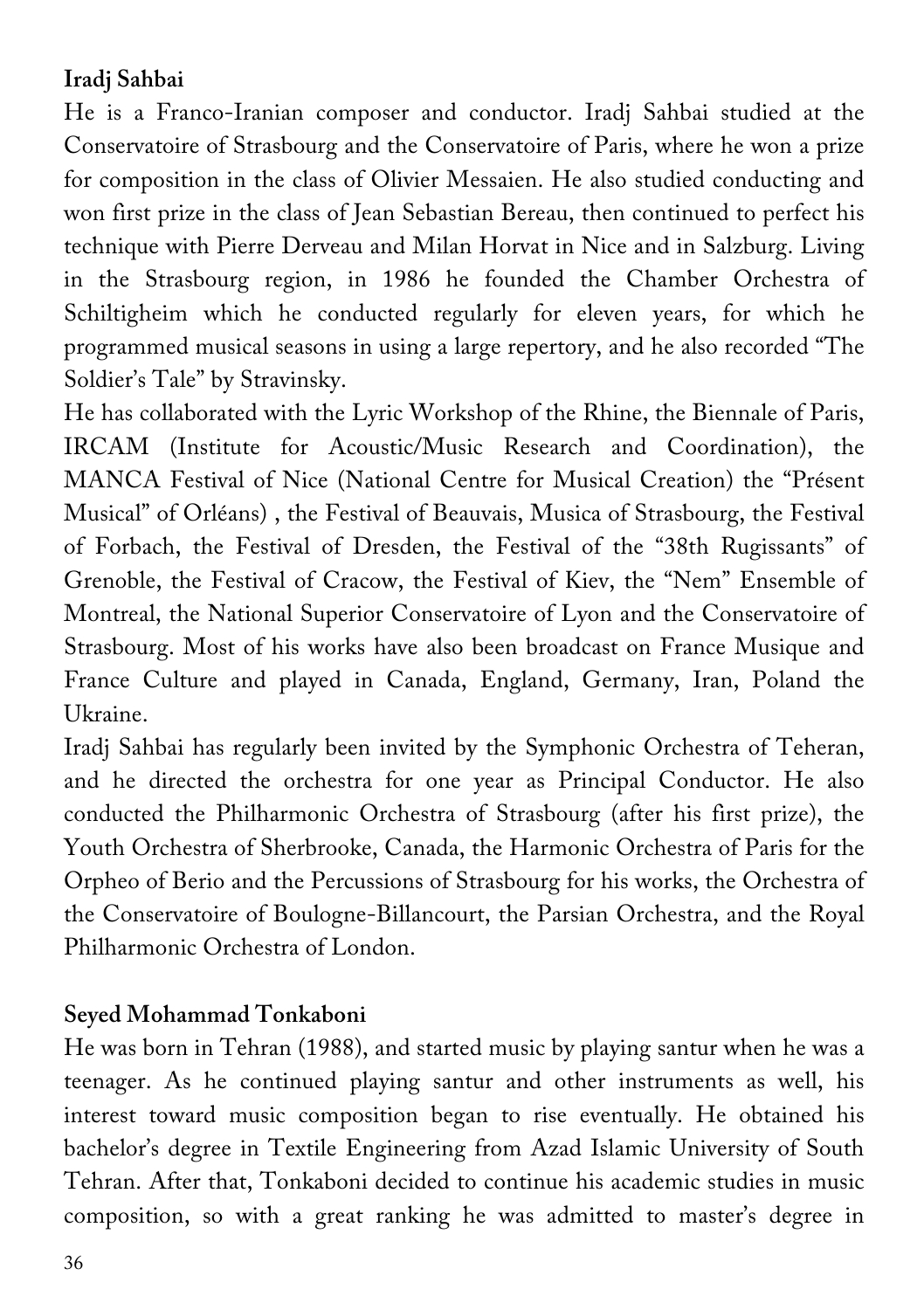composition at Art University of Tehran. He has had the chance to study with teachers like Amin Honarmand (composition, orchestration, contemporary and atonal music analysis), Mohammadreza Taffazoli (polyphony, form and analysis, composition), Hamidreza Dibazar (orchestration), Sohrab Kashef (orchestra conducting), Sharif Lotfi (solfeggio), Vahram Babayan and Martun Israelyan (composition).

Tonkaboni has composed so far for different ensembles such as symphonic orchestra, string quartet, duet for flute and piano, duet for violin and piano, duet for clarinet and piano, choral and vocal works. Tonkaboni's compositions have been performed at Art University of Tehran, Institute of Culture, Art and Architecture, Navaye Sorna Organization, German Embassy, Austria Embassy, Red Cross organization and Iran National TV and Radio organization.

#### **Roberto Vetrano**

Following his degrees in Piano and Composition at the Conservatory of music "T. Schipa" in Lecce, he has graduated in Composition with distinction under the guidance of Ivan Fedele at the Academy of Santa Cecilia in Rome. He received "Premio Petrassi 2013" by the Head of the President of Italian Republic Giorgio Napolitano. He has followed the Masterclass of S. Sciarrino, M. Stroppa, H. Doufourt, T. Murail, B. Furrer and T. Hosokawa. He has received numerous prizes and awards, being the winner of many international competitions and selections (Metz, Festival Achantes-IRCAM, Milano-Premio San Fedele-2010/2012; Venezia Biennale Musica; Barcellona, Festival Mixtur 2014; Latvia, International Workshop for young composers 2014; Torino, Estovest Festival 2013, Perugia, Festival Segnali 2014 etc.).

His work has been performed by prestigious soloists and ensembles (Quartetto Prometeo, Alda Caiello, Marcello Panni, David James-Hilliard Ensemble, Ensemble Novecento, Orchestre National de Lorraine, Orchestra I.C.O. "T. Schipa", Mariagrazia Bellocchio etc.), during important Festivals (Roma, Parco della musica; Venezia, Biennale Musica; Osaka, Audio Art Circus; Cordoba, Istituto superiore di musica; Cipro, 4th International Contemporary Music Festival of the Pharos Arts Foundation; Metz, Festival Acanthes; Milano, Auditorium San Fedele; Roma, Camera del Parlamento italiano etc.). His music has been broadcasted on Rai Tre, Radio Rai and Euroclassical. Is a founder and artistic director of the research musical group "MOA-project".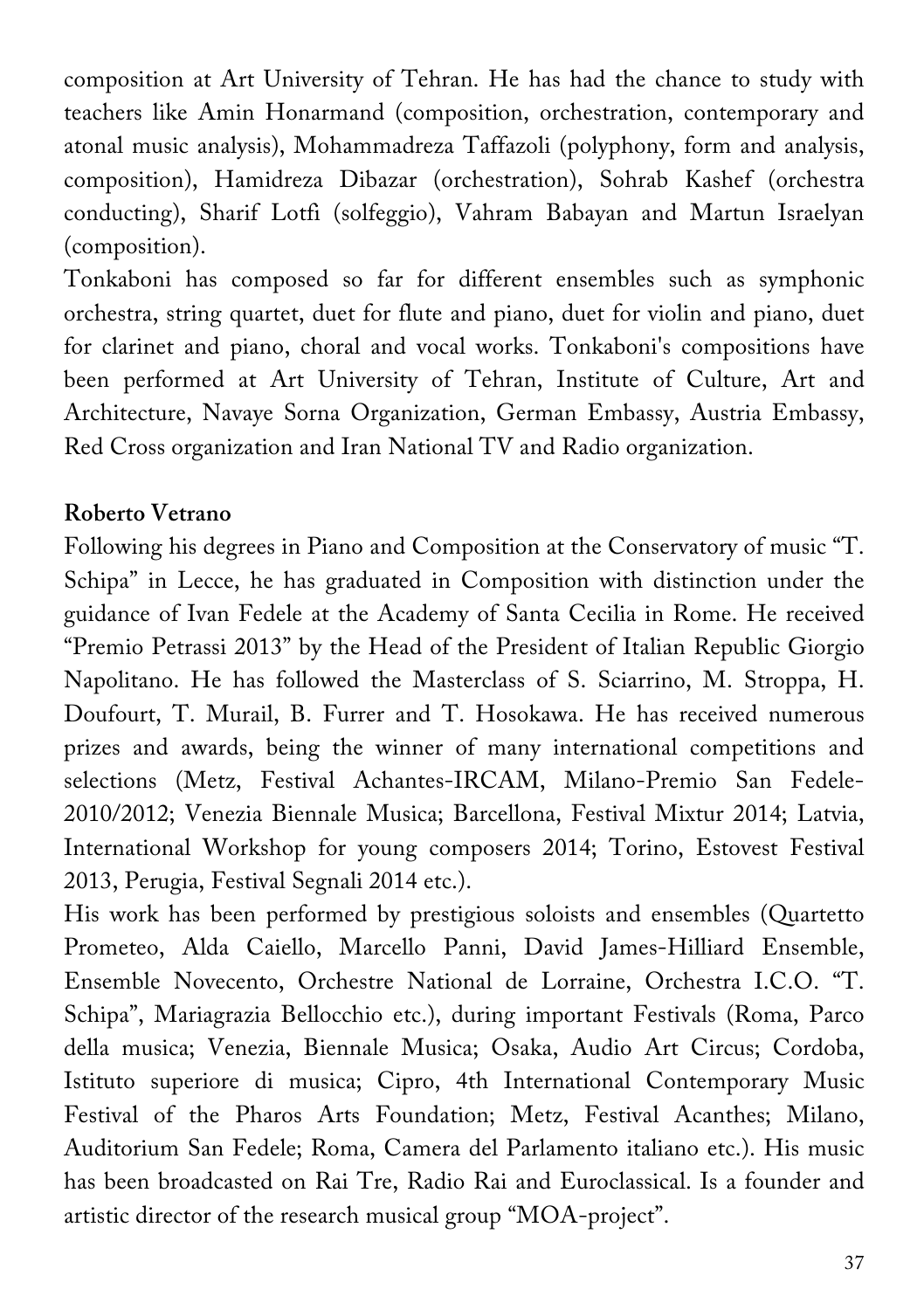## **Marc Wijnand**

Marc Wijnand is a Luxembourgian musician and composer. Marc has studied with Belgian composer Geert De Praetere. He draws inspiration from nature and spectral and stochastic processes. So far, he has mostly written for chamber ensembles. He is an electromechanical engineer and is currently performing research on musical acoustics at Ircam in Paris. Since 2000, he has studied playing piano, playing the French horn and music theory (with Belgian composer Geert De Praetere at the music school of Oudenaarde (Belgium). Currently, he is studying the organ at the Conservatoire Rameau in Paris with Jean Galard. Yet, Marc Wijnand is an active musician, mainly as horn player in symphonic repertoire (from classical music to contemporary), but also in concert bands and occasionally in chamber ensembles.

### **Arash Yazdani**

Iranian composer and conductor, Arash Yazdani has studied at Tehran superior conservatory (University of Applied Science and Technology), The Royal College of Music in Stockholm, Hochschule für Musik Basel and Estonian Academy of Music and Theatre; and has earned degrees in piano, double bass, orchestral conducting and composition specialties.

He is currently pursuing a PhD research of composition at the Estonian Academy of Music and Theatre and was a research residency fellow at Institut für Elektronische Musik und Akustik-IEM Graz.

He is artistic director and conductor of Ensemble for New Music Tallinn. As a guest conductor he worked with several ensembles including Ensemble Intercontemporain, Ensemble Linea, International Ensemble Modern, Lucern Festival Academy Orchestra, Moscow Contemporary Music Ensemble, NeuverBand Ensemble, Ensemble Resonabilis, Namascae Lemanic Modern Ensemble, Chaotic Moebius Players.

Yazdani's music is recognised by its emphasize on the accoustical phenomena and creating unique hearing experience with the use of instruments. He has written pieces for Ensemble Phoenix Basel, Ensemble Proton Bern, Ensemble Lemniscate, Ensemble U:, KammarensembleN, Moscow Contemporary Ensemble, Green-Fairy Duo, Ensemble Resonabilis among the others. His music has featured in the Schwetzinger SWR Festspiele, MIXTUR Festival Barcelona, Kiev Contemporary Music Days, Royaumont Abbey foundation, Estonian Music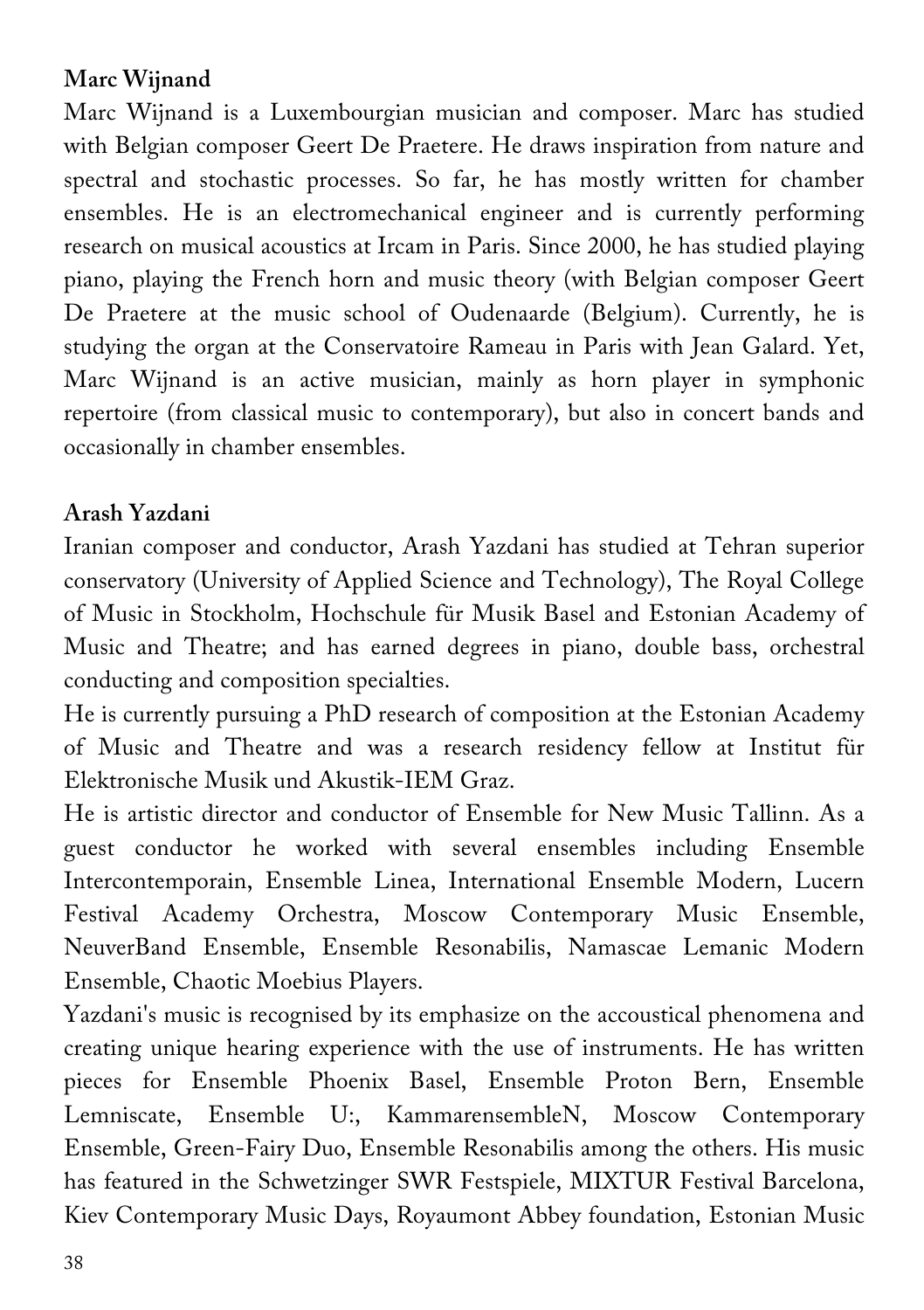Days, ReMusik Festival St Petersburg, Fresh Sound festival, Moscow Ensemble Academy and Tallinn Music Week.

#### **Nastaran Yazdani**

Nastaran Yazdani currently studies composition (Diplôme Supérieur) with Eric Tanguy in Paris. She has had Scholarship from Ecole Normale de Musique de Paris for her Diplome (2017-2018) and Diplôme Supérieur (2018-2019). She has also studied composition with Alireza Mashayekhi and Saeed Alijani as well as piano with Rozita Shaker. She has the experience of singing as an alto singer in the German Church Choir and performing guitar in Karina Kimiai's ensemble. She also was a member of the Iranian Orchestra for New Music and collaborated with them as a percussionist and guitarist. Her solo piano (Mosammat-Mokhammas) has been played by Christine Marchais and her Trio (for flute, violoncello, piano) by Deniz Unel, Julliette Siefferet, Ayame Yshise in Salle Cortot (Paris 2018). She has also composed for a photo exhibition called "Private in Public," which was held in Farvahar Gallery.

### **Jon Yu**

Jon Yu (b. 1988) is a Taiwanese-American composer whose works explore notions of ritual, utility, and excess. His music has been performed in France, Germany, Singapore, and throughout the United States by ensembles and soloists such as Mivos Quartet, Neue Vocalsolisten Stuttgart, Wet Ink Ensemble, Ensemble SurPlus, Ensemble Signal, Eco Ensemble, Earplay, Transient Canvas, clarinetist Matt Ingalls, and haegeum player Soo Yeon Lyuh, at festivals such as June in Buffalo (2014), Dian Red Kechil International Young Composers Residency (2015), Walden School Composers Forum (2014), SICPP (2016), Darmstadt Ferienkurse (2016), Pacific Rim Music Festival (2017), and Festival Musica (2018). He was the recipient of the 2017 Mivos/Kanter Prize and was the laureate of the Prix Alain Baltes.

Jon is currently pursuing his PhD in composition at UC Berkeley, studying with Franck Bedrossian, Ken Ueno, and Edmund Campion. He has also participated in master classes and private lessons with Steven Takasugi, Rebecca Saunders, Philippe Manoury, and Klaus Lang. For the academic year 2018-19, Jon is in residence in Paris as a fellow of the George Ladd Prix de Paris.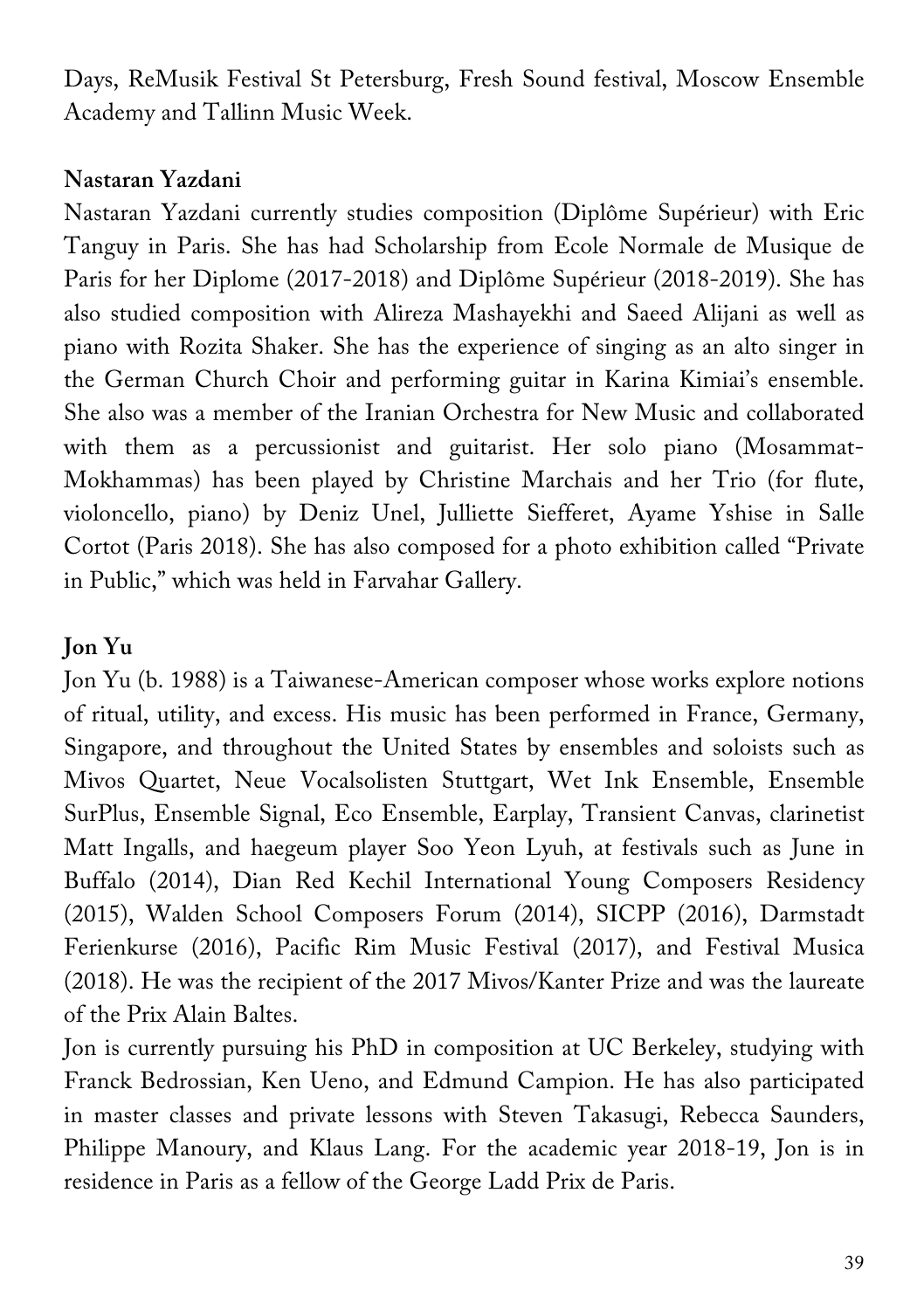## **NOTE:**